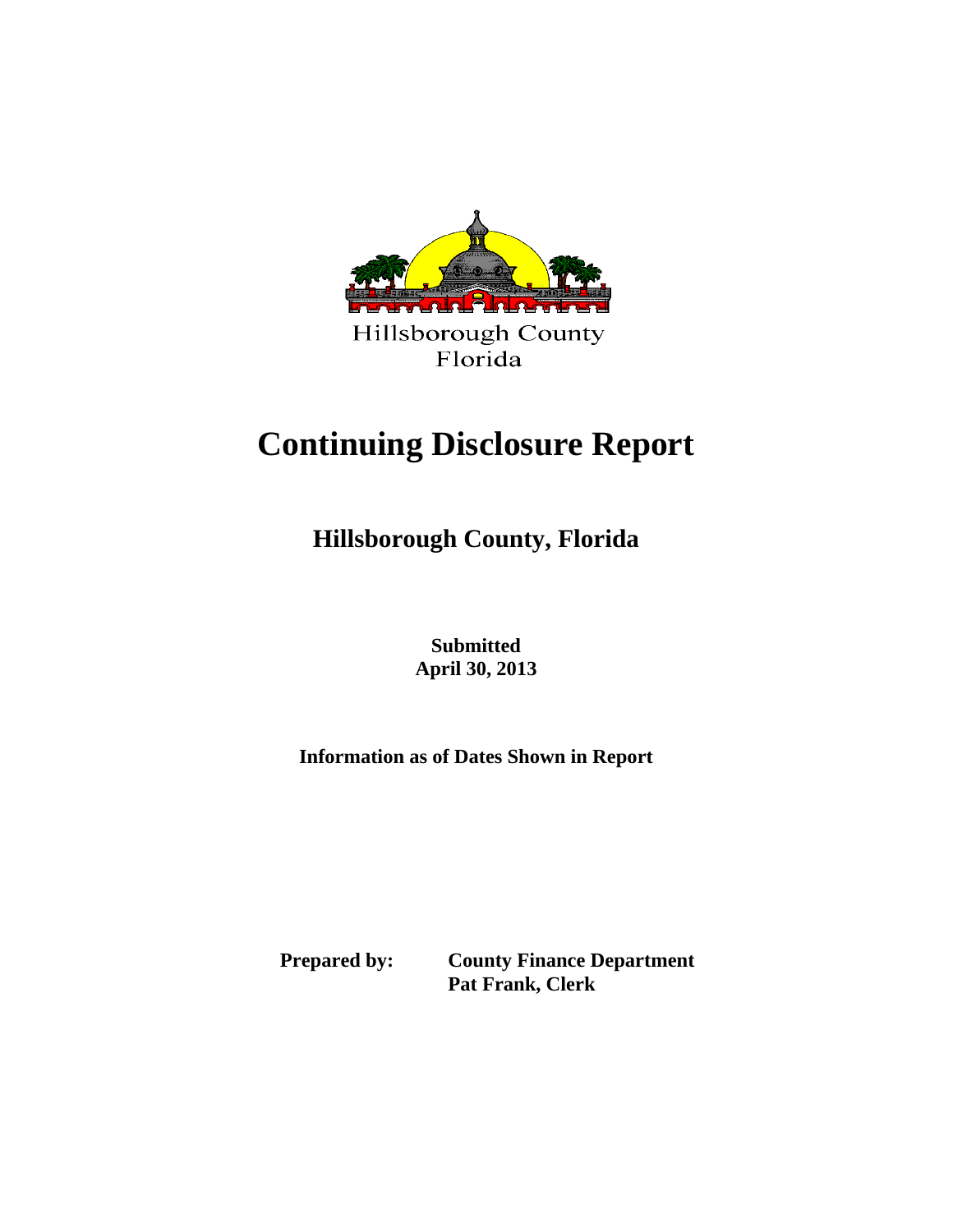

**Hillsborough County Board of County Commissioners:** 

**Ken Hagan, Chair Sandra L. Murman, Vice-Chair Kevin Beckner Victor D. Crist Al Higginbotham Lesley "Les" Miller, Jr. Mark Sharpe** 

**Michael S. Merrill, County Administrator** 

**Submitted April 30, 2013 by County Finance Department Pat Frank, Clerk of Circuit Court** 

**PO Box 1110, Tampa, FL 33601 Telephone (813) 307-7092 Fax (813) 276-2572**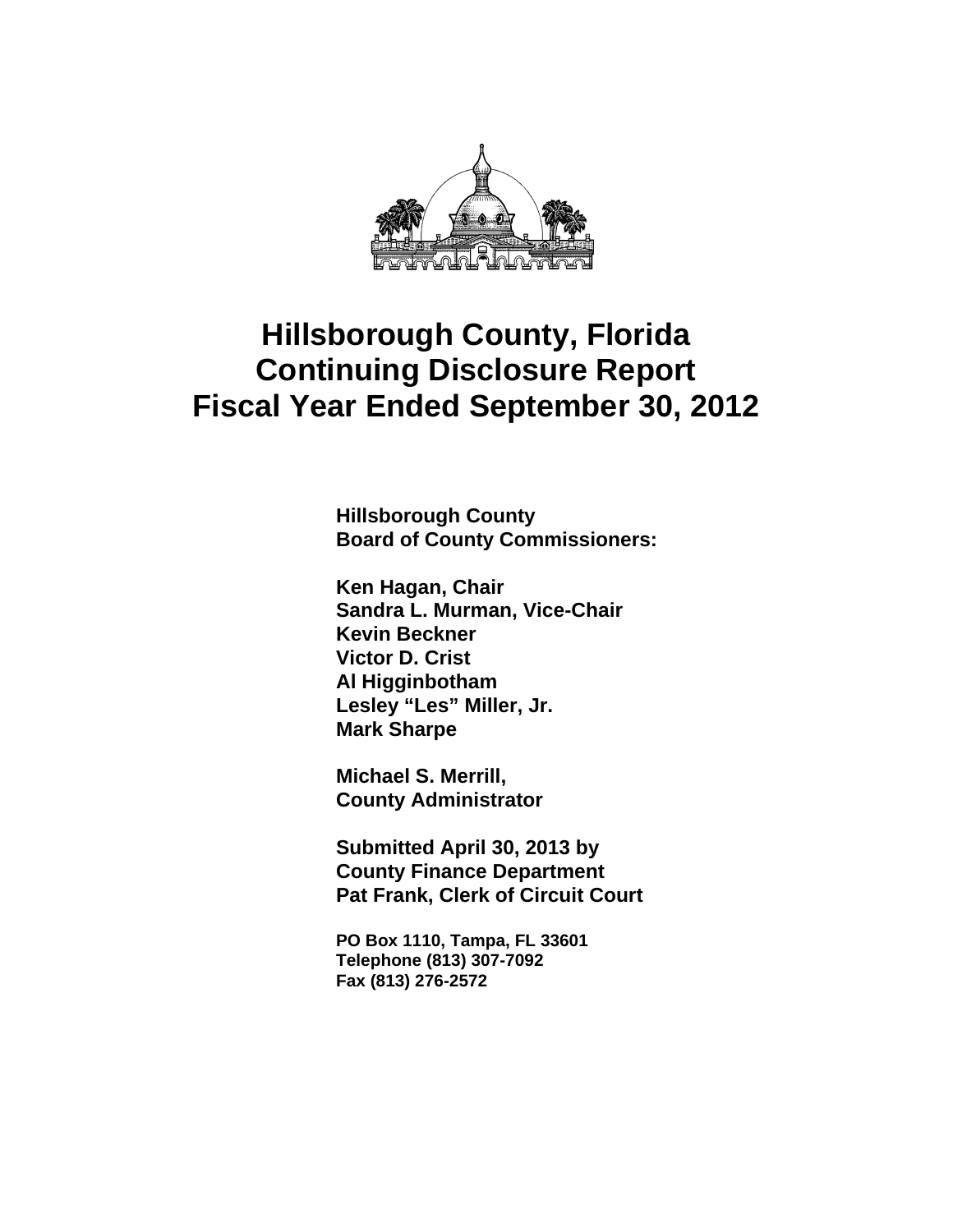### **Securities and Exchange Commission Rule 15c2-12**

Rule 15c2-12 of the Securities and Exchange Commission (the "Rule") requires bond issuers to undertake to continually disclose certain information to the municipal marketplace for those bonds delivered on July 3, 1995, and thereafter (the "effective date"). Hillsborough County has provided disclosure in each of the official statements for bonds issued since the Rule's effective date. The information provided in this report updates that information required by the Rule and is not an update of each respective official statement in its entirety.

There are two aspects to continuing disclosure reporting. First, there is the obligation to provide notices of twelve significant events, as listed, when and if they occur and if determined material. Additionally, issuers are obligated to disclose certain financial operating information. Specific financial and operating information disclosure requirements are defined in the continuing disclosure certificates approved with each bond issue subsequent to the Rule's effective date. This information requires annual update and reporting to the Municipal Securities Rulemaking Board website at **www.emma.msrb.org**.

Included within this report is a summary listing, which the County is required to provide annually by bond issue. Also included in this report is a disclosure prepared by the County Attorney's Office describing outstanding litigation, which may be material to the County (see Appendix A). The information contained in this report is for the County's fiscal year ended September 30, 2012. The Comprehensive Annual Financial Report (CAFR) contains the County's audited financial statements, as well as certain statistical and other general information which current and potential bondholders may find informative. The CAFR is available at **www.hillsclerk.com/publicweb/CountyFinancialReports.aspx**.

### **Significant Events**

The following is a list of events which require immediate reporting to the Municipal Securities Rulemaking Board, if such an event has a material impact on the applicable bonds in accordance with the Rule:

- 1. Principal and interest payment delinquencies.
- 2. Non-payment related defaults.
- 3. Unscheduled draws on the debt service reserve fund reflecting financial difficulties.
- 4. Unscheduled draws on credit enhancement reflecting financial difficulties.
- 5. Substitution of credit or liquidity providers, or their failure to perform.
- 6. Adverse tax opinions or events affecting the tax-exempt status of the applicable bonds.
- 7. Modifications to rights of holders of the applicable bonds.
- 8. Calls on the applicable bonds.
- 9. Defeasance of the applicable bonds.
- 10. Release, substitution or sale of property securing repayment of the applicable bonds.
- 11. Rating changes.
- 12. Notice of failure on the part of the County to disclose information or provide updates to information as undertaken with each issuance of bonds since the effective date of the Rule.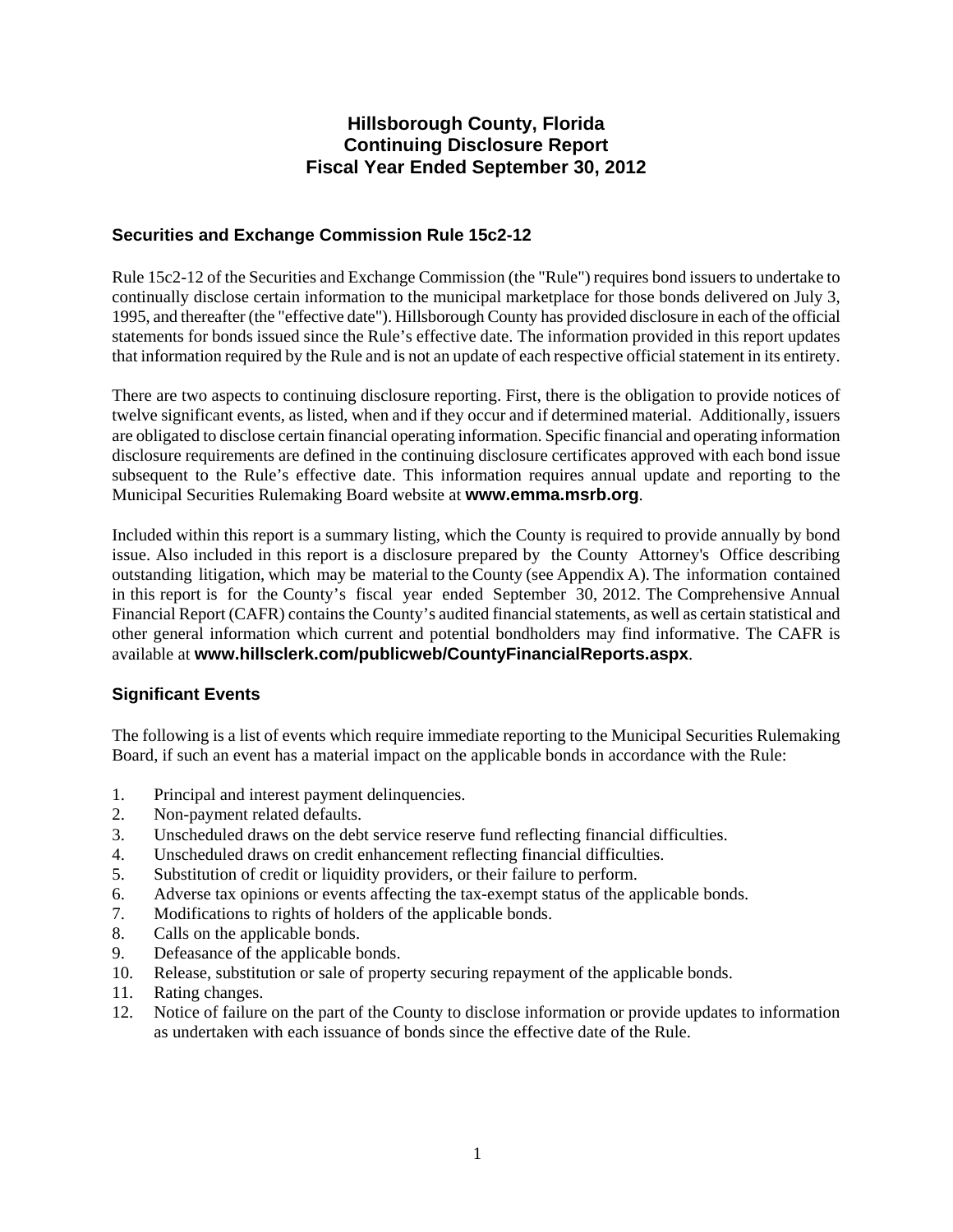# **Hillsborough County Bonds Outstanding on September 30, 2012**

| <b>Bond Issue</b>                                                                                                                                                    | <b>Par Amount</b><br>Outstanding |
|----------------------------------------------------------------------------------------------------------------------------------------------------------------------|----------------------------------|
| \$4,930,000 Hillsborough County, FL, Reclaimed Water Special<br>Assessment Revenue Bonds, Series 2000, issued December 8, 2000                                       | \$1,820,000                      |
| \$29,575,000 Hillsborough County, FL, Capacity Assessment Special<br>Assessment Revenue Bonds, Series 2000, issued December 8, 2000                                  | 13,585,000                       |
| \$186,105,000 Hillsborough County, FL, Junior Lien Refunding Utility<br>Revenue Bonds, Series 2001, issued May 17, 2001                                              | 29,110,000                       |
| \$49,725,000 Hillsborough County, FL, Community Investment Tax<br>Revenue Bonds, Series 2001A (Jail Project), issued October 30, 2001                                | 1,930,000                        |
| \$14,490,000 Hillsborough County, FL, Community Investment Tax<br>Revenue Bonds, Series 2001B, (Stormwater Project), issued October<br>30, 2001                      | 550,000                          |
| \$18,540,000 Hillsborough County, FL, General Obligation Refunding<br>Bonds Unincorporated Area Parks and Recreation Program, Series<br>2002, issued August 28, 2002 | 11,885,000                       |
| \$90,000,000 Hillsborough County, FL, Community Investment Tax<br>Revenue Bonds, Series 2004, issued August 12, 2004                                                 | 10,690,000                       |
| \$38,305,000 Hillsborough County, FL, Court Facilities Refunding<br>Revenue Bonds, Series 2005, issued August 23, 2005                                               | 31,860,000                       |
| \$17,920,000 Hillsborough County, FL, Tampa Bay Arena Refunding<br>Revenue Bonds, Series 2005, issued June 8, 2005                                                   | 14,110,000                       |
| *\$114,865,000 Tampa Sports Authority Local Option Sales Tax<br>Refunding Revenue Bonds (Stadium Project), Series 2005, issued<br>November 16, 2005                  | 92,735,000                       |
| *\$27,015,000 Tampa Sports Authority Florida Sales Tax Payments<br>Refunding Revenue Bonds (Stadium Project), Series 2005, issued<br>November 16, 2005               | 21,285,000                       |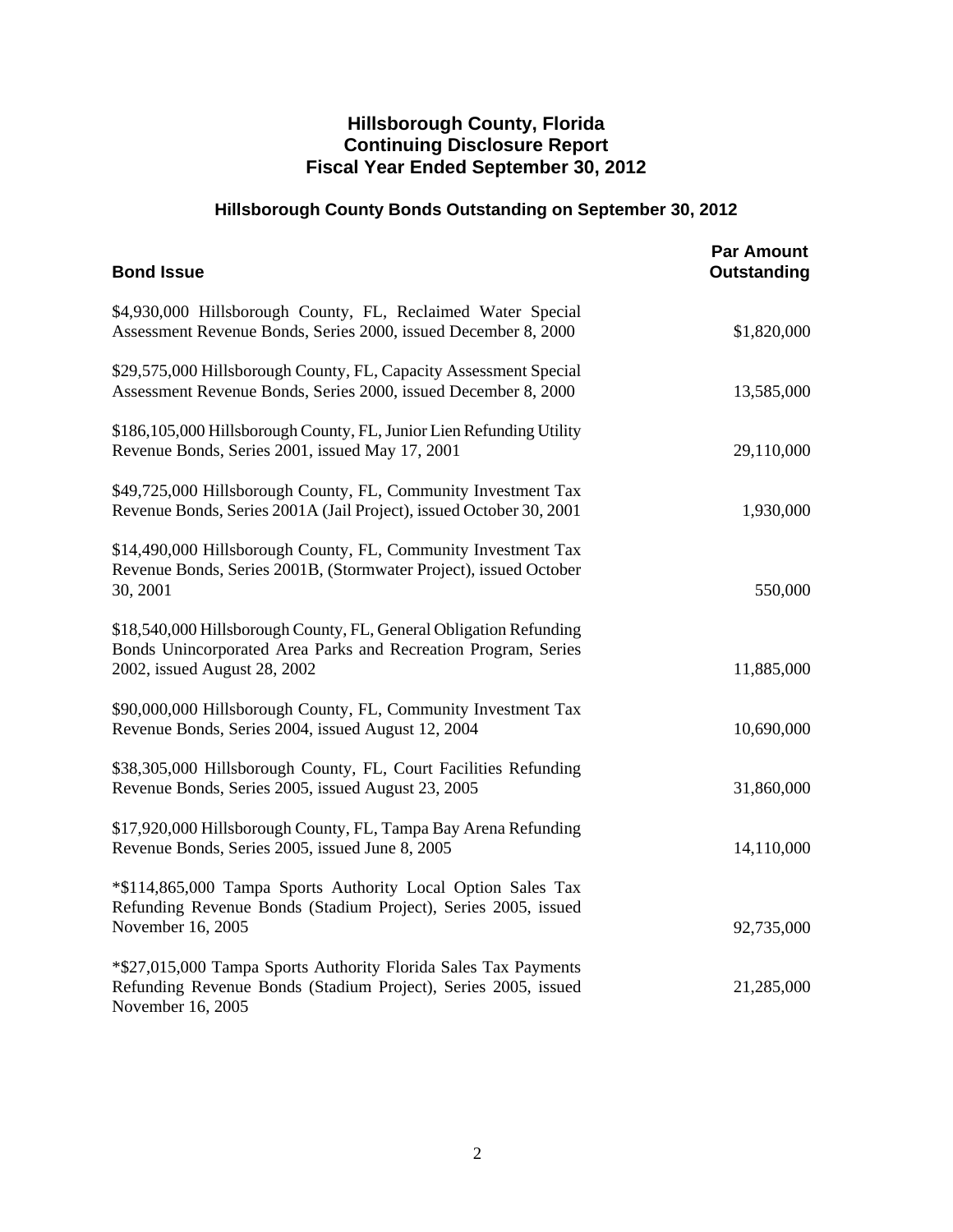| <b>Bond Issue</b>                                                                                                                                                                     | <b>Par Amount</b><br>Outstanding |
|---------------------------------------------------------------------------------------------------------------------------------------------------------------------------------------|----------------------------------|
| \$40,285,000 Hillsborough County, FL, Capital Improvement<br>Refunding Revenue Bonds, Series 2006, issued May 3, 2006                                                                 | \$30,050,000                     |
| \$101,110,000 Hillsborough County, FL, Capacity Assessment Special<br>Assessment Revenue Bonds, Series 2006, issued May 3, 2006                                                       | 74,245,000                       |
| \$116,990,000 Hillsborough County, FL, Solid Waste and Resource<br>Recovery Revenue Bonds, Series 2006A, AMT, issued November 14,<br>2006                                             | 107,320,000                      |
| \$40,360,000 Hillsborough County, FL, Solid Waste and Resource<br>Recovery Revenue Bonds, Series 2006B, Non-AMT, issued<br>November 14, 2006                                          | 40,360,000                       |
| \$18,270,000 Hillsborough County, FL, Fourth Cent Tourist<br>Development Tax Refunding and Improvement Revenue Bonds, Series<br>2006, issued December 6, 2006                         | 16,140,000                       |
| \$27,125,000 Hillsborough County, FL, Fifth Cent Tourist<br>Development Tax Refunding Revenue Bonds, Series 2006A, issued<br>December 6, 2006                                         | 26,495,000                       |
| \$191,800,000 Hillsborough County, FL, Community Investment Tax<br>Revenue Bonds, Series 2007, issued October 31, 2007                                                                | 161,065,000                      |
| \$19,195,000 Hillsborough County, FL, Capital Improvement Non-Ad<br>Valorem Refunding Revenue Bonds (Warehouse and Sheriff's<br>Facilities Projects), Series 2008, issued May 7, 2008 | 16,400,000                       |
| \$11,305,000 Hillsborough County, FL, General Obligation Bonds,<br>Series 2009A, issued December 29, 2009                                                                             | 10,120,000                       |
| \$48,125,000 Hillsborough County, FL, General Obligation Bonds,<br>Series 2009B (Federally Taxable Build America Bonds Direct<br>Subsidy), issued December 29, 2009                   | 48,125,000                       |
| \$18,035,000 Hillsborough County FL, Utility Revenue Bonds, Series<br>2010A, issued November 16, 2010                                                                                 | 18,035,000                       |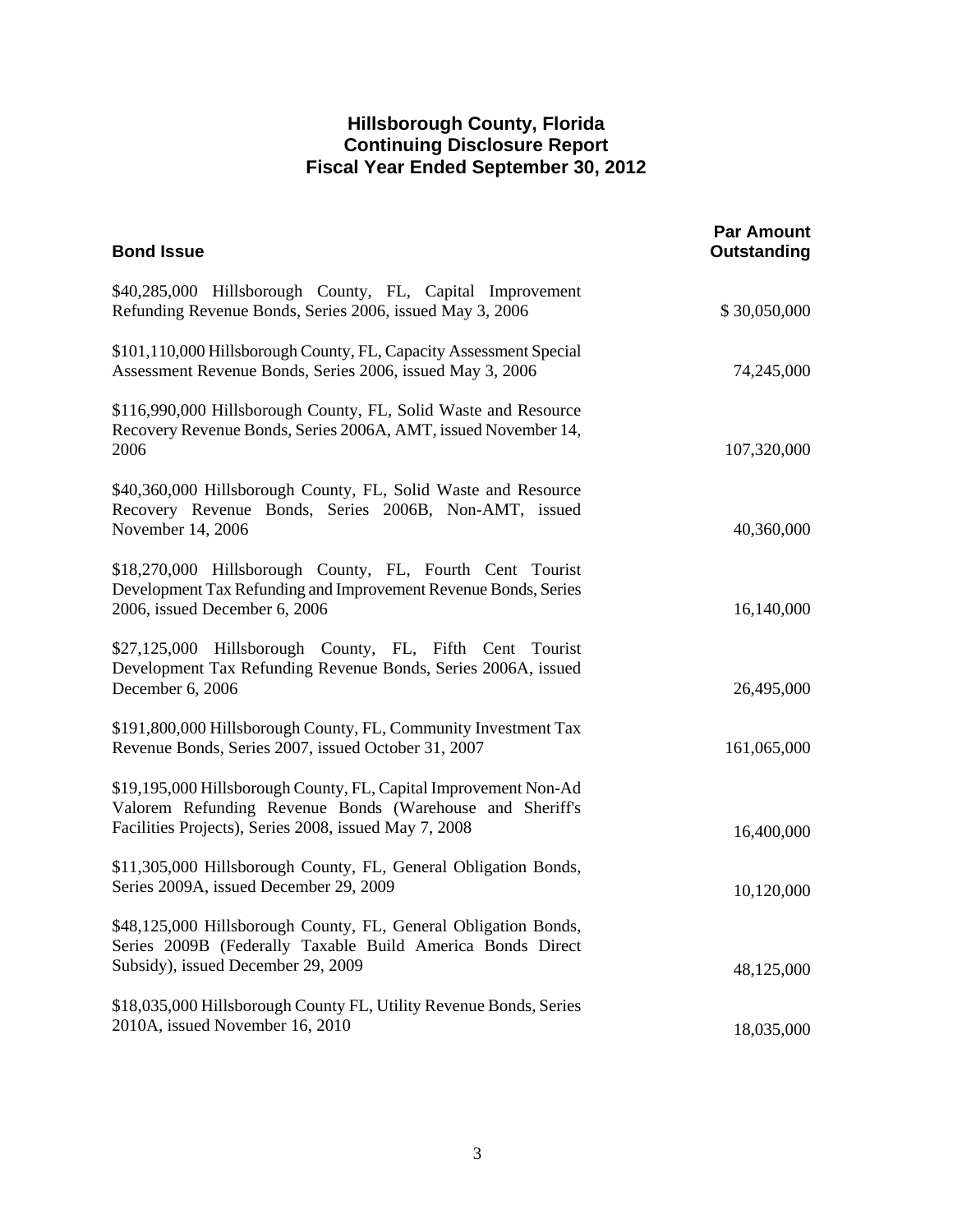| <b>Bond Issue</b>                                                                                                                                                                     | <b>Par Amount</b><br>Outstanding |
|---------------------------------------------------------------------------------------------------------------------------------------------------------------------------------------|----------------------------------|
| \$110,265,000 Hillsborough County, FL, Utility Revenue Bonds,<br>Series 2010B, (Federally Taxable Build America Bonds), issued<br>November 16, 2010                                   | \$110,265,000                    |
| \$21,700,000 Hillsborough County, FL, Utility Revenue Bonds, Series<br>2010C (Federally Taxable Recovery Zone Economic Development<br>Bonds Direct Payment), issued November 16, 2010 | 21,700,000                       |
| \$38,130,000 Hillsborough County, FL, Community Investment Tax<br>Refunding Revenue Bonds, Series 2012A, issued May 23, 2012                                                          | 38,130,000                       |
| \$51,625,000 Hillsborough County, FL, Community Investment Tax<br>Refunding Revenue Bonds, Series 2012B, issued May 23, 2012                                                          | 51,625,000                       |
| \$67,445,000 Hillsborough County, FL, Capital Improvement Program<br>Revenue Bonds, Series 2012, issued June 21, 2012                                                                 | 67,445,000                       |

\*Bonds issued by the Tampa Sports Authority.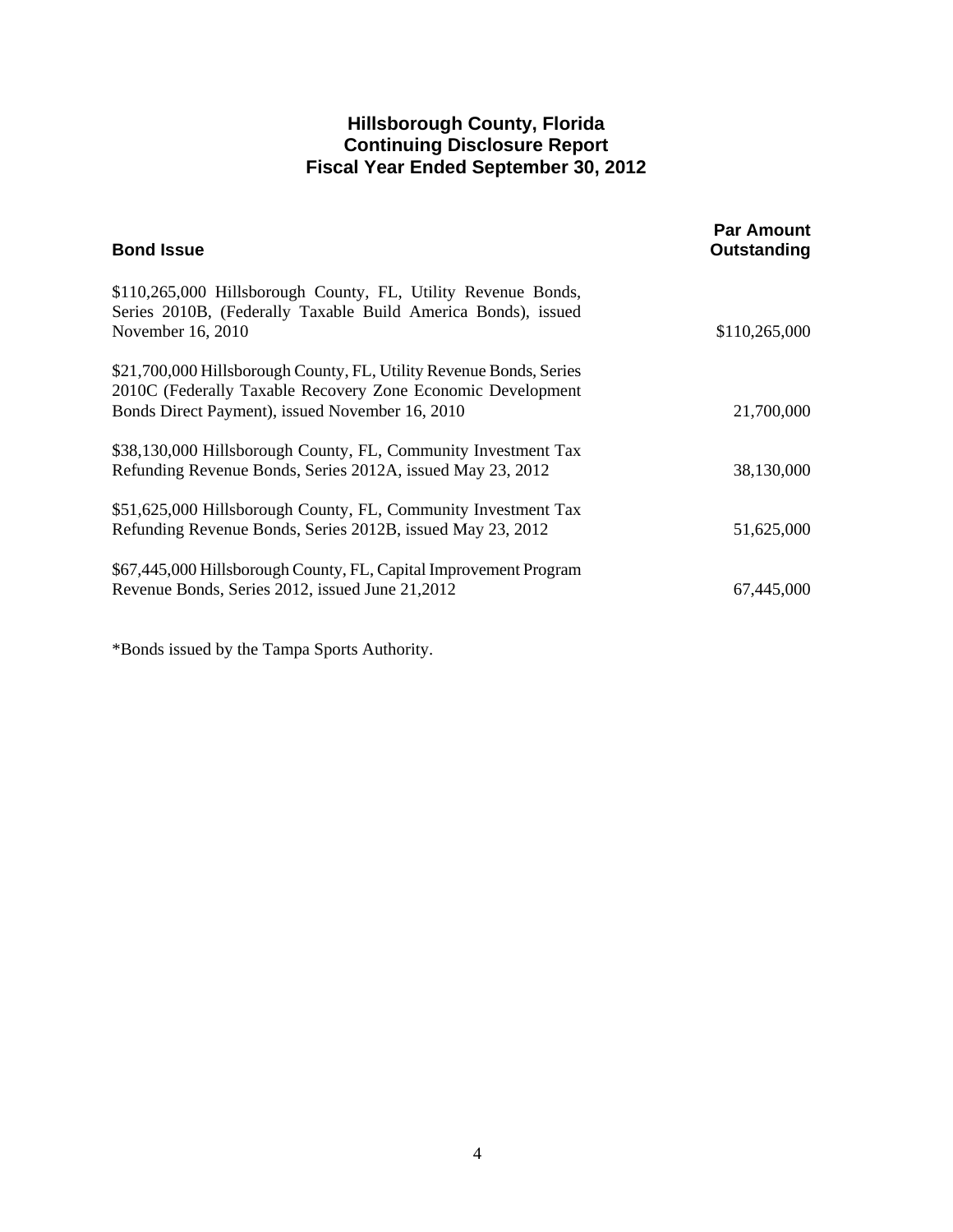### **Required Disclosure by Bond Issue**

The following is a listing of the disclosures required to be provided by the County with respect to each bond issue. These disclosures update the information contained in the official statements for these bond issues and in previous continuing disclosure reports. These disclosures should be considered in conjunction with the content of the related official statements.

### **\$4,930,000 Reclaimed Water Special Assessment Revenue Bonds, Series Series 2000**

| a.                 | <b>Historical Reclaimed Water Assessment Revenues</b>                  | Table 8-A  |
|--------------------|------------------------------------------------------------------------|------------|
| $\mathbf b$ .      | Historical Reclaimed Water Assessment Coverage                         | Table 8-B  |
|                    | \$29,575,000 Capacity Assessment Special Assessment Revenue Bonds,     |            |
| <b>Series 2000</b> |                                                                        |            |
| a.                 | <b>Historical Capacity Assessment Revenues</b>                         | Table 9-A  |
| $\mathbf{b}$ .     | <b>Historical Capacity Assessment Coverage</b>                         | Table 9-B  |
|                    | \$186,105,000 Junior Lien Refunding Utility Revenue Bonds, Series 2001 |            |
| a.                 | <b>Water Customer Revenues</b>                                         | Table 10-A |
| $\mathbf{b}$ .     | <b>Wastewater Customer Revenues</b>                                    | Table 10-B |
| C <sub>1</sub>     | <b>Historical Debt Service Coverage</b>                                | Table 10-C |
|                    | \$49,725,000 Community Investment Tax Revenue Bonds, Series 2001A      |            |
| (Jail Project)     |                                                                        |            |
| a.                 | <b>Historical CIT Sales Surtax Collections and Distributions</b>       | Table 7-B  |
| $\mathbf b$ .      | <b>Historical Debt Service Coverage</b>                                | Table 7-D  |
|                    | \$14,490,000 Community Investment Tax Revenue Bonds, Series 2001B      |            |
|                    | (Stormwater Project)                                                   |            |
| a.                 | Historical CIT Sales Surtax Collections and Distributions              | Table 7-B  |
| $\mathbf b$ .      | <b>Historical Debt Service Coverage</b>                                | Table 7-D  |
|                    | \$18,540,000 General Obligation Refunding Bonds (Unincorporated        |            |
|                    | Parks and Recreation Program) Series 2002                              |            |
| a.                 | <b>Property Tax Millage Rates</b>                                      | Table 11-A |
| $b$ .              | Ad Valorem tax collections for the unincorporated area of the County   | Table 11-B |
| c.                 | <b>Total Ad Valorem Tax Collections</b>                                | Table 11-C |
| d.                 | Assessed values for the unincorporated area of the County              | Table 11-D |
| e.                 | Table of Countywide Assessed Values for Ad Valorem Tax Purposes        | Table 11-E |
| f.                 | Population of the unincorporated area of the County                    | Table 11-F |
| g.                 | Population Countywide (including municipalities)                       | Table 11-F |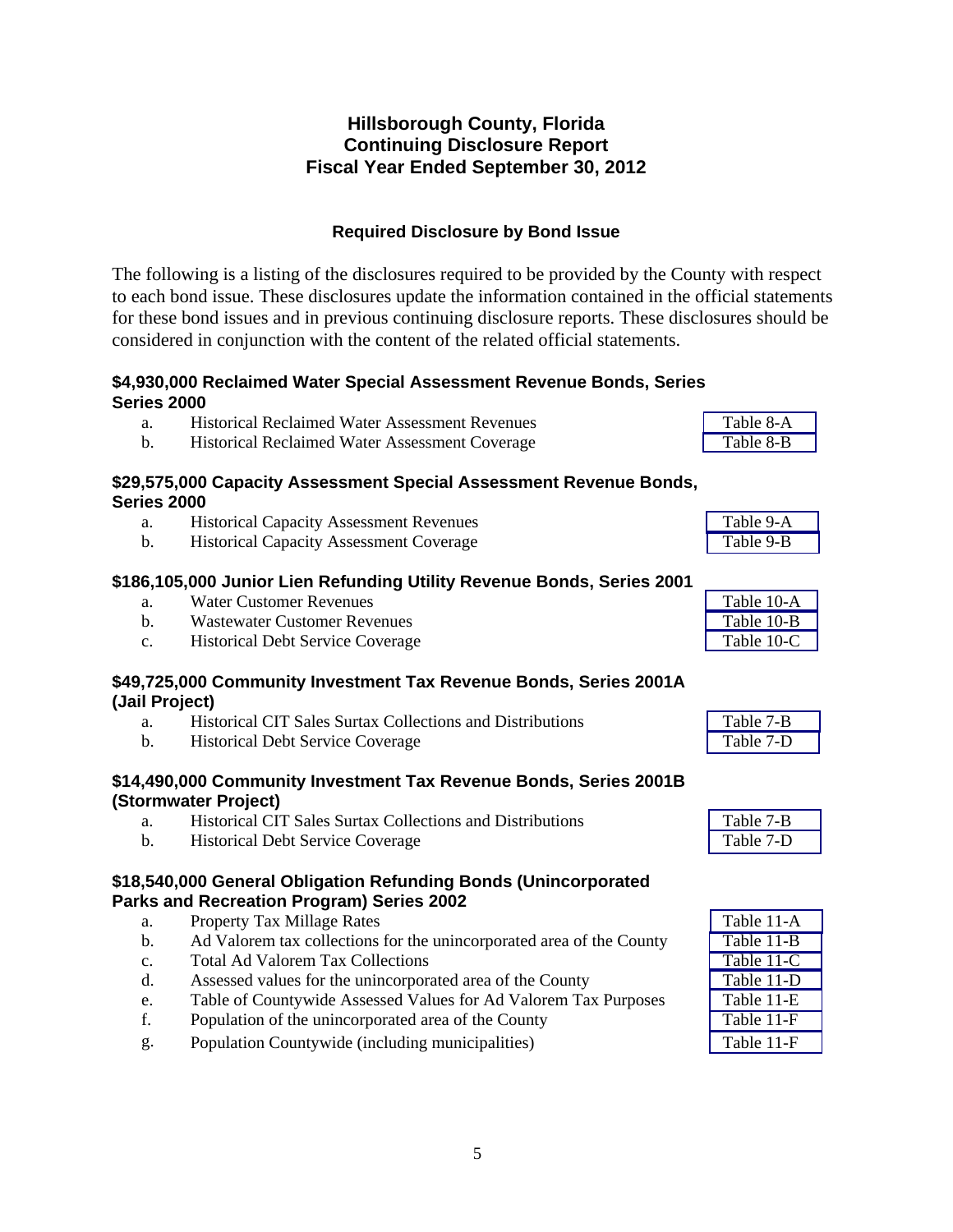|                    | \$90,000,000 Community Investment Tax Revenue Bonds, Series 2004                                                                                                                                                                                                                           |            |
|--------------------|--------------------------------------------------------------------------------------------------------------------------------------------------------------------------------------------------------------------------------------------------------------------------------------------|------------|
| a.                 | Historical CIT Sales Surtax Collections and Distributions                                                                                                                                                                                                                                  | Table 7-B  |
| $\mathbf{b}$ .     | <b>Historical Debt Service Coverage</b>                                                                                                                                                                                                                                                    | Table 7-D  |
|                    | \$38,305,000 Court Facilities Revenue Bonds, Series 2005                                                                                                                                                                                                                                   |            |
| a.                 | Table of Historical paid Non-Criminal Traffic Infraction and Criminal                                                                                                                                                                                                                      |            |
|                    | <b>Violations Citations</b>                                                                                                                                                                                                                                                                | Table 7-A  |
| b.                 | Historical CIT Sales Surtax Collections and Distributions                                                                                                                                                                                                                                  | Table 7-B  |
| $\mathbf{c}$ .     | Debt Service Coverage - Court Surcharge Revenue                                                                                                                                                                                                                                            | Table 7-C  |
| d.                 | Historical Debt Service Coverage - CIT Revenue                                                                                                                                                                                                                                             | Table 7-D  |
|                    | \$17,920,000 Tampa Bay Arena Refunding Revenue Bonds, Series 2005                                                                                                                                                                                                                          |            |
| a.                 | Historical Non-Ad Valorem Revenue, Covenant Debt Service and Covenant                                                                                                                                                                                                                      |            |
|                    | Debt Service Coverage                                                                                                                                                                                                                                                                      | Table 1-A  |
|                    | \$114,865,000 Tampa Sports Authority Local Option Sales Tax Refunding                                                                                                                                                                                                                      |            |
|                    | Revenue Bonds (Stadium Project), Series 2005                                                                                                                                                                                                                                               |            |
| a.                 | Historical Community Investment Tax Collections and Distributions in Terms                                                                                                                                                                                                                 |            |
|                    | of Priority                                                                                                                                                                                                                                                                                | Table 5-A  |
|                    | \$27,015,000 Tampa Sports Authority Florida Sales Tax Payments<br>Refunding Revenue Bonds (Stadium Project), Series 2005<br>Disclosure requirement for these bonds is to provide audited financial<br>statements only. See link to CAFR under heading Incorporation by<br>Reference below. |            |
| <b>Series 2006</b> | \$40,285,000 Capital Improvement Program Refunding Revenue Bonds,                                                                                                                                                                                                                          |            |
| a.                 | Historical Sales Tax Collections Hillsborough County and state of Florida                                                                                                                                                                                                                  | Table 2-A  |
| $\mathbf b$ .      | Debt Service Coverage                                                                                                                                                                                                                                                                      | Table 2-B  |
| $\mathbf{c}$ .     | Distribution of Local Government Half-Cent Sales Tax among Hillsborough                                                                                                                                                                                                                    |            |
|                    | County, City of Tampa, City of Temple Terrace, and City of Plant City                                                                                                                                                                                                                      | Table 2-C  |
| d.                 | Hillsborough County Population                                                                                                                                                                                                                                                             | Table 2-D  |
|                    |                                                                                                                                                                                                                                                                                            |            |
|                    | \$101,110,000 Capacity Assessment Special Assessment Revenue                                                                                                                                                                                                                               |            |
| a.                 | Bonds, Series 2006<br><b>Historical Capacity Assessment Revenues</b>                                                                                                                                                                                                                       | Table 13-A |
|                    |                                                                                                                                                                                                                                                                                            |            |

c. Property (Ad Valorem) Tax levies and Collections Last Five Fiscal Years [Table 13-C](#page-47-0)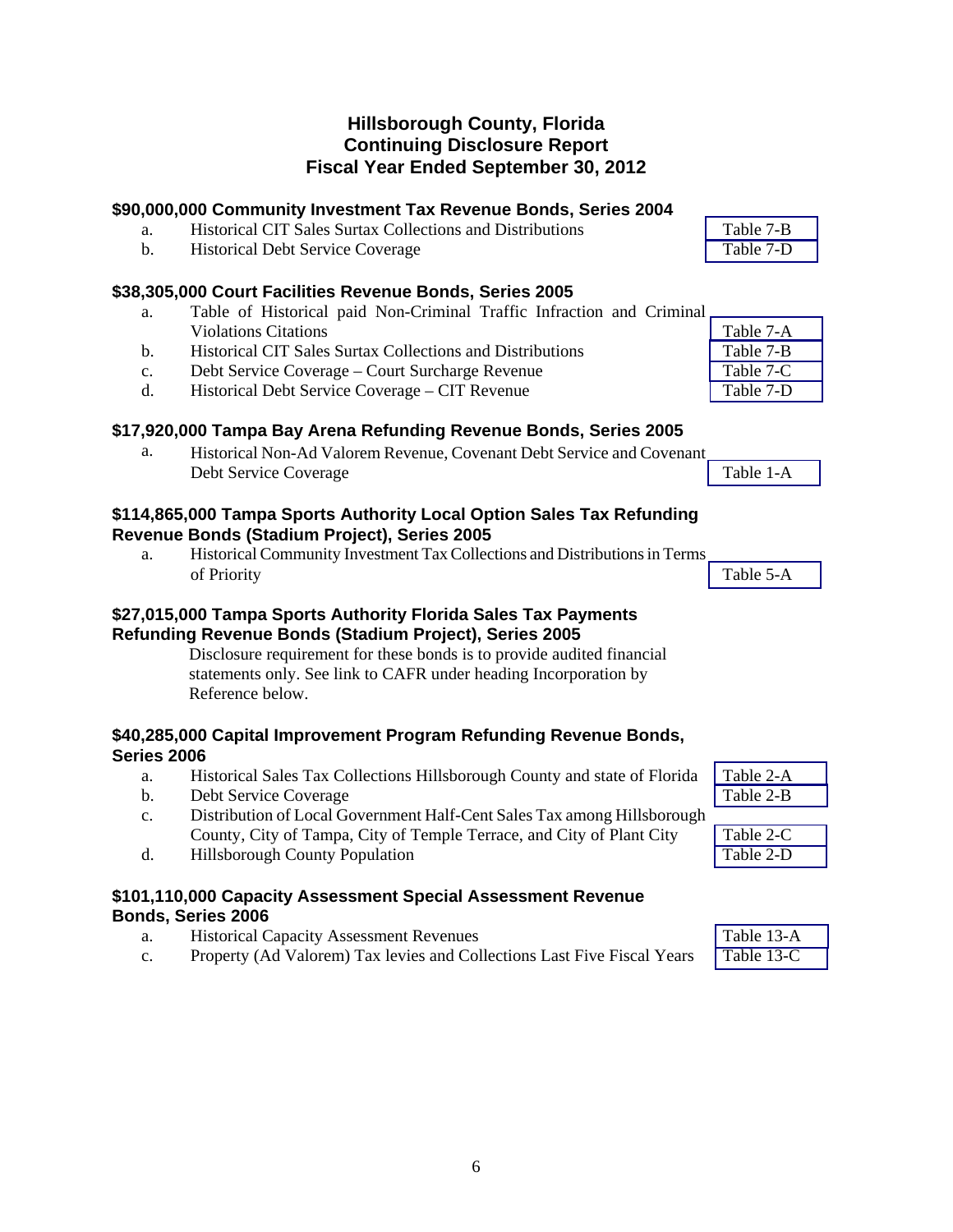# **\$116,990,000 Solid Waste and Resource Recovery Revenue Bonds, Series 2006A, AMT**

| a.             | Historical Waste Supply Delivered to System (Tons)                                                                                                                          | Table 12-A |
|----------------|-----------------------------------------------------------------------------------------------------------------------------------------------------------------------------|------------|
| b.             | <b>Resource Recovery Facility Historical Refuse Throughput</b>                                                                                                              | Table 12-B |
| $\mathbf{c}$ . | Resource Recovery Facility Historical Steam/Electrical Generation                                                                                                           | Table 12-C |
| d.             | Historical Equivalent Residential Units (ERUs)                                                                                                                              | Table 12-D |
| e.             | Historical Solid Waste Rates.                                                                                                                                               | Table 12-E |
| f.             | Historical Operating Statistics and Coverage Levels                                                                                                                         | Table 12-F |
|                | \$40,360,000 Solid Waste and Resource Recovery Revenue Bonds, Series                                                                                                        |            |
|                | 2006B, Non-AMT                                                                                                                                                              |            |
| a.             | Historical Waste Supply Delivered to System (Tons)                                                                                                                          | Table 12-A |
| $\mathbf b$ .  | <b>Resource Recovery Facility Historical Refuse Throughput</b>                                                                                                              | Table 12-B |
| c.             | Resource Recovery Facility Historical Steam/Electrical Generation                                                                                                           | Table 12-C |
| d.             | <b>Historical ERUs</b>                                                                                                                                                      | Table 12-D |
| e.             | <b>Historical Solid Waste Rates</b>                                                                                                                                         | Table 12-E |
| f.             | Historical Operating Statistics and Coverage Levels for Five Fiscal Years                                                                                                   | Table 12-F |
| a.             | \$18,270,000 Fourth Cent Tourist Development Tax Refunding and<br><b>Improvement Revenue Bonds, Series 2006</b><br>Historical Tourist Development Tax Revenue of the County | Table 4-A  |
|                | \$27,125,000 Fifth Cent Tourist Development Tax Refunding Revenue<br><b>Bonds, Series 2006A</b>                                                                             |            |
| a.             | Historical Tourist Development Tax Revenue                                                                                                                                  | Table 3-A  |
| $\mathbf b$ .  | Historical Fifth Cent Tourist Development Tax Revenue                                                                                                                       | Table 4-B  |
|                | \$191,800,000 Community Investment Tax Revenue Bonds, Series 2007                                                                                                           |            |
| a.             | Historical CIT Sales Surtax Collections and Distributions                                                                                                                   | Table 7-B  |
| $\mathbf b$ .  | Historical Debt Service Coverage including Court Facilities Bonds                                                                                                           | Table 7-D  |
| c.             | Historical Debt Service Coverage excluding Court Facilities Bonds                                                                                                           | Table 7-E  |
| d.             | Distribution Percentage for Community Investment Tax                                                                                                                        | Table 7-F  |
|                | \$19,195,000 Capital Improvement Non-Ad Valorem Refunding Revenue                                                                                                           |            |
|                | Bonds (Warehouse and Sheriff's Facilities Project) Series 2008<br><sup>2</sup> I Letonical Non. Ad Valencin Devenue, Covenant Debt Service and Covenant                     |            |
|                |                                                                                                                                                                             |            |

| Historical Non-Ad Valorem Revenue, Covenant Debt Service and Covenant |           |
|-----------------------------------------------------------------------|-----------|
| Debt Service Coverage                                                 | Table 1-A |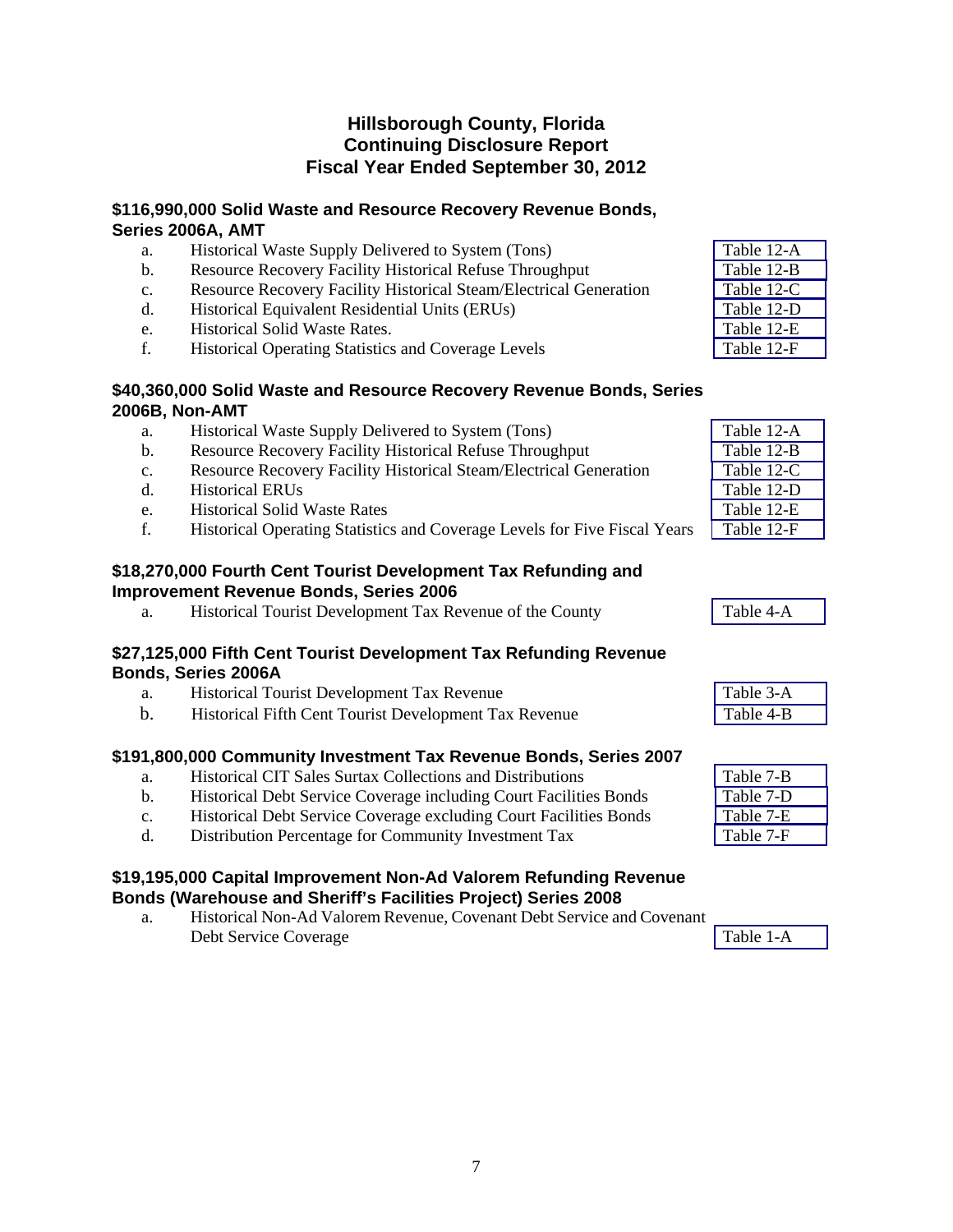**\$11,305,000 General Obligation Bonds (Environmental Lands Acquisition and Protection Program), Series 2009A; and \$48,125,000 Taxable General Obligation Bonds (Environmental Lands Acquisition and Protection Program), Series 2009B, (Federally Taxable Build America Bonds Direct Subsidy)** 

| a. Property Tax Levies and Collections                               | Table 11-B |
|----------------------------------------------------------------------|------------|
| b. Property Tax Millage rates for Direct and Overlapping Governments | Table 11-A |
| c. Taxable Assessed Value and Actual Property Values                 | Table 11-E |
| d. Principal Taxpayers                                               | Table 13-B |

### **\$18,035,000 Utility Revenue Bonds, Series 2010A**

| a. Property Tax Levies and Collections                               | Table 11-B |
|----------------------------------------------------------------------|------------|
| b. Property Tax Millage rates for Direct and Overlapping Governments | Table 11-A |
| c. Taxable Assessed Value and Actual Property Values                 | Table 11-E |
| d. Principal Taxpayers                                               | Table 13-B |

### **\$110,265,000 Utility Revenue Bonds, Series 2010B, (Federally Taxable Build America Bonds Direct Subsidy)**

| a. Property Tax Levies and Collections                               | Table 11-B |
|----------------------------------------------------------------------|------------|
| b. Property Tax Millage rates for Direct and Overlapping Governments | Table 11-A |
| c. Taxable Assessed Value and Actual Property Values                 | Table 11-E |
| d. Principal Taxpayers                                               | Table 13-B |

### **\$21,700,000 Utility Revenue Bonds, Series 2010C, (Federally Taxable Recovery Zone Economic Development Bonds Direct Payment)**

| a. Property Tax Levies and Collections                               | Table 11-B |
|----------------------------------------------------------------------|------------|
| b. Property Tax Millage rates for Direct and Overlapping Governments | Table 11-A |
| c. Taxable Assessed Value and Actual Property Values                 | Table 11-E |
| d. Principal Taxpayers                                               | Table 13-B |

### **\$38,130,000 Community Investment Tax Refunding Revenue Bonds, Series 2012A; and, \$51,625,000 Community Investment Tax Refunding Revenue Bonds, Series 2012B**

| а.          | <b>Historical CIT Sales Surtax Collections and Distributions</b>  | Table 7-B |
|-------------|-------------------------------------------------------------------|-----------|
| b.          | Historical Debt Service Coverage including Court Facilities Bonds | Table 7-D |
| $c_{\cdot}$ | Historical Debt Service Coverage excluding Court Facilities Bonds | Table 7-E |
| d.          | Distribution Percentage for Community Investment Tax              | Table 7-F |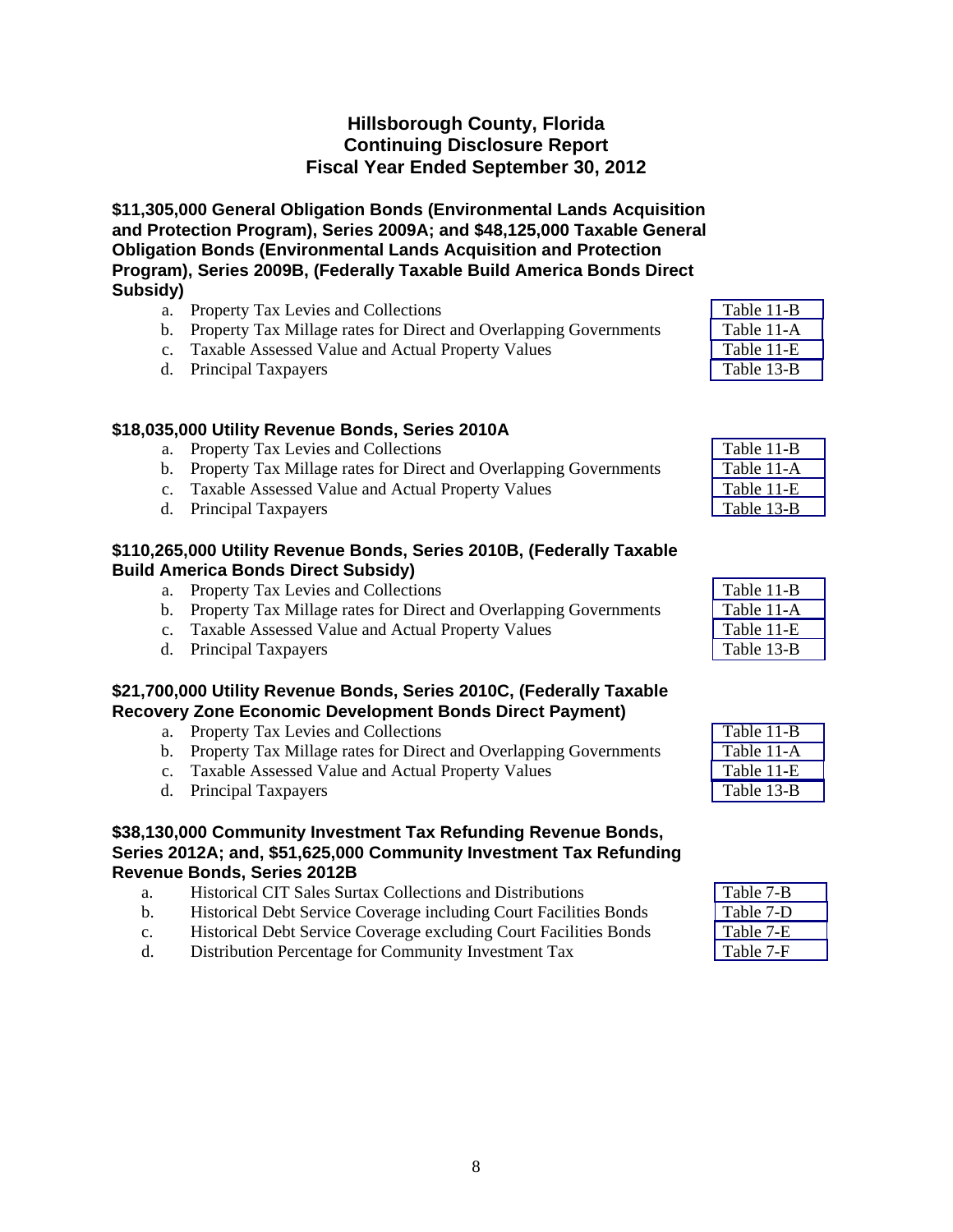### **\$67,445,000 Capital Improvement Program Revenue Bonds, Series 2012**

| a.             | Historical Sales Tax Collections Hillsborough County and state of Florida | Table 2-A |
|----------------|---------------------------------------------------------------------------|-----------|
| b.             | Debt Service Coverage                                                     | Table 2-B |
| $\mathbf{c}$ . | Distribution of Local Government Half-Cent Sales Tax among Hillsborough   |           |
|                | County, City of Tampa, City of Temple Terrace, and City of Plant City     | Table 2-C |
| d.             | <b>Hillsborough County Population</b>                                     | Table 2-D |
|                |                                                                           |           |

## **Material Litigation Summary** Appendix A

### **Incorporation by Reference**

SEC Rule 15c2-12 provides that any or all of the information required to be disclosed may be incorporated by reference from other documents, including official statements of debt issues of the County or related public entities, which have been submitted to EMMA or the Securities and Exchange Commission. For this reporting period, Hillsborough County does not elect to include in this document any information incorporated by reference from these other documents.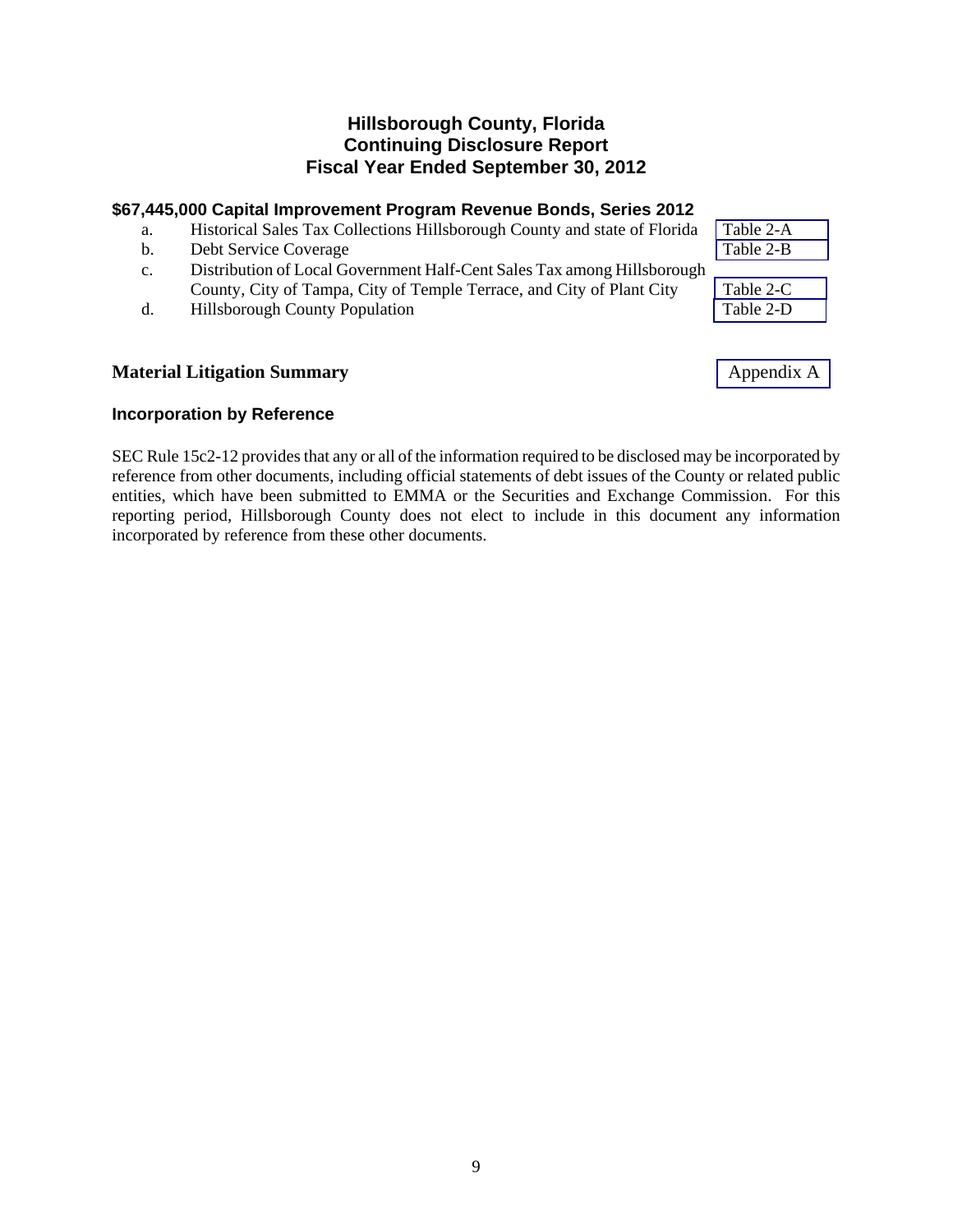#### **Continuing Disclosure Report Fiscal Year Ended September 30, 2012 Hillsborough County, Florida**

**Table 1-A**

#### **Covenant Debt Service and Covenant Debt Service Coverage (amounts in thousands) Historical Legally Available Non-Ad Valorem Revenue,**

<span id="page-11-0"></span>

|                                                        |             |        | <b>Fiscal Year</b> |         |         |
|--------------------------------------------------------|-------------|--------|--------------------|---------|---------|
|                                                        | 2008        | 2009   | 2010               | 2011    | 2012    |
| Available Non-Ad Valorem Revenue Sources (a)           |             |        |                    |         |         |
| <b>Guaranteed Entitlement</b>                          | \$<br>1,836 | 1,836  | 1,836              | 1,836   | 1,836   |
| Second Guaranteed Entitlement                          | 4,916       | 4,916  | 4,916              | 4.916   | 4,916   |
| Available Half-Cent Sales Tax (b)                      | 71,575      | 63,479 | 73,553             | 76,523  | 73,382  |
| Available Communication Service Tax (c)                | 17,317      | 16,664 | 15,544             | 16,171  | 15,677  |
| Beverage License Fees                                  | 399         | 386    | 386                | 406     | 416     |
| Mobile Home Fees                                       | 409         | 440    | 446                | 388     | 425     |
| Available Fifth Cent Tourist Development Tax (TDT) (d) | 2,463       | 1.889  | 1.712              | 2,041   | 2,427   |
| Professional And Occupational License Fees             | 2,357       | 2,223  | 1,928              | 2,210   | 1,872   |
| Tampa Bay Times Forum Ticket Surcharges                | 304         | 329    | 286                | 404     | 347     |
| Total                                                  | 101,576     | 92,162 | 100,607            | 104,895 | 101,298 |
| Non-Ad Valorem Maximum Annual Debt Service (MADS)      |             |        |                    |         |         |
| 1996/2006 CIP Non Ad Valorem Refunding Revenue Bonds   | 3,249       | 3,249  | 3,249              | 3,248   | 3,248   |
| 1995/2005 Tampa Bay Arena Refunding Revenue Bonds      | 1,334       | 1,334  | 1,334              | 1,310   | 1,309   |
| Non-Ad Valorem CIP Commercial Paper Notes (e)          | 7,847       | 6,525  | 6,580              | 6,686   | 6,300   |
| 1998/2008 CIP Refunding Non-Ad Valorem Bonds (f)       | 1,442       | 1,442  | 1,442              | 1,442   | 1,442   |
| Total                                                  | 13,872      | 12,550 | 12,605             | 12,686  | 12,299  |
| Debt Service Coverage                                  | 7.23x       | 7.24x  | 7.87x              | 8.27x   | 8.24x   |

(a) This table does not include collections from the Community Investment Tax ("CIT") nor any indebtedness pledging the CIT proceeds. The County has, by ordinance, limited the use of such funds to projects expressly approved as using the procedure in the enacting ordinance.

(b) The amount shown is total Half-Cent Sales Tax collections less Series 2003 Criminal Justice Refunding Bonds and Series 2006 MOSI/County Center Refunding Bonds MADS for the fiscal years 2007 through 2009. Those bonds were defeased during fiscal year 2010 using cash reserves. The fiscal year 2012 Half-Cent Sales Tax is net of the Series 2012 CIP Bonds, MADS of \$6,781. The Series 2012 CIP bonds were issued on June 21, 2012.

(c) The amount shown is 62.5% of total Communications Service Tax ("CST") collections. The Board of County Commissioners formally allocated 37.5% of the CST specifically to public safety (\$25,082 x 62.5%=\$15,676).

(d) The amount shown is total Fifth Cent TDT collections less maximum annual debt service on Fifth Cent TDT pledged bonds. This excess may not be used to pay any of the items in the "Non-Ad Valorem Maximum Annual Debt Service" section of the table except for the 1995/2005 Tampa Bay Arena Refunding Revenue Bonds and is not legally available to pay debt service on the Series 2008 Bonds.

(e) Commercial paper is amortized over thirty years utilizing the Bond Buyer Revenue Bond Index.

(f) The Series 1998 Bonds were refunded by the \$19,195,000 Non-Ad Valorem Refunding Bonds, Series 2008.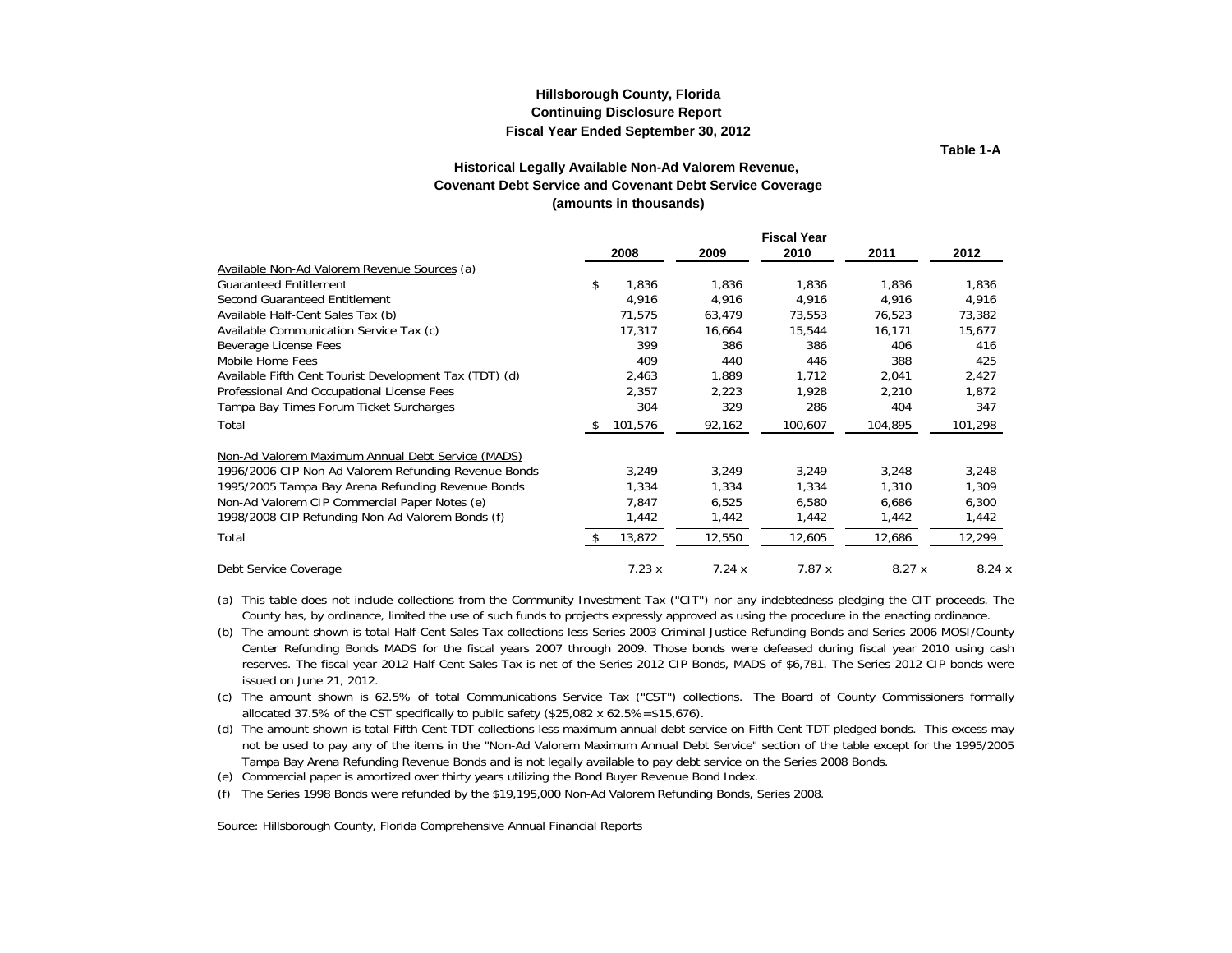**Table 2-A**

### **Historical Half-Cent Sales Tax Collections Hillsborough County and State of Florida**

<span id="page-12-0"></span>

| <b>State Fiscal</b><br><b>Year Ended</b><br>οf<br><b>Florida</b><br>June 30 |                | <b>Percent</b><br>Change                         | <b>Hillsborough</b><br>County | <b>Percent</b><br>Change |
|-----------------------------------------------------------------------------|----------------|--------------------------------------------------|-------------------------------|--------------------------|
|                                                                             |                |                                                  |                               |                          |
|                                                                             |                |                                                  |                               | Base                     |
|                                                                             |                | $-14.56$                                         | 1.134.106.531                 | $-17.77$                 |
|                                                                             | 16,768,677,229 | $-4.59$                                          | 1.081.797.464                 | $-4.59$                  |
|                                                                             | 17.575.218.109 | 4.81                                             | 1.128.618.975                 | 4.34                     |
|                                                                             | 18,487,539,555 | 5.19                                             | 1.184.948.287                 | 5.00                     |
|                                                                             |                | <b>State</b><br>20.569.094.349<br>17,575,218,109 | Base                          | 1,379,220,188            |

Source: State of Florida Department of Revenue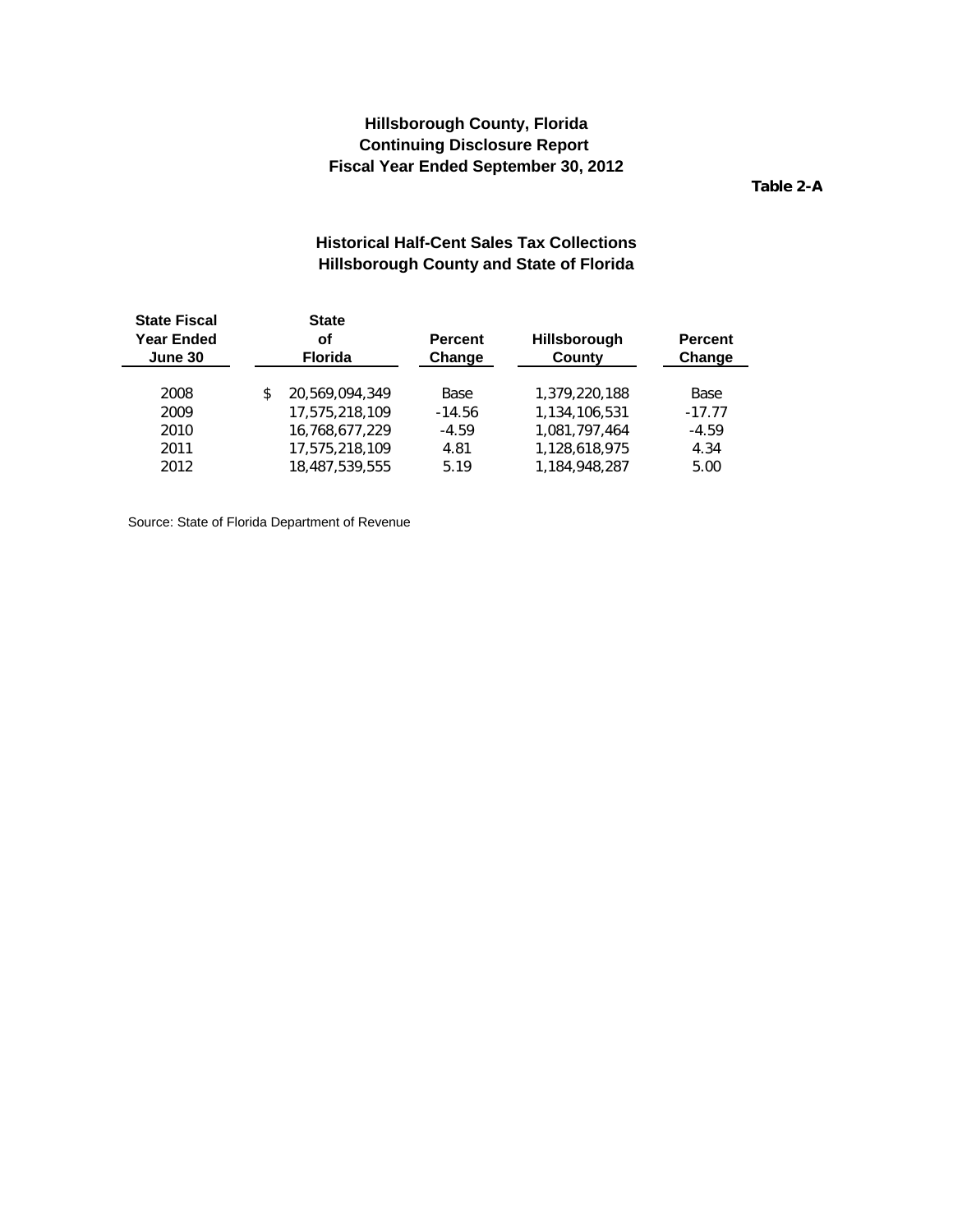**Table 2-B**

#### **Debt Service Coverage Fiscal Years Ended September 30, 2008 through 2012 (amounts in thousands)**

<span id="page-13-0"></span>

| <b>Fiscal Year</b>                             | 2008    | 2009    | <u>2010</u> | <u>2011</u> | 2012   |
|------------------------------------------------|---------|---------|-------------|-------------|--------|
| Sales tax revenue (a)                          | 83.997  | 75.275  | 73.553      | 76.523      | 80.163 |
| Debt service on senior lien bonds (b), (e)     | 3.249   | 3.249   | 3.249       | 3.248       | 3.248  |
| Debt service coverage on senior lien bonds (c) | 25.85   | 23.17   | 22.64       | 23.56       | 24.68  |
| Sales tax available to pay debt service        |         |         |             |             |        |
| on bonds after payment of senior lien bonds    | 80.748  | 72.026  | 70.304      | 73.275      | 76.915 |
| Bonds debt service (d), (e), (g)               | 10.001  | 10.001  |             |             |        |
| Debt service coverage on bonds (f)             | 08.07 x | 07.20 x |             |             |        |

(a) Audited amounts provided by the Clerk Office.

(b) The Senior Lien Bonds consist of only the Series 2006 Refunding Bonds.

(c) Debt service coverage for senior lien bonds only.

(d) For purposes of this table, Bonds consist of only the Series 2006 Refunding Bonds.

(e) Upon issuance of the Series 2006 Refunding Bonds and the defeasance of the Refunded Bonds, there will be no Senior Lien Bonds outstanding under the Senior Lien Bond Resolution and, so long as Bonds are outstanding under the Bond Resolution, no additional Senior Lien Bonds may be issued under the Senior Lien Bond Resolution in the future.

(f) Coverage is calculated based on the ratio of the Sales Tax remaining after payment of debt service on the Senior Lien Bonds to the debt service on the Bonds.

(g) Series 2003 bonds were defeased during fiscal year 2010.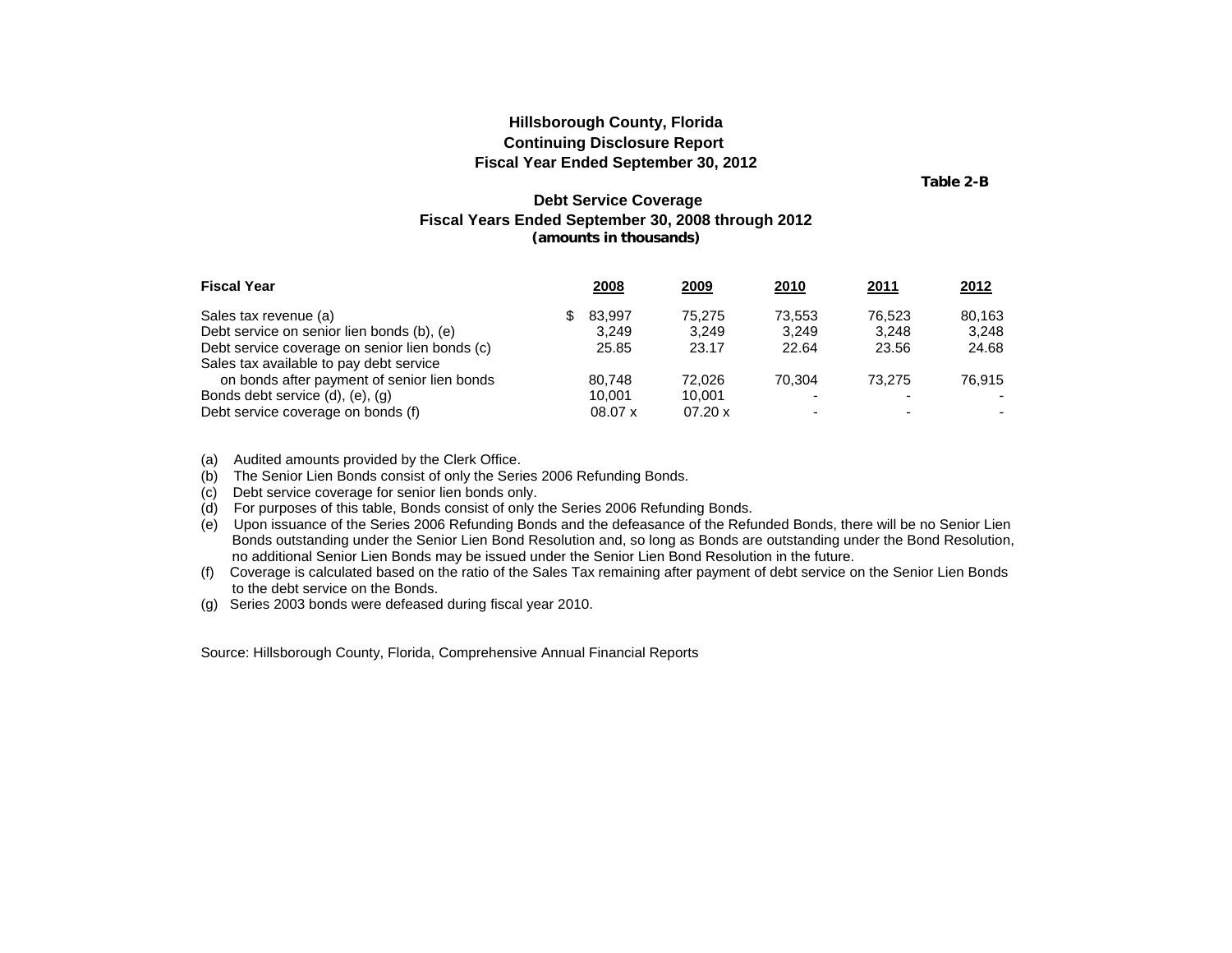**Table 2-C**

#### **Distribution of Half-Cent Sales Tax Among Hillsborough County, City of Tampa, City of Temple Terrace, and City of Plant City (amounts in thousands)**

<span id="page-14-0"></span>

| <b>Fiscal Year</b>      | 2008         | %   | 2009        | %              | 2010    | %   | 2011        | %   | 2012    | %    |
|-------------------------|--------------|-----|-------------|----------------|---------|-----|-------------|-----|---------|------|
| Tampa                   | \$<br>27,010 | -23 | 24,028      | -23            | 23,348  | -23 | 24,270      | -23 | 24,398  | - 23 |
| Temple Terrace          | 1,884        | -2  | 1,748       | -2             | 1.644   | -2  | 1,671       | - 2 | 1.711   | 2    |
| Plant City              | 2,685        | 3   | 2,383       | $\overline{2}$ | 2.310   | -2  | 2,402       | -2  | 2,496   | 2    |
| Hillsborough County (a) | 84,618       | 73  | 75,949      | 73             | 73,553  | 73  | 76,106      | 73  | 79,809  | 73   |
| Total                   | 116,197      | 100 | 104,108 100 |                | 100,855 | 100 | 104,449 100 |     | 108,414 | 100  |

(a) The difference between the amounts shown for Hillsborough County in this table and the amounts in the first line (Sales Tax) in Table 2-B (entitled "Debt Service Coverage") is due to the time lapse between distribution by the State and receipt by the County.

Source: Florida Department of Revenue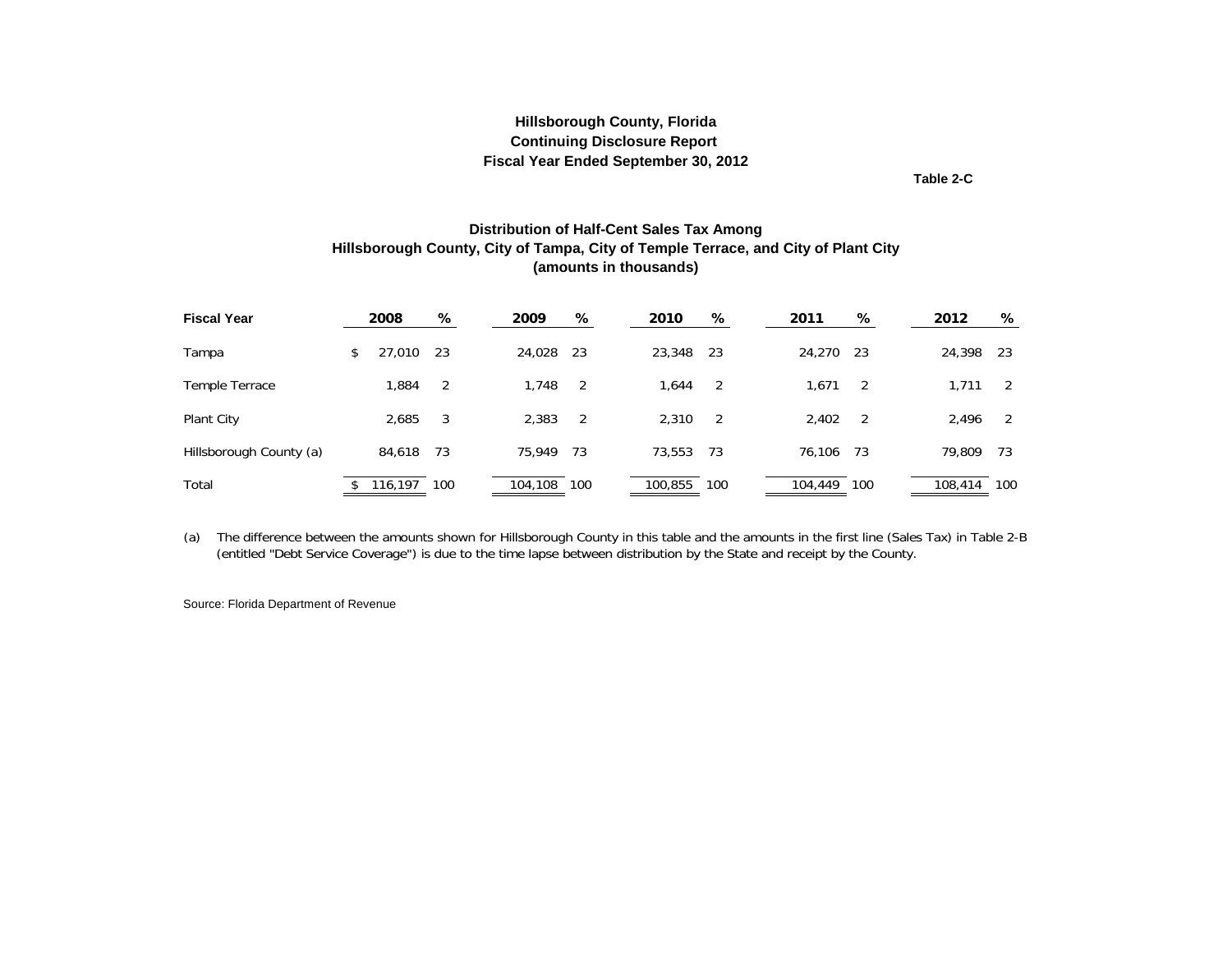**Table 2-D**

<span id="page-15-0"></span>

|                                                                  |           |           | <b>Hillsborough County Population</b> |           |           |
|------------------------------------------------------------------|-----------|-----------|---------------------------------------|-----------|-----------|
| <b>Fiscal Year</b>                                               | 2008      | 2009      | 2010                                  | 2011      | 2012      |
| City of Tampa                                                    | 349.250   | 350.150   | 353,640                               | 335,709   | 337,440   |
| City of Temple Terrace                                           | 24,600    | 24,620    | 24,680                                | 24,585    | 25,035    |
| City of Plant City                                               | 34,760    | 34,860    | 35,120                                | 34,677    | 35,245    |
| County's Unincorporated Area                                     | 815,910   | 824,380   | 832,340                               | 834,255   | 841,170   |
| <b>TOTAL</b>                                                     | 1,224,520 | 1,234,010 | 1,245,780                             | 1,229,226 | 1,238,890 |
| Percentage of Total Population<br>Located in Unincorporated Area | 66.63     | 66.80     | 66.82                                 | 67.87     | 67.90     |

Sources: Bureau of the Census, U.S. Department of Commerce; Hillsborough County City-County Planning Commission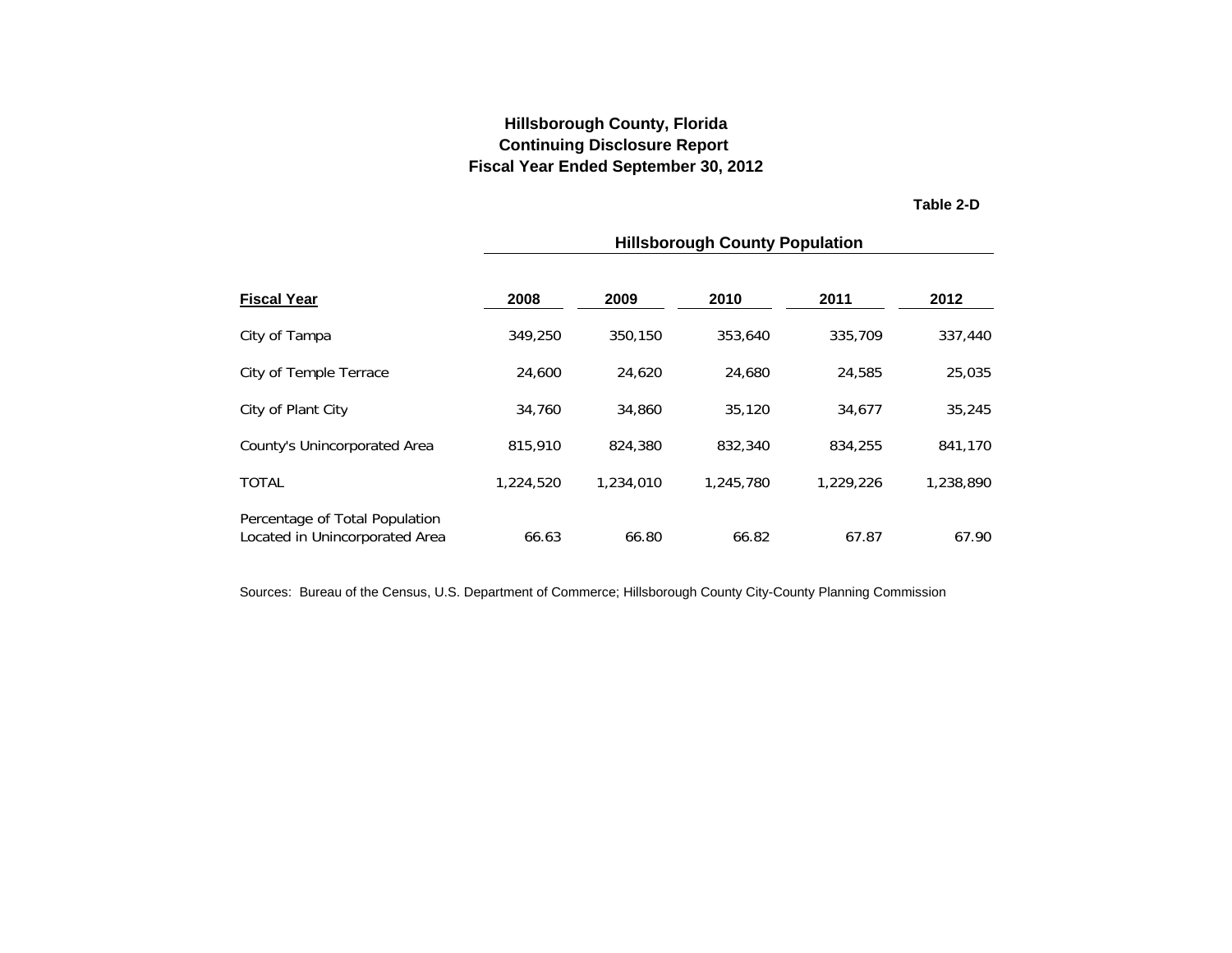**Table 3-A**

# <span id="page-16-0"></span>**Fiscal % Change Year 3 Cents 4th Cent 5th Cent Total Per Penny From Prior Yr.** 2003 9,176,189 \$ 3,058,730 3,058,730 15,293,649 3,058,730 Base 2004 10,036,919 3,345,640 3,345,640 16,728,199 3,345,640 9.38 2005 11,915,118 3,971,706 3,971,706 19,858,530 3,971,706 18.71 2006 12,414,565 4,138,188 4,138,188 20,690,941 4,138,188 4.19 2007 13,104,521 4,368,174 4,368,174 21,840,869 4,368,174 5.56 2008 12,776,995 4,258,998 4,258,998 21,294,991 4,258,998 -2.50 2009 11,053,974 3,684,658 3,684,658 18,423,290 3,684,658 -13.49 2010 10,522,797 3,507,599 3,507,599 17,537,995 3,507,599 -4.80 2011 11,462,415 3,820,805 3,820,805 19,104,025 3,820,805 8.93 2012 12,619,466 4,206,489 4,206,489 21,032,444 4,206,489 10.09

### **Historical Tourist Development Tax Collections**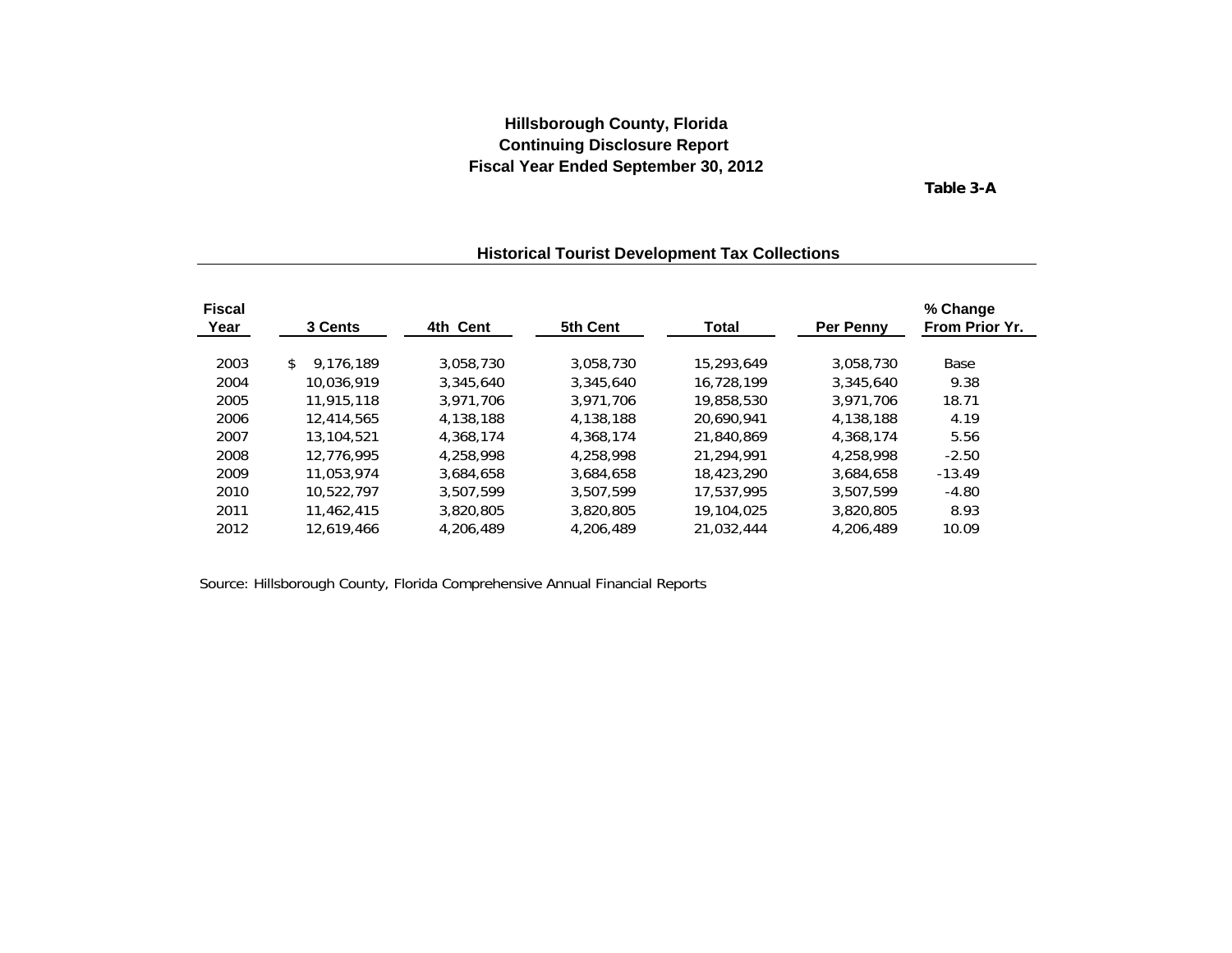**Table 4-A**

### <span id="page-17-0"></span>**Historical Fourth Cent Tourist Development Tax Revenues**

| <b>Fiscal</b><br>Year | <b>4th Cent Tourist</b><br><b>Development Tax</b><br><b>Revenues Received</b> | % Change<br><b>From Prior Year</b> |
|-----------------------|-------------------------------------------------------------------------------|------------------------------------|
| 2003                  | \$<br>3.058.730                                                               | Base                               |
| 2004                  | 3.345.639                                                                     | 9.38                               |
| 2005                  | 3.971.706                                                                     | 18.71                              |
| 2006                  | 4,138,188                                                                     | 4.19                               |
| 2007                  | 4,368,174                                                                     | 5.56                               |
| 2008                  | 4,258,998                                                                     | $-2.50$                            |
| 2009                  | 3,684,658                                                                     | $-13.49$                           |
| 2010                  | 3.507.599                                                                     | $-4.80$                            |
| 2011                  | 3.820.805                                                                     | 8.93                               |
| 2012                  | 4,206,489                                                                     | 10.09                              |
|                       |                                                                               |                                    |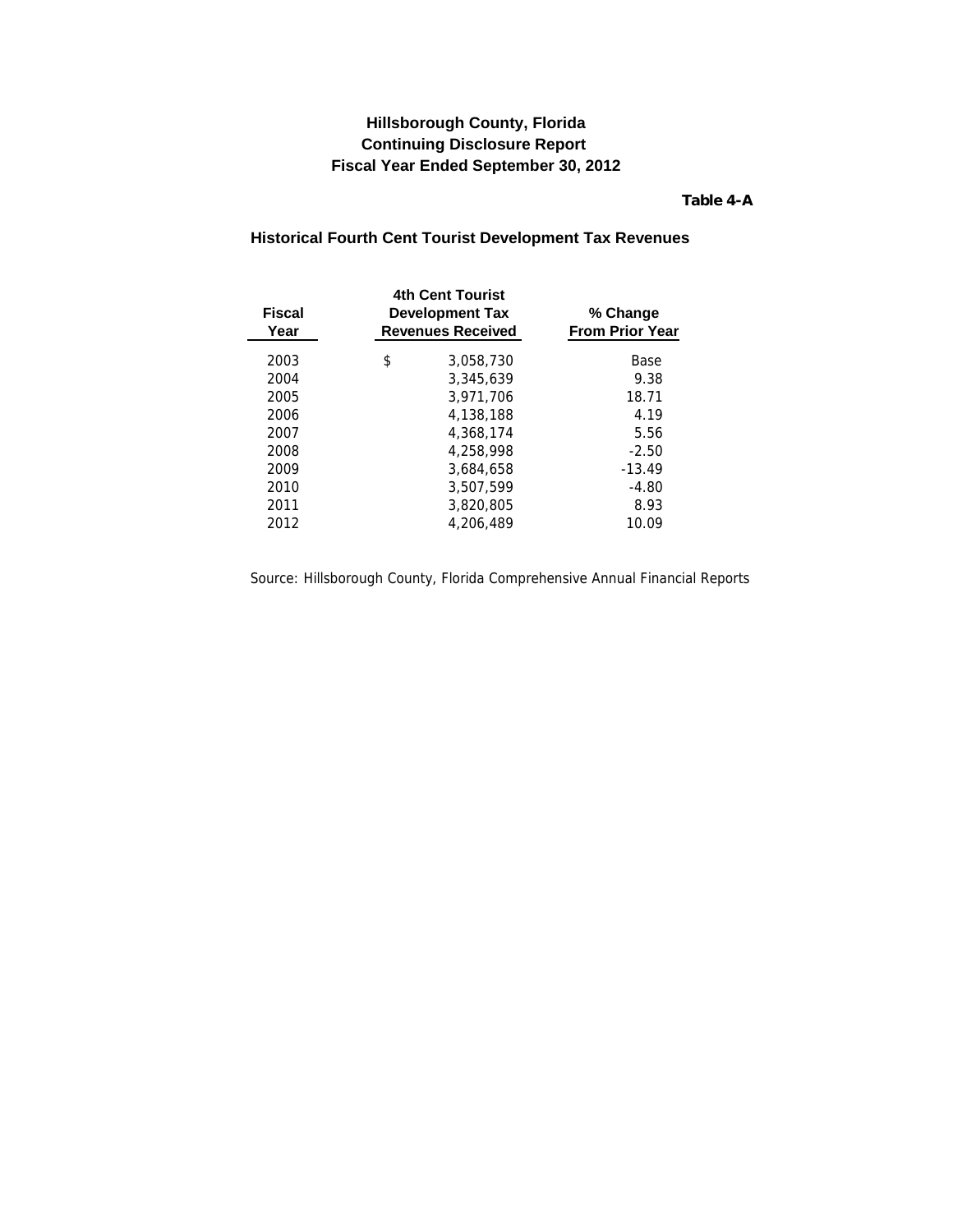### **Table 4-B**

### <span id="page-18-0"></span>**Historical Fifth Cent Tourist Development Tax Revenues**

| <b>Fiscal</b><br>Year | <b>5th Cent Tourist</b><br><b>Development Tax</b><br><b>Revenues Received</b> | <b>Percent</b><br><b>Change From</b><br><b>Prior Year</b> |
|-----------------------|-------------------------------------------------------------------------------|-----------------------------------------------------------|
| 2003                  | \$<br>3,058,730                                                               | Base                                                      |
| 2004                  | 3.345.639                                                                     | 9.38                                                      |
| 2005                  | 3.971.706                                                                     | 18.71                                                     |
| 2006                  | 4.138.188                                                                     | 4.19                                                      |
| 2007                  | 4.368.174                                                                     | 5.56                                                      |
| 2008                  | 4.258.998                                                                     | $-2.50$                                                   |
| 2009                  | 3.684.658                                                                     | $-13.49$                                                  |
| 2010                  | 3.507.599                                                                     | $-4.81$                                                   |
| 2011                  | 3.820.805                                                                     | 8.93                                                      |
| 2012                  | 4,206,489                                                                     | 10.09                                                     |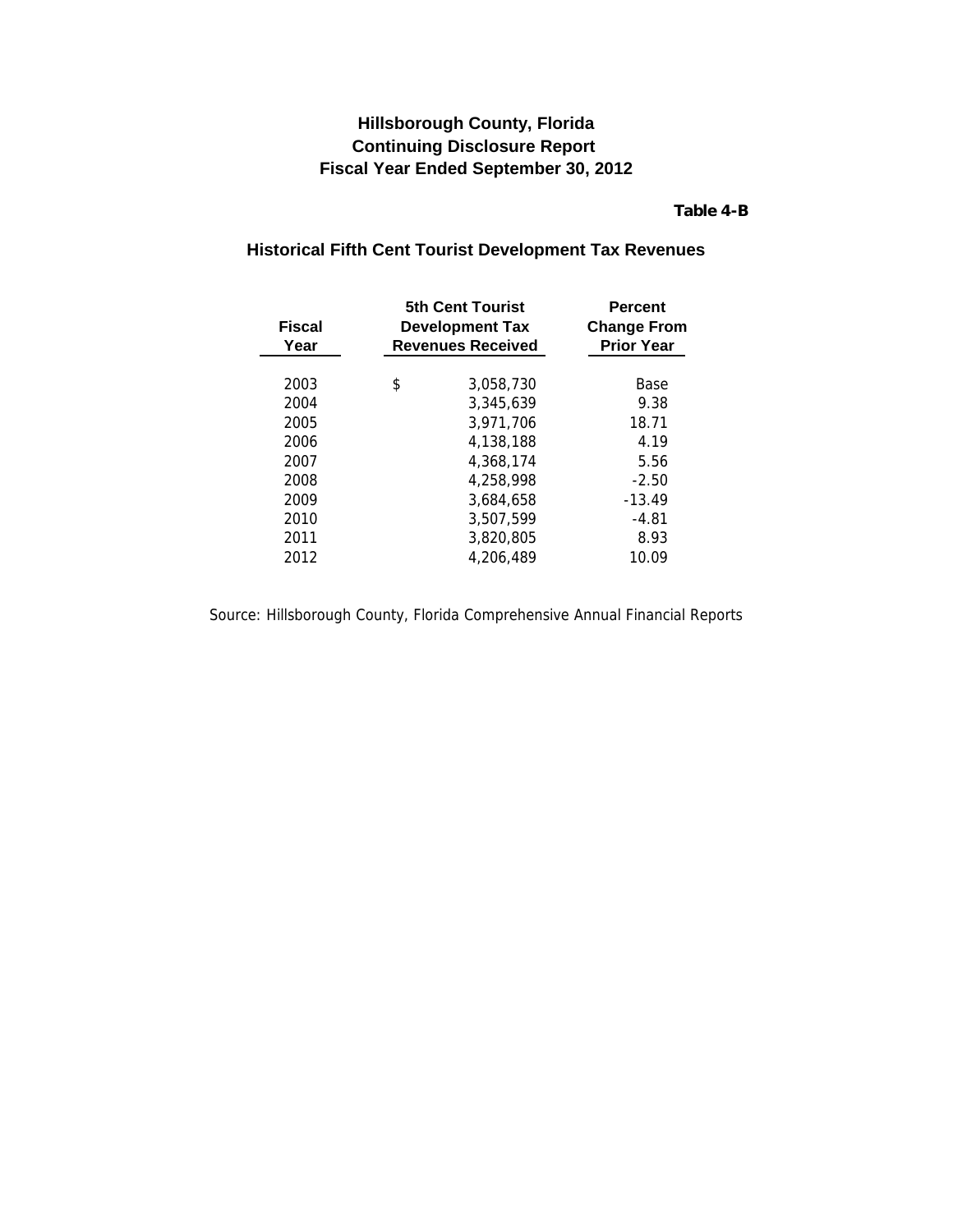**Table 5-A**

#### **Historical Community Investment Tax Collections and Distributions by Priority**

<span id="page-19-0"></span>

|                    |                                                    |             |                                                      | <b>Distributions</b>                               |                                         |  |
|--------------------|----------------------------------------------------|-------------|------------------------------------------------------|----------------------------------------------------|-----------------------------------------|--|
| <b>Fiscal Year</b> | Community<br><b>Investment Tax</b><br>Revenues (a) |             | <b>Hillsborough</b><br>County<br><b>School Board</b> | <b>Deposits to Capital</b><br>Improvement Fund (b) | <b>County and</b><br>Municipalities (c) |  |
| 2007               | \$                                                 | 104.914.648 | 26,228,662                                           | 10,314,000                                         | 68,371,986                              |  |
| 2008               |                                                    | 98,386,405  | 24,596,601                                           | 9.683.460                                          | 64.106.344                              |  |
| 2009               |                                                    | 89,105,847  | 22.276.462                                           | 9.686.119                                          | 57.143.266                              |  |
| 2010               |                                                    | 88.073.757  | 22,018,439                                           | 9,570,000                                          | 56,485,318                              |  |
| 2011               |                                                    | 91.559.464  | 22,889,866                                           | 9,381,238                                          | 59,288,360                              |  |
| 2012               |                                                    | 95,774,585  | 23,943,646                                           | 9,051,896                                          | 62,779,043                              |  |
| Total              |                                                    | 567,814,706 | 141,953,676                                          | 57,686,713                                         | 368, 174, 317                           |  |

(a) Amounts are net of state of Florida administrative charges, if any.

- (b) These amounts are described in Section 2(b) of the Community Investment Interlocal Agreement, and are generally comprised of (1) principal and interest payments relating to the Tampa Sports Authority Local Option Sales Tax Refunding Bonds, Series 2005 which are deposited with the Trustee, and (2) amounts deposited to the Capital Improvement Fund (established pursuant to the Stadium Agreement) to be held by the Issuer.
- (c) Any amounts remaining after the Section 2(b) distributions are distributed to the County and municipalities located therein pursuant to Section 2(c) of the Community Investment Interlocal Agreement.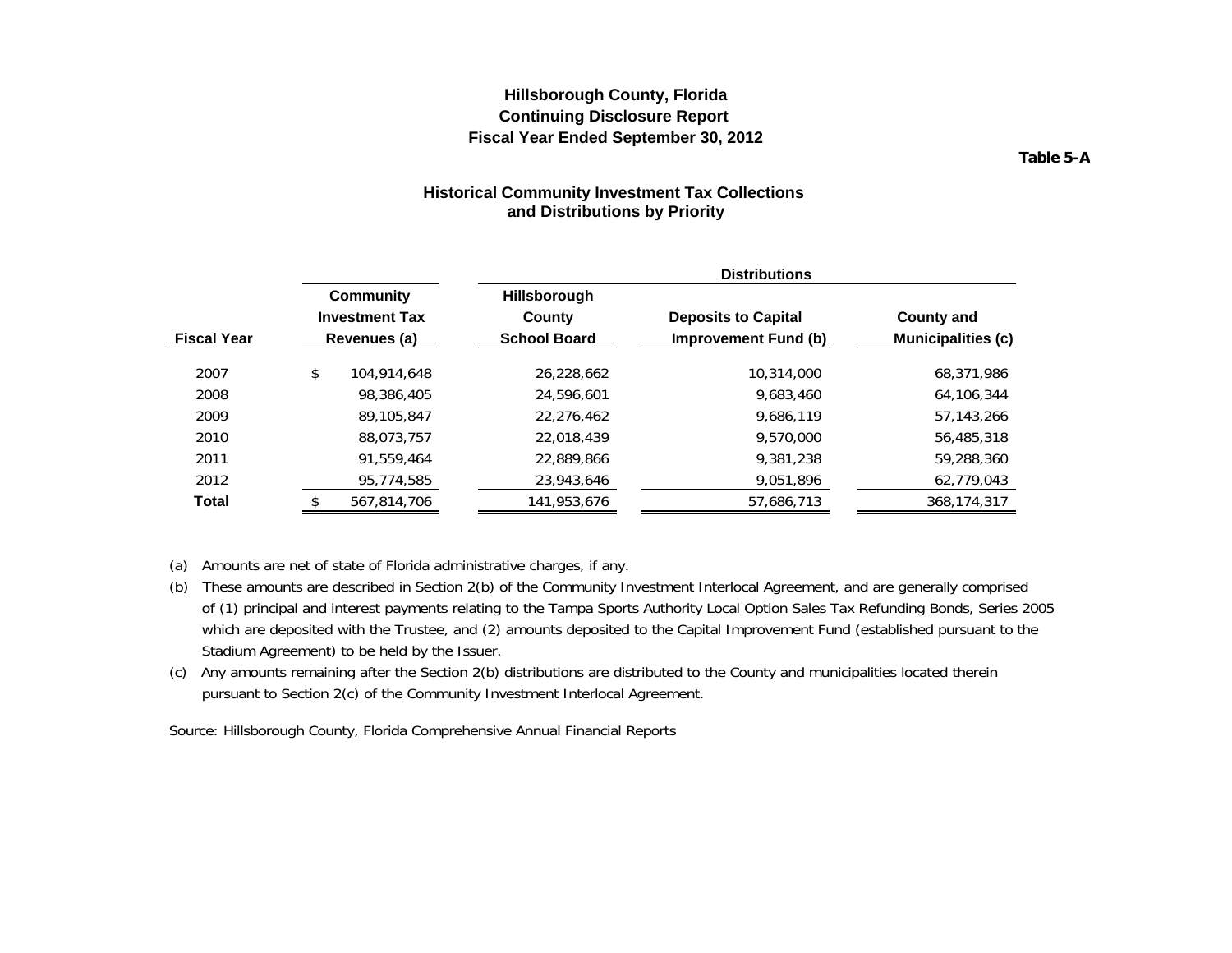**Table 7-A**

#### <span id="page-20-0"></span>**Historical Number of Paid Non-Criminal Traffic Infraction and Criminal Violation Citations**

| <b>Fiscal Year</b>                                             | 2012    | 2011    | 2010    | 2009    | 2008    | 2007    |
|----------------------------------------------------------------|---------|---------|---------|---------|---------|---------|
| Number of Non-Criminal Traffic<br>Infraction Citations Paid    | 134,638 | 135,610 | 161.012 | 160.865 | 190.676 | 247,469 |
| Number of Criminal Traffic<br><b>Infraction Citations Paid</b> | 3,764   | 4,187   | 7,114   | 5,422   | 7,212   | 9,662   |
| Total                                                          | 138,402 | 139,797 | 168,126 | 166,287 | 197,888 | 257,131 |

Source: Clerk of Circuit Court's Accounting Department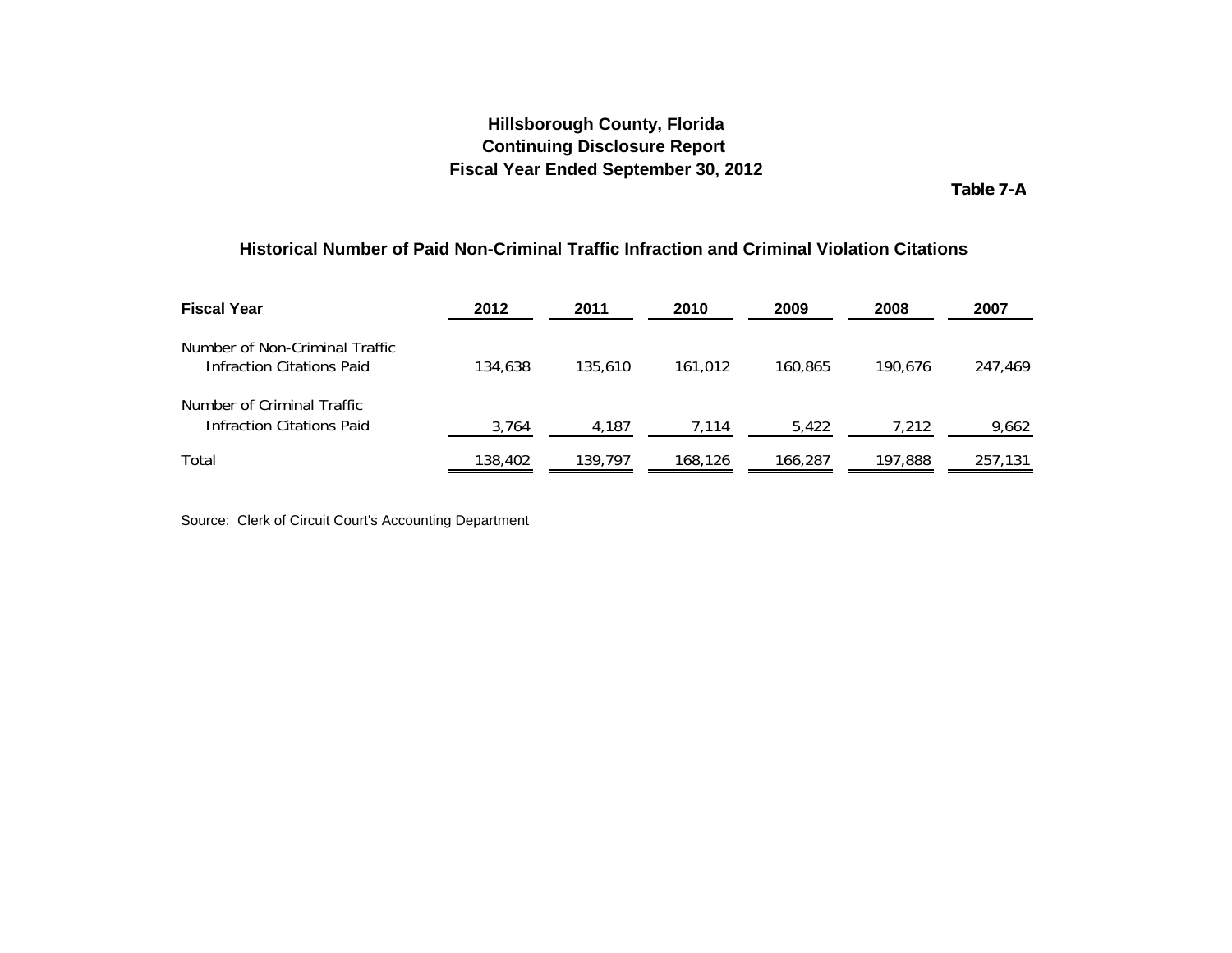**Table 7-B**

#### <span id="page-21-0"></span>**Historical Community Investment Tax (CIT) Sales Surtax Collections (a) and Distributions**

| <b>Fiscal</b><br>Year | <b>CIT</b><br><b>Revenues</b><br>Collected (b) | <b>Distributions to</b><br><b>Hillsborough</b><br>County<br><b>School Board</b> | <b>Deposits for</b><br><b>Tampa Sports</b><br><b>Authority</b><br>Bonds (c) | <b>Distributions</b><br>to County (d) | <b>Distributions</b><br>to Cities (d) |
|-----------------------|------------------------------------------------|---------------------------------------------------------------------------------|-----------------------------------------------------------------------------|---------------------------------------|---------------------------------------|
| 2012                  | \$95.774.585                                   | 23.943.646                                                                      | 9.051.896                                                                   | 46.167.708                            | 16.611.335                            |
| 2011                  | 91.559.464                                     | 22.889.866                                                                      | 9.381.238                                                                   | 43,204,411                            | 16.083.949                            |
| 2010                  | 88.073.757                                     | 22.018.439                                                                      | 9,570,000                                                                   | 41, 193, 759                          | 15,291,559                            |
| 2009                  | 89,105,847                                     | 22,276,462                                                                      | 9.686.119                                                                   | 41.697.441                            | 15,445,825                            |
| 2008                  | 98,386,405                                     | 24,596,601                                                                      | 9.683.460                                                                   | 46.682.240                            | 17,424,105                            |
| 2007                  | 104.914.648                                    | 26,228,662                                                                      | 10,314,000                                                                  | 49,583,364                            | 18.788.622                            |
| 2006                  | 107.126.448                                    | 26.781.612                                                                      | 12.064.000                                                                  | 49,332,904                            | 18,947,932                            |
| 2005                  | 99.381.752                                     | 24,845,438                                                                      | 9,564,000                                                                   | 46.779.829                            | 18,192,485                            |
| 2004                  | 85,617,242                                     | 21,404,310                                                                      | 9,577,000                                                                   | 39,289,888                            | 15,346,044                            |
| 2003                  | 83.022.440                                     | 20.755.610                                                                      | 9,540,000                                                                   | 37.736.549                            | 14,990,281                            |

- (a) The County's authority to impose the CIT Surtax expires on December 1, 2026. Accordingly, the County will not receive CIT Revenues after December 1, 2026.
- (b) Amounts are net of state of Florida administrative charges, if any.
- (c) These amounts are described in Section 2(b) of the Community Investment Interlocal Agreement, and are generally comprised of (i) principal and interest payments relating to the Tampa Sports Authority Local Option Sales Tax Refunding Revenue Bonds, Series 2005 (Refunded Series 1997) which are deposited with the Trustee, and (ii) certain other amounts deposited in a capital improvement fund established in connection with such bonds.
- (d) Any amounts remaining after the distribution to the School Board and the Section 2(b) distributions are distributed to the County and the Cities pursuant to Section 2(c) of the CIT Revenues Interlocal Agreement.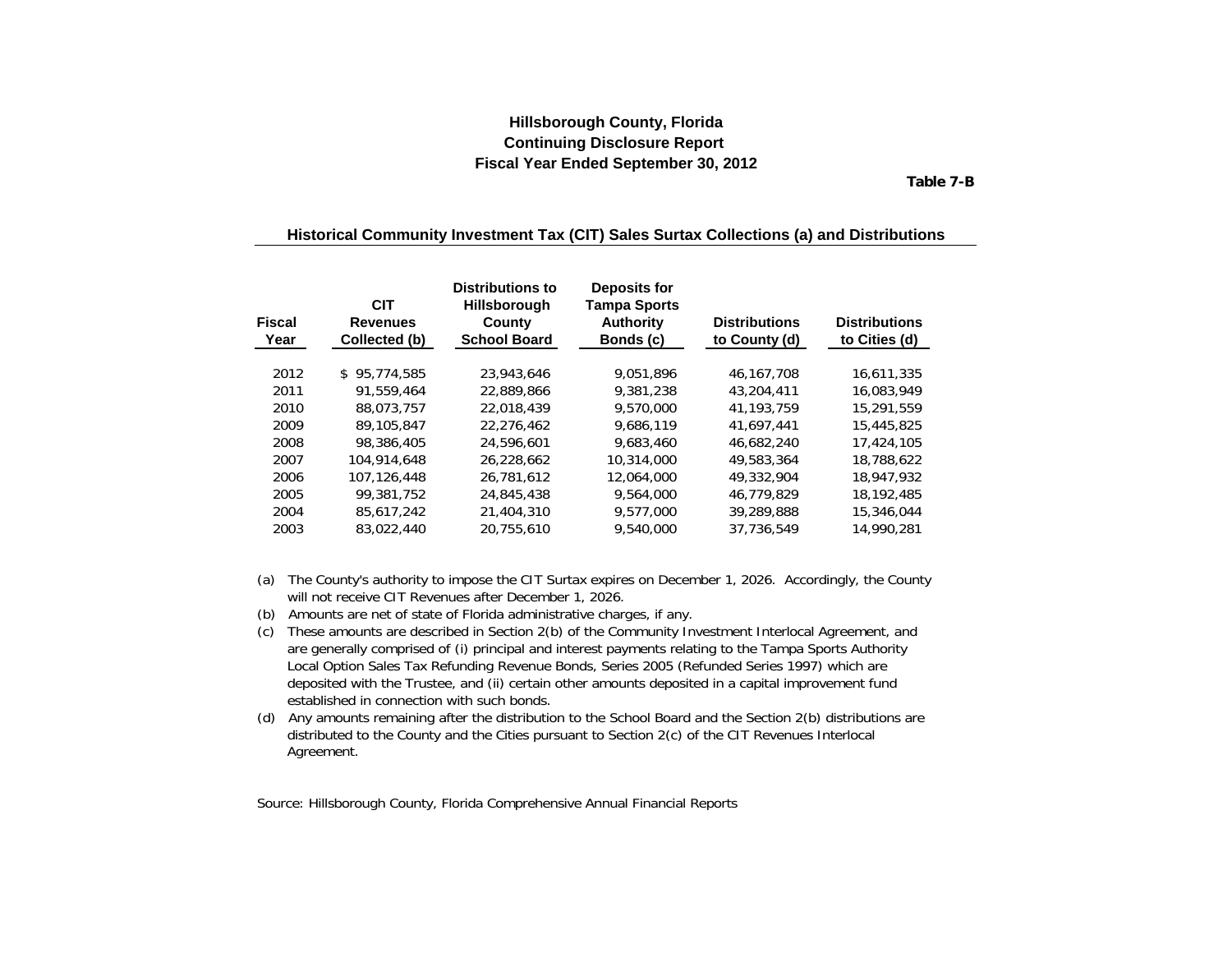**Table 7-C**

<span id="page-22-0"></span>

|                                                         |             |           |           | <b>Court Surcharge Revenue</b><br><b>Debt Service Coverage</b> |           |           |  |  |  |
|---------------------------------------------------------|-------------|-----------|-----------|----------------------------------------------------------------|-----------|-----------|--|--|--|
| <b>Fiscal Year</b>                                      | 2007        | 2008      | 2009      | 2010                                                           | 2011      | 2012      |  |  |  |
| Court Surcharge Revenues                                | \$4.027.242 | 3,886,000 | 3.285.761 | 3.141.103                                                      | 2.778.226 | 2,752,661 |  |  |  |
| Aggregate Maximum Bond Service Requirement              | 2,534,421   | 2,534,421 | 2,534,421 | 2.534.421                                                      | 2,534,421 | 2,534,421 |  |  |  |
| Debt Service Coverage based on Court Surcharge Revenues | 1.59 x      | 1.53x     | 1.30x     | 1.24x                                                          | 1.10x     | 1.09x     |  |  |  |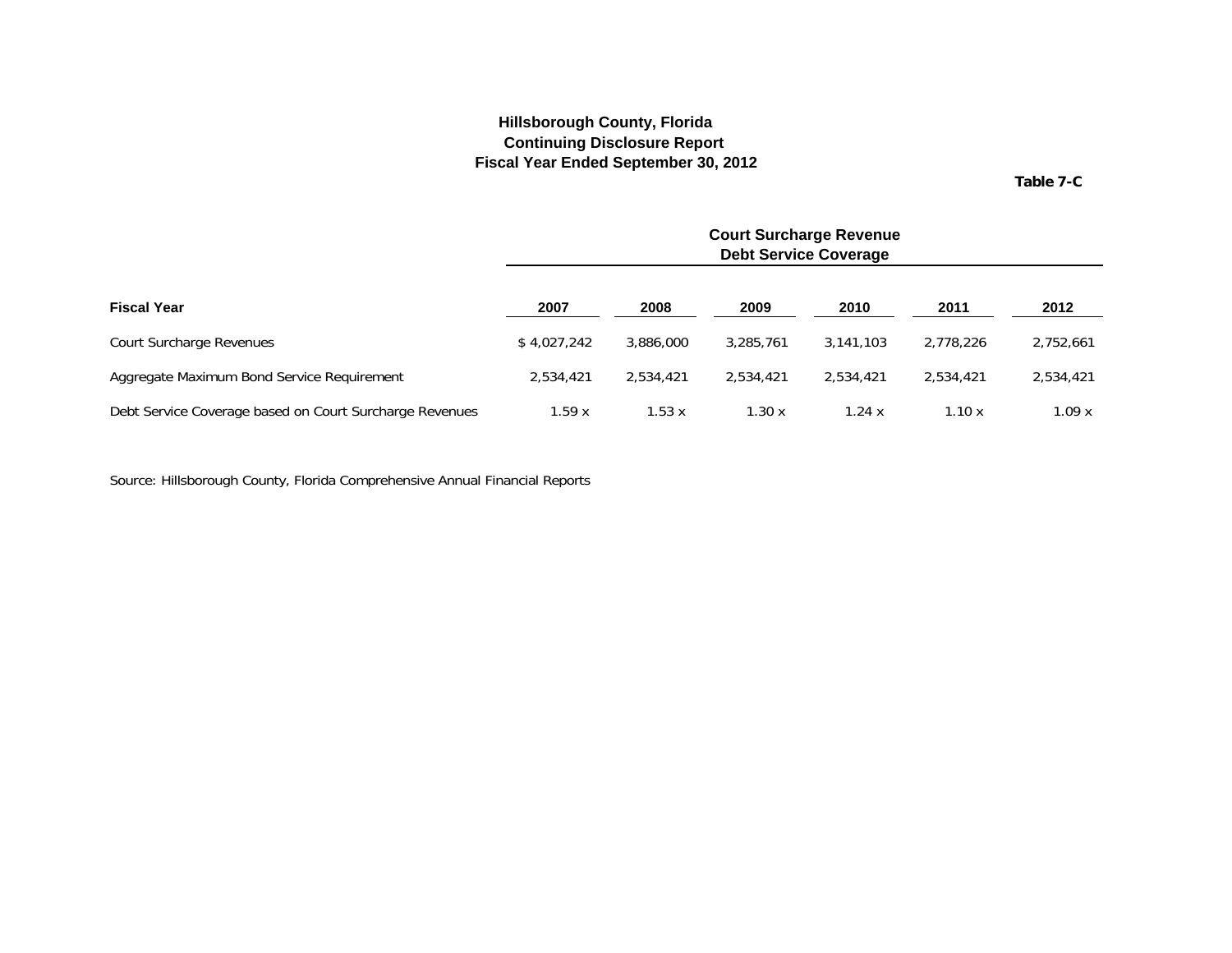**Table 7-D**

#### **Historical Debt Service Coverage Including Court Facilities Bonds CIT Revenue**

<span id="page-23-0"></span>

| <b>Fiscal Year</b>                                                         | 2007              | 2008(a)    | 2009       | 2010         | 2011       | 2012(b)      |
|----------------------------------------------------------------------------|-------------------|------------|------------|--------------|------------|--------------|
| <b>CIT Revenues</b>                                                        | 49,583,364<br>\$. | 46,682,350 | 41,697,441 | 41, 193, 759 | 43,204,411 | 46, 167, 708 |
| Aggregate maximum bond<br>service requirement (MADS)                       | 13,612,096        | 29,735,392 | 29,735,392 | 29,735,392   | 29,735,392 | 28,957,783   |
| Debt service coverage<br>based on CIT Revenues<br>and MADS                 | 3.64x             | 1.57x      | 1.40x      | 1.39x        | 1.45x      | 1.59x        |
| Combined annual debt<br>service (actual)                                   | 13,399,364        | 18,099,121 | 29,706,108 | 29,718,689   | 29,715,289 | 28,957,783   |
| Debt service coverage<br>based on CIT Revenues<br>and combined annual debt |                   |            |            |              |            |              |
| service                                                                    | 3.70x             | 2.58x      | 1.40x      | 1.39x        | 1.45x      | 1.59x        |

(a) Beginning fiscal year 2008, aggregate debt service includes debt service on the \$191,800,000 CIT Revenue Bonds, Series 2007.

(b) During fiscal year 2012, \$32.9 million of Series 2001A, \$9.8 million of Series 2001B, and \$54.6 million of Series 2004 Bonds were refunded by \$38.1 million Series 2012A, and \$51.6 million Series 2012B Bonds, respectively. The maximum annual debt service commencing in fiscal year 2013 is \$28,957,783.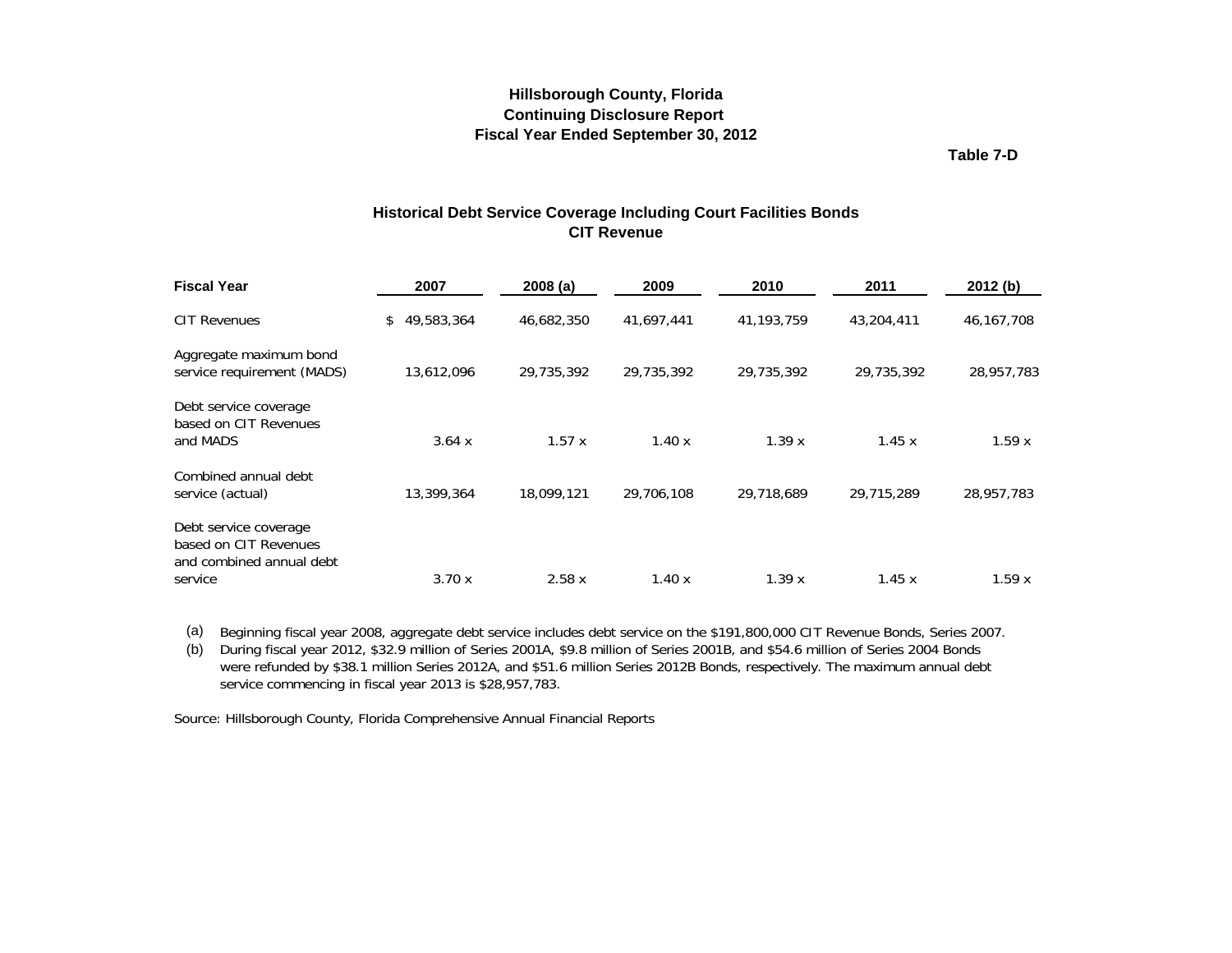**Table 7-E**

### **Historical Debt Service Coverage Excluding Court Facilities Bonds CIT Revenue**

<span id="page-24-0"></span>

| <b>Fiscal Year</b>                                         | 2007         | 2008(a)    | 2009       | 2010         | 2011       | 2012(b)    |
|------------------------------------------------------------|--------------|------------|------------|--------------|------------|------------|
| CIT Revenues                                               | \$49,583,364 | 46,682,350 | 41.697.441 | 41, 193, 759 | 43,204,411 | 46,167,708 |
| Aggregate maximum bond<br>service requirement (MADS)       | 11.077.675   | 27,200,971 | 27,200,971 | 27,200,971   | 27,200,971 | 26,426,799 |
| Debt service coverage<br>based on CIT Revenues<br>and MADS | 4.48 $x$     | 1.72x      | 1.53x      | 1.51 x       | 1.59x      | 1.75x      |

(a) Beginning fiscal year 2008, aggregate debt service includes debt service on the \$191,800,000 CIT Revenue Bonds, Series 2007.

(b) During fiscal year 2012, \$32.9 million of Series 2001A, \$9.8 million of Series 2001B, and \$54.6 million of Series 2004 Bonds were refunded by \$38.1 million Series 2012A, and \$51.6 million Series 2012B Bonds, respectively.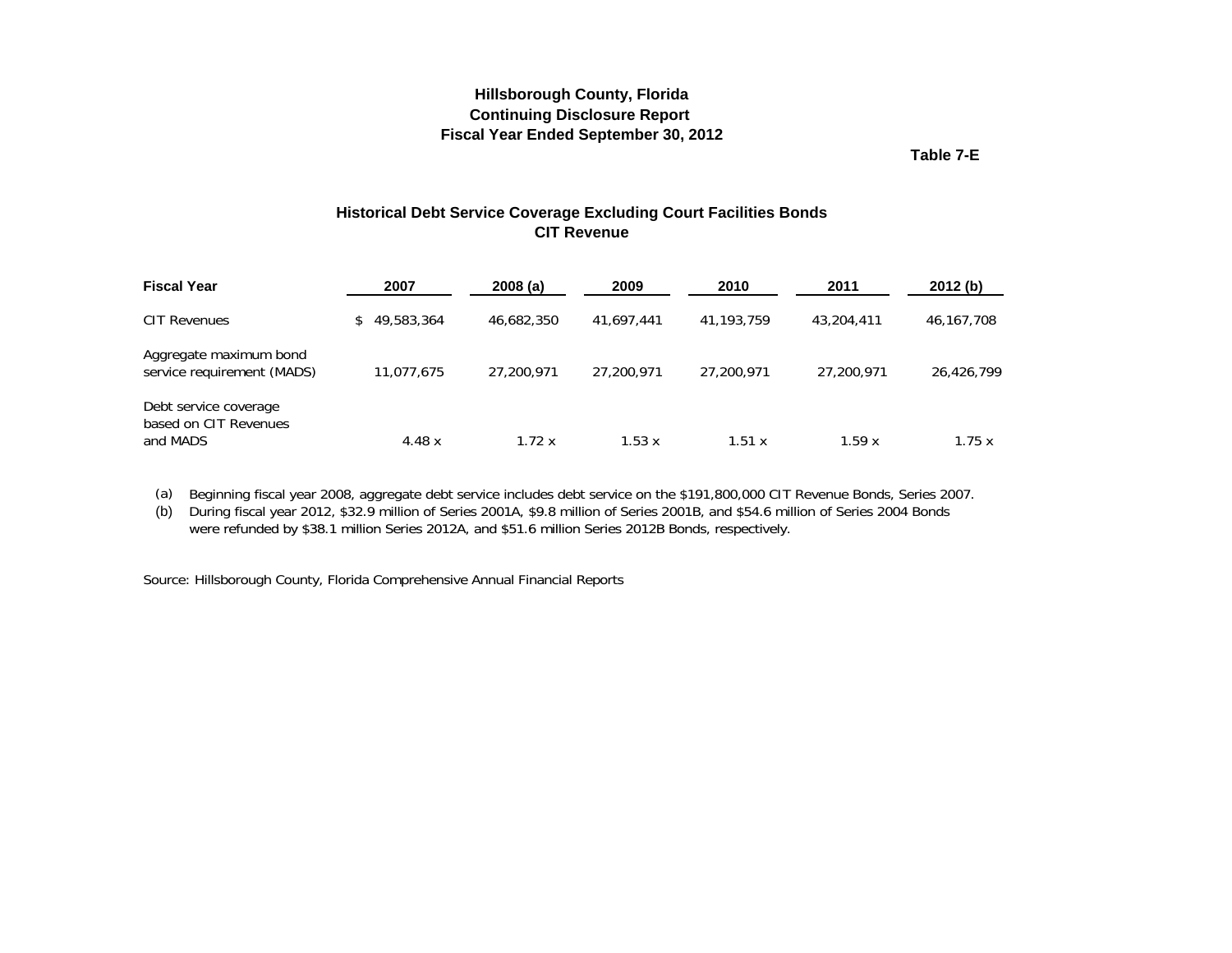**Table 7-F**

#### **Distribution Percentage for the Community Investment Tax (a)**

<span id="page-25-0"></span>

| <b>Fiscal</b><br>Year | School<br><b>Hillsborough</b><br><b>Board</b><br>County<br>Percentage<br>Percentage |        | Tampa<br><b>Sports</b><br><b>Authority</b><br>Percentage | <b>Municipalities</b><br>Percentage | Total<br><b>Distribution</b><br>Percentage |
|-----------------------|-------------------------------------------------------------------------------------|--------|----------------------------------------------------------|-------------------------------------|--------------------------------------------|
| 2012                  | 48.20%                                                                              | 25.00% | 9.45%                                                    | 17.35%                              | 100.00%                                    |
| 2011                  | 47.19                                                                               | 25.00  | 10.25                                                    | 17.57                               | 100.00                                     |
| 2010                  | 46.78                                                                               | 25.00  | 10.86                                                    | 17.36                               | 100.00                                     |
| 2009                  | 46.80                                                                               | 25.00  | 10.87                                                    | 17.33                               | 100.00                                     |
| 2008                  | 47.45                                                                               | 25.00  | 9.84                                                     | 17.71                               | 100.00                                     |
| 2007                  | 47.26                                                                               | 25.00  | 9.83                                                     | 17.91                               | 100.00                                     |

- (a) Based on population as of February of the year prior to distribution, as required by the Community Investment Tax Interlocal Agreement and Section 218.62, Florida Statutes.
- (b) Distributions to the Tampa Sports Authority for Fiscal Year 2006 included a \$2,500,000 payment for capital maintenance required by Interlocal Agreement, Hillsborough County Document No. 96-1426.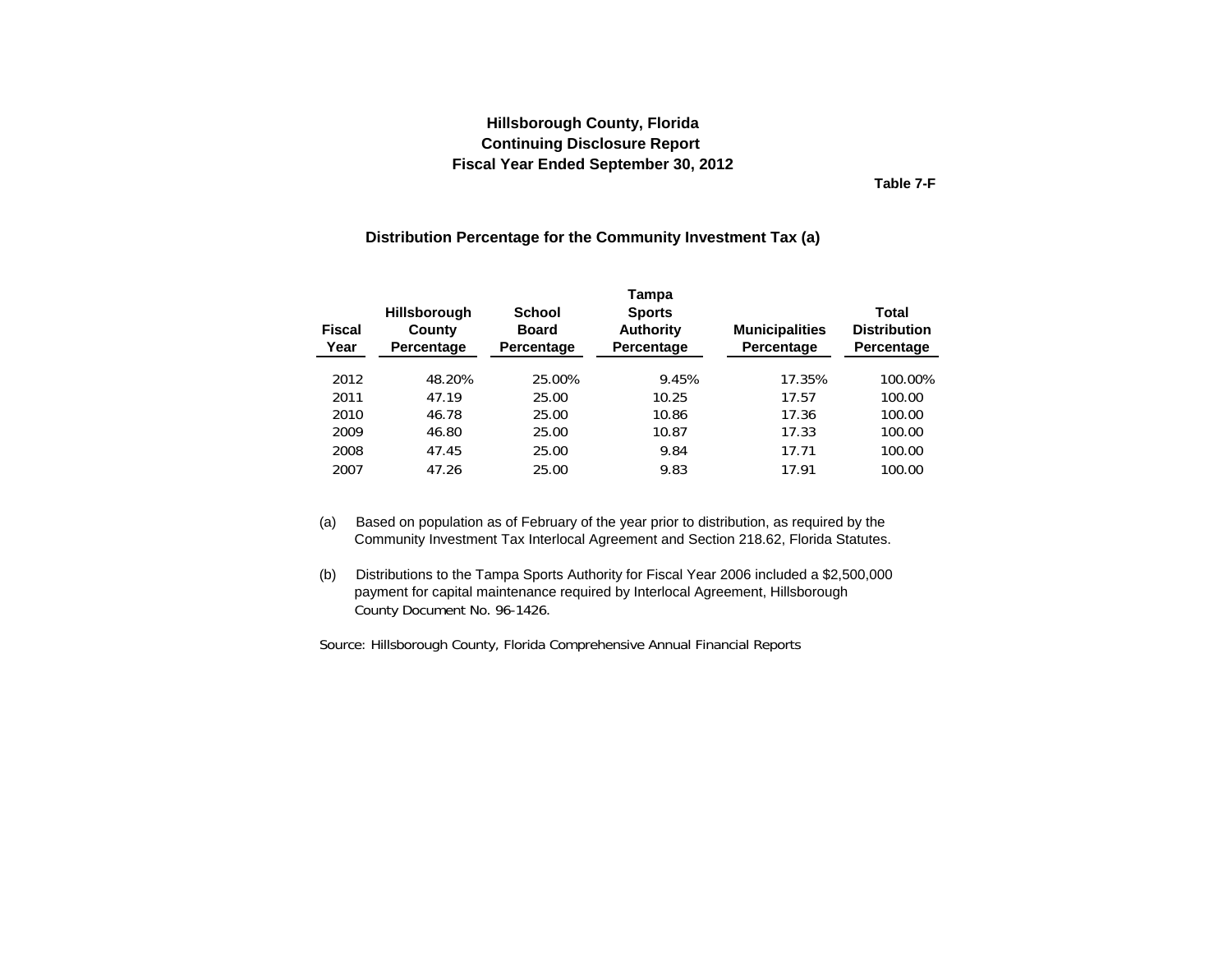**Table 8-A**

#### **Historical Reclaimed Water Assessment Revenues**

<span id="page-26-0"></span>

| <b>Fiscal</b><br>Year (a) | Total<br>Levied | <b>Discounts</b><br>Allowed (b) | Total<br>Collected (c) | <b>Percent</b><br>Collected (d) |
|---------------------------|-----------------|---------------------------------|------------------------|---------------------------------|
| 2012                      | 503,361         | 18,086                          | 487.259                | 100.41%                         |
| 2011                      | 503,803         | 18,062                          | 487.376                | 100.34                          |
| 2010                      | 504,363         | 17,853                          | 487.992                | 100.30                          |
| 2009                      | 504,282         | 17,845                          | 486,446                | 100.00                          |
| 2008                      | 504.244         | 17.879                          | 486,365                | 100.00                          |
|                           |                 |                                 |                        |                                 |

- (a) Based on assessed values and Reclaimed Water Assessments levied as of January 1 of the preceding calendar year.
- (b) Early payment discounts: 4% for November; 3% for December; 2% for January; and 1% for February.
- (c) Includes interest charged for late payments and proceeds of tax certificate sales, if any.
- (d) Total amount collected divided by total reclaimed water assessments levied net of discounts.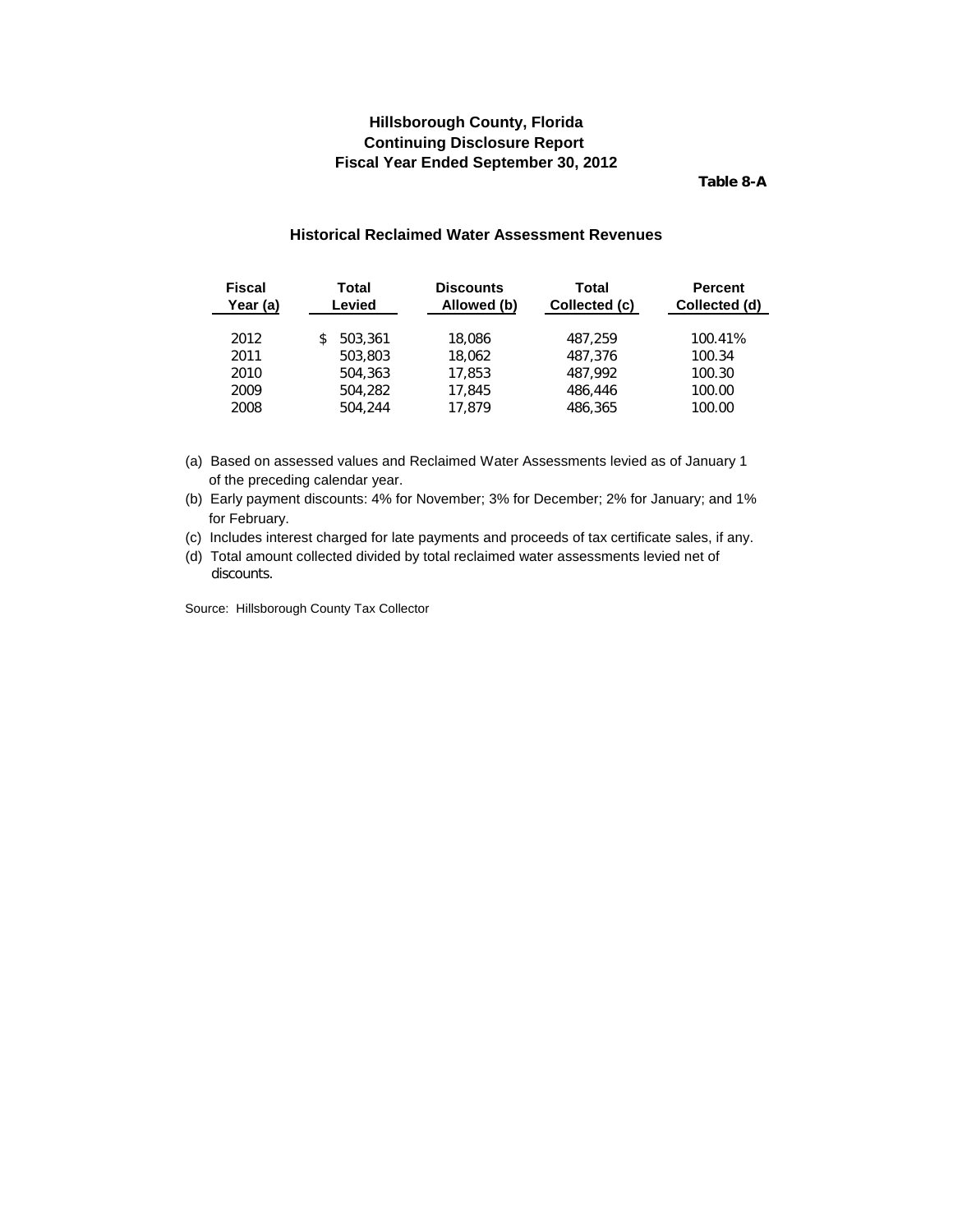**Table 8-B**

### **Historical Reclaimed Water Assessment Collections and Coverage**

<span id="page-27-0"></span>

| <b>Fiscal Year</b>                      | 2012      | 2011    | 2010     | 2009     | 2008    |
|-----------------------------------------|-----------|---------|----------|----------|---------|
| Reclaimed water assessment revenues (a) | \$487.259 | 487.376 | 487.992  | 486,446  | 486,365 |
| Maximum bond service requirement        | 429.319   | 429.319 | 429.319  | 429.319  | 429.319 |
| Debt service coverage based on revenues | 1.13 x    | 1.14x   | 1.14 $x$ | 1.13 $x$ | 1.13x   |

(a) Reclaimed water assessment revenues resulting from reclaimed water assessments levied in prior tax year.

Source: Hillsborough County Tax Collector and RWIU, Series 2000 Bonds, Debt Service Schedule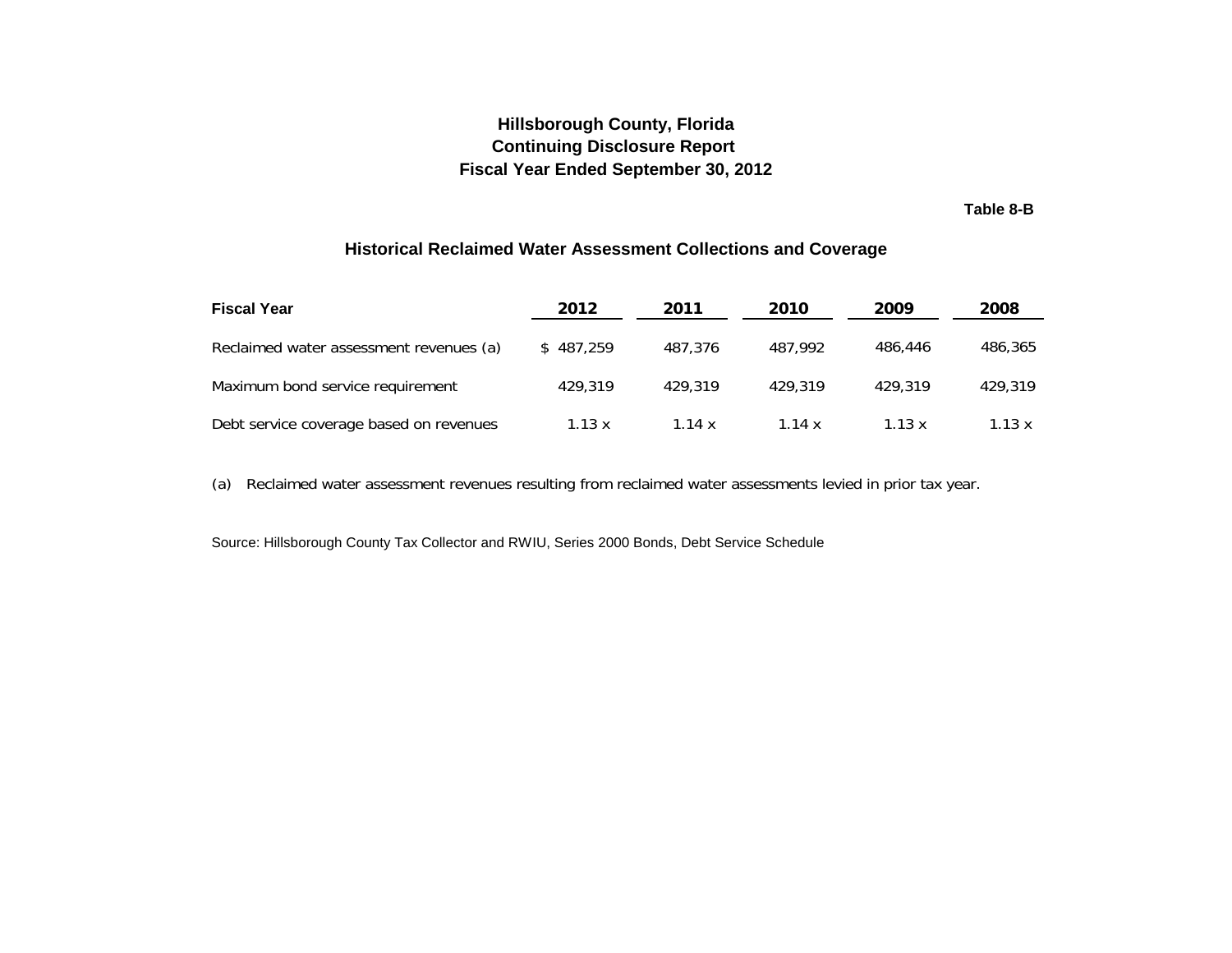**Table 9-A**

#### **Historical Capacity Assessment Revenues**

<span id="page-28-0"></span>

| <b>Fiscal</b><br>Year (a) | Total<br>Levied | <b>Discounts</b><br>Allowed (b) | Total<br>Collected (c) | <b>Percent</b><br>Collected (d) |
|---------------------------|-----------------|---------------------------------|------------------------|---------------------------------|
| 2012                      | \$2,790,591     | 102,973                         | 2.716.192              | 101.06%                         |
| 2011                      | 2,793,931       | 102,697                         | 2,715,460              | 100.90                          |
| 2010                      | 2.795.637       | 101,732                         | 2,701,924              | 100.30                          |
| 2009                      | 2,797,952       | 100,748                         | 2,703,586              | 100.24                          |
| 2008                      | 2,799,394       | 100,639                         | 2.707.848              | 100.34                          |

#### **Note: This table relates to the Series 2000 Capacity Assessment Revenue Bonds issued to finance capital improvements within the 47 Units on which Capacity Assessments were made.**

- (a) Based on assessed values and Capacity Assessments levied as of January 1 of the preceding calendar year.
- (b) Early payment discount: 4% for November; 3% for December; 2% for January; and 1% for February.
- (c) Includes interest charged for late payments and proceeds of tax certificate sales, if any.
- (d) Total amount collected divided by total Capacity Assessments levied net of discounts (d) Total amount collected divided by total Capacity Assessments levied net of discounts.

Source: Hillsborough County Tax Collector Annual Reports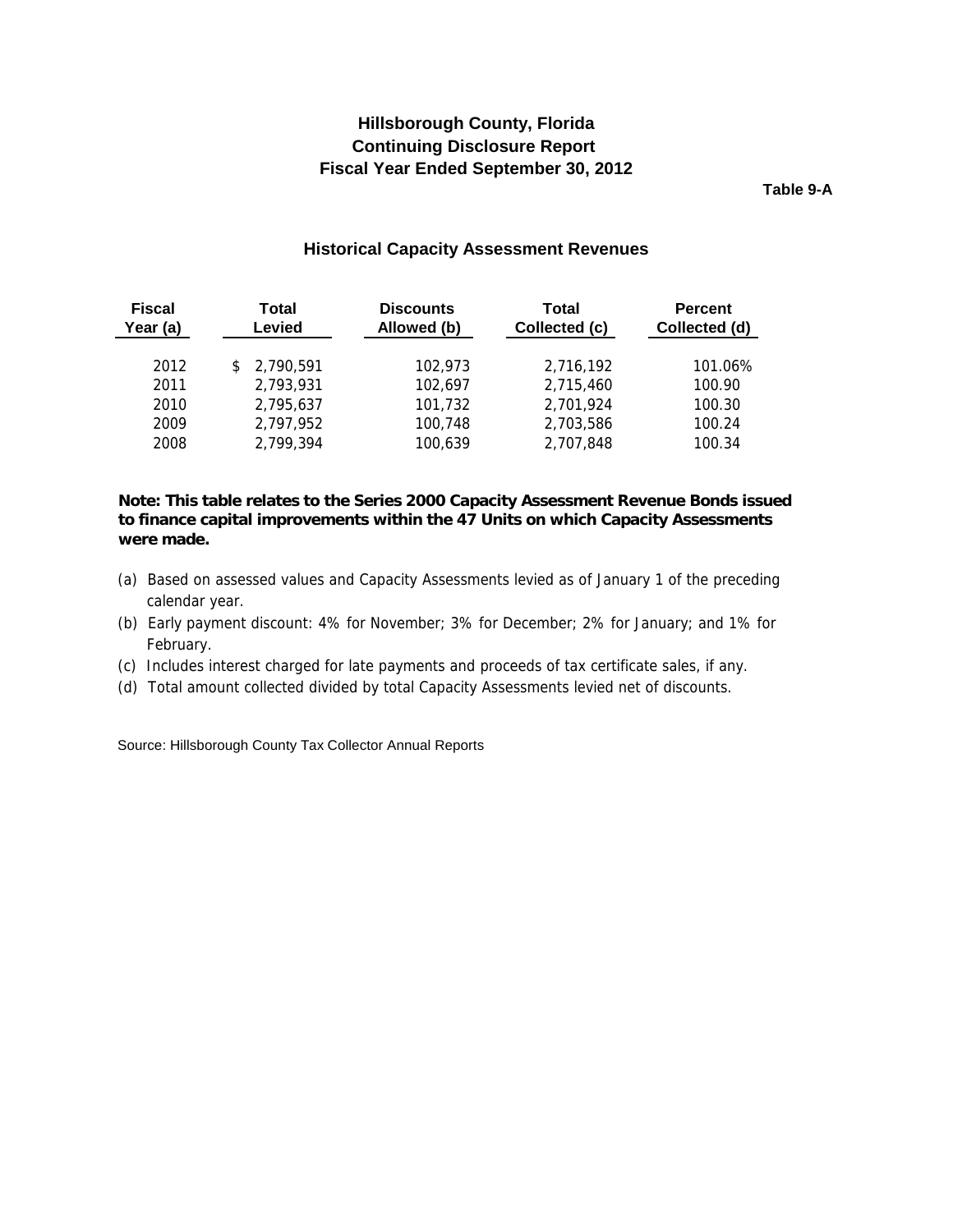### **Hillsborough County, Florida Fiscal Year Ended September 30, 2012 Continuing Disclosure Report**

**Table 9-B**

#### **Historical Capacity Assessment Coverage**

<span id="page-29-0"></span>

| Fiscal Year (a)                         | 2012        | 2011      | 2010      | 2009      | 2008      |
|-----------------------------------------|-------------|-----------|-----------|-----------|-----------|
| Capacity Assessment Revenues (b)        | \$2.716.192 | 2.715.460 | 2.701.924 | 2,703,586 | 2,707,848 |
| Maximum Bond Service Requirement        | 2,408,038   | 2,408,038 | 2,408,038 | 2,408,038 | 2,408,038 |
| Debt Service Coverage Based on Revenues | 1.13 x      | 1.13x     | 1.12x     | 1.12x     | 1.12 x    |

#### Note: This table relates to the Series 2000 Capacity Assessment Revenue Bonds **issued to finance capital improvements within the 47 units on which Capacity**

(a) Based on Capacity Assessment Revenues resulting from Capacity Assessments levied in prior tax roll year.

(b) Revenues based on 47 Capacity Assessment Units

Source: Hillsborough County Tax Collector and CAU Series 2000 Bonds Debt Service Schedule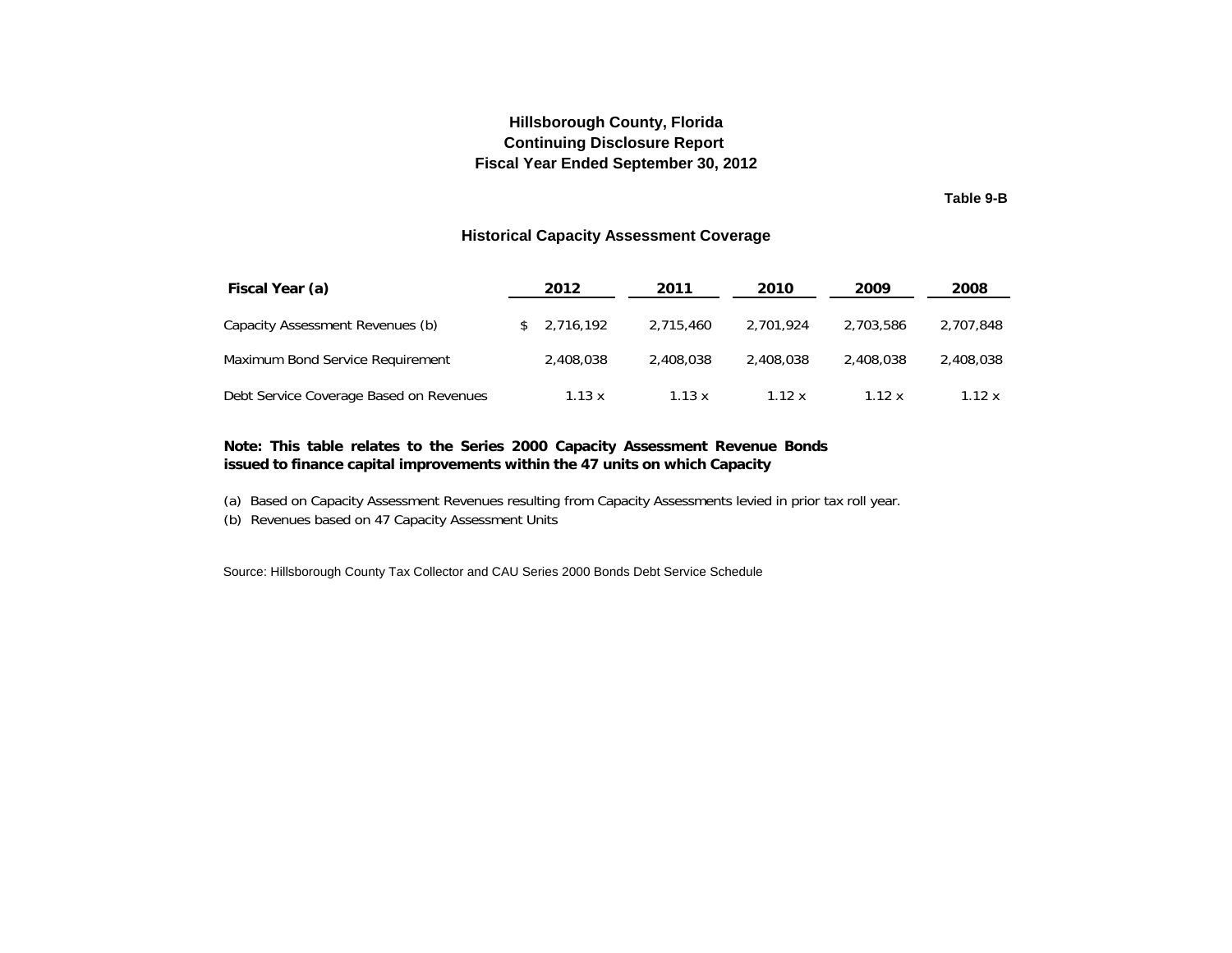**Table 10-A**

### **Water Customer Revenues(amounts in thousands)**

<span id="page-30-0"></span>

| <b>Fiscal Year</b>      | 2008     | 2009     | 2010   | 2011   | 2012   |
|-------------------------|----------|----------|--------|--------|--------|
| Water Customer Revenues | \$79.101 | 76,203   | 77.859 | 92.182 | 94.772 |
| Change (a)              | 25.6%    | $-3.7\%$ | 2.2%   | 18.4%  | 2.8%   |

(a) Changes were due to customer base at fiscal year-end, increased rates from purchased water pass-through and high irrigation demand during dry periods.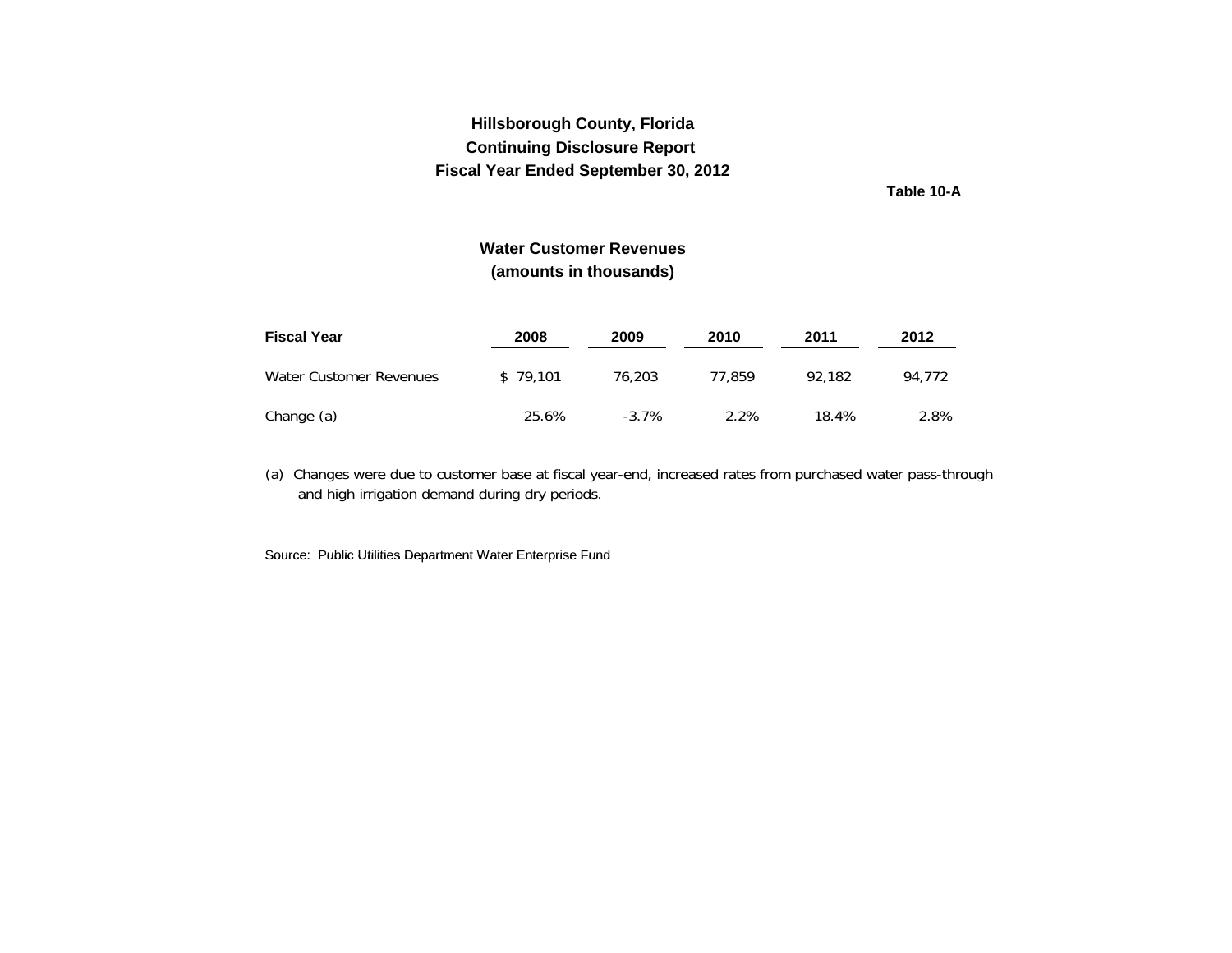**Table 10-B**

### **Wastewater Customer Revenues(amounts in thousands)**

<span id="page-31-0"></span>

| <b>Fiscal Year</b> | 2008     | 2009    | 2010   | 2011   | 2012   |
|--------------------|----------|---------|--------|--------|--------|
| Total              | \$84.159 | 83,201  | 84,114 | 87.544 | 89.997 |
| Change (a)         | Base     | $-1.1%$ | 1.1%   | 4.1%   | 2.8%   |

(a) The changes were due to many factors including general growth in the customer base, a downturn in the real estate market, mandatory water-use restrictions, and automatic index-based rate increases.

Source: Public Utilities Department Water Enterprise Fund Source: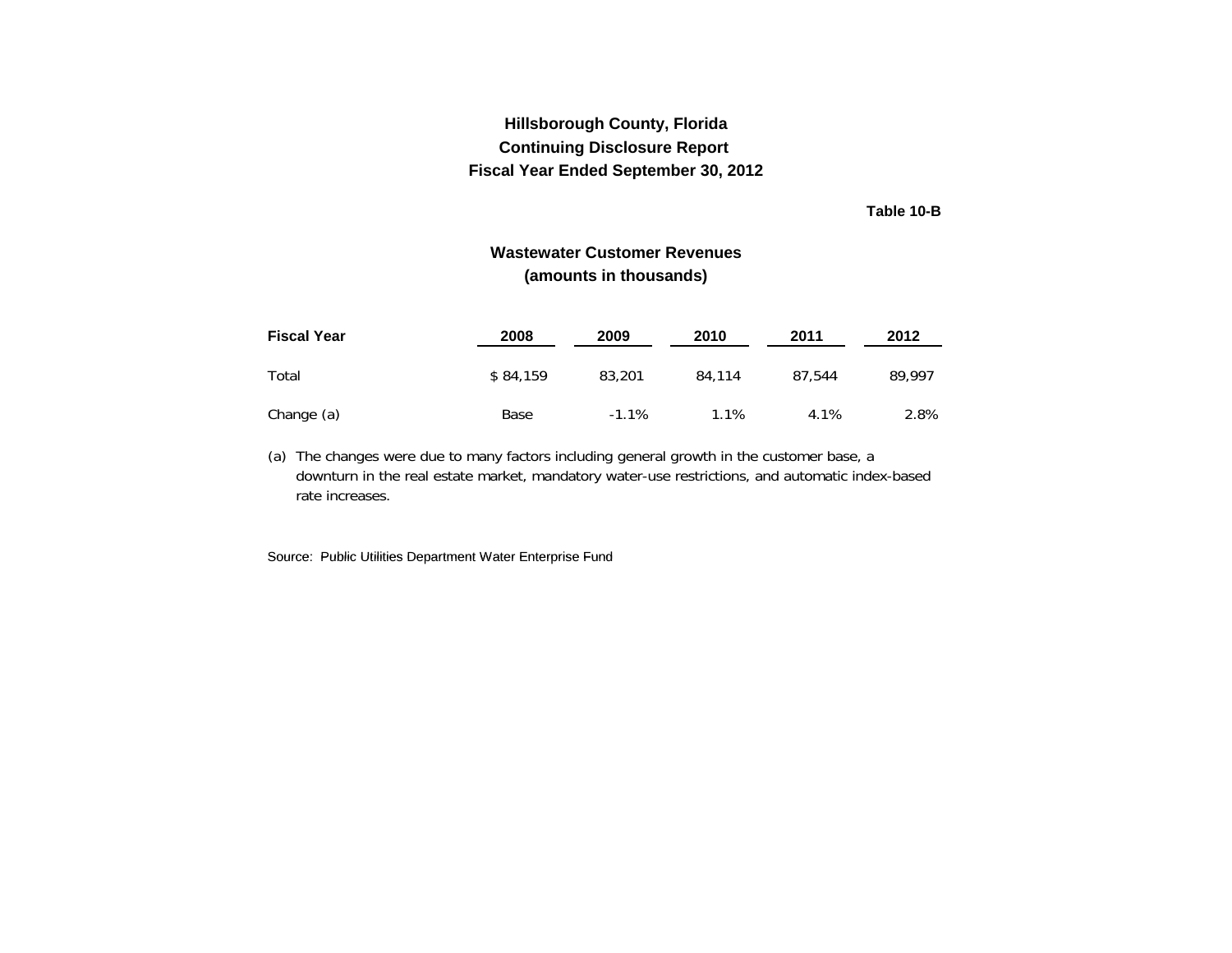**Table 10-C**

### <span id="page-32-0"></span>**Historical Revenues and Debt Service Coverage Refunding Utility Revenue Bonds, Series 2001 and 2010A/B/C (amounts in thousands)**

| <b>Fiscal Year</b>                               | 2008    | 2009            | 2010    | 2011           | 2012    |
|--------------------------------------------------|---------|-----------------|---------|----------------|---------|
| Gross Revenue (a)                                | 193,349 | 183,260         | 180,351 | 200,442        | 206,358 |
| Less Cost of Operation & Maintenance             | 145,429 | 139,269         | 128,323 | 132,296        | 131,264 |
| Net Revenues                                     | 47,920  | 43,991          | 52,028  | 68,146         | 75,094  |
| Total Pledged Capacity Fees (b)                  | 8,211   | 10,088          | 11,559  | 12,663         | 12,059  |
| <b>Total Pledged Revenues</b>                    | 56,131  | 54,079          | 63,587  | 80,809         | 87,153  |
| <b>Required Deposits</b>                         |         |                 |         |                |         |
| Cost of Operation & Maintenance<br>(c)           | 145,429 | 139,269         | 128,323 | 132,296        | 131,264 |
| Bond Service Requirement (d)                     | 26,912  | 20,820          | 20,347  | 20,545         | 20,341  |
| Deposit to Renewal & Replacement Account         | 10,446  | 9,667           | 9,163   | 9,018          | 10,022  |
| <b>Total Required Deposits</b>                   | 182,787 | <u>169,756 </u> | 157,833 | <u>161,859</u> | 161,627 |
| Gross Revenues Plus Pledged Capacity Fees        |         |                 |         |                |         |
| Divided by Required Deposits (1.00 X Required)   | 1.10    | 1.14            | 1.22    | 1.32           | 1.35    |
| Pledged Revenues Divided by 120% of Maximum Bond |         |                 |         |                |         |
| Service Requirement (1.20 X Required)            | 1.74    | 2.16            | 2.60    | 3.28           | 3.57    |
| Net Revenues Divided by Maximum Bond Service     |         |                 |         |                |         |
| Requirement (1.00 X Required)                    | 1.78    | 2.11            | 2.56    | 3.32           | 3.69    |

Note: The Series 2003 Hillsborough County Refunding Utility Revenue Bonds were defeased on June 16, 2009.

(a) Includes meter installation fees and interest income on operating reserves.

- (b) Pledge of Wastewater Capacity fees is limited to Wastewater Expansion Percentage multiplied by the Bond Service Requirement, plus Capacity Fees Carryforward Amount; Pledge of Water Capacity Fees is limited to Water Expansion Percentage multiplied by the Bond Requirement, plus the Water Capacity Fees Carryforward Amount.
- (c) Includes cost of water supply contracted with Tampa Bay Water.
- (d) Includes Bond Service Requirement on Series 2001 and Series 2010A/B/C Bonds.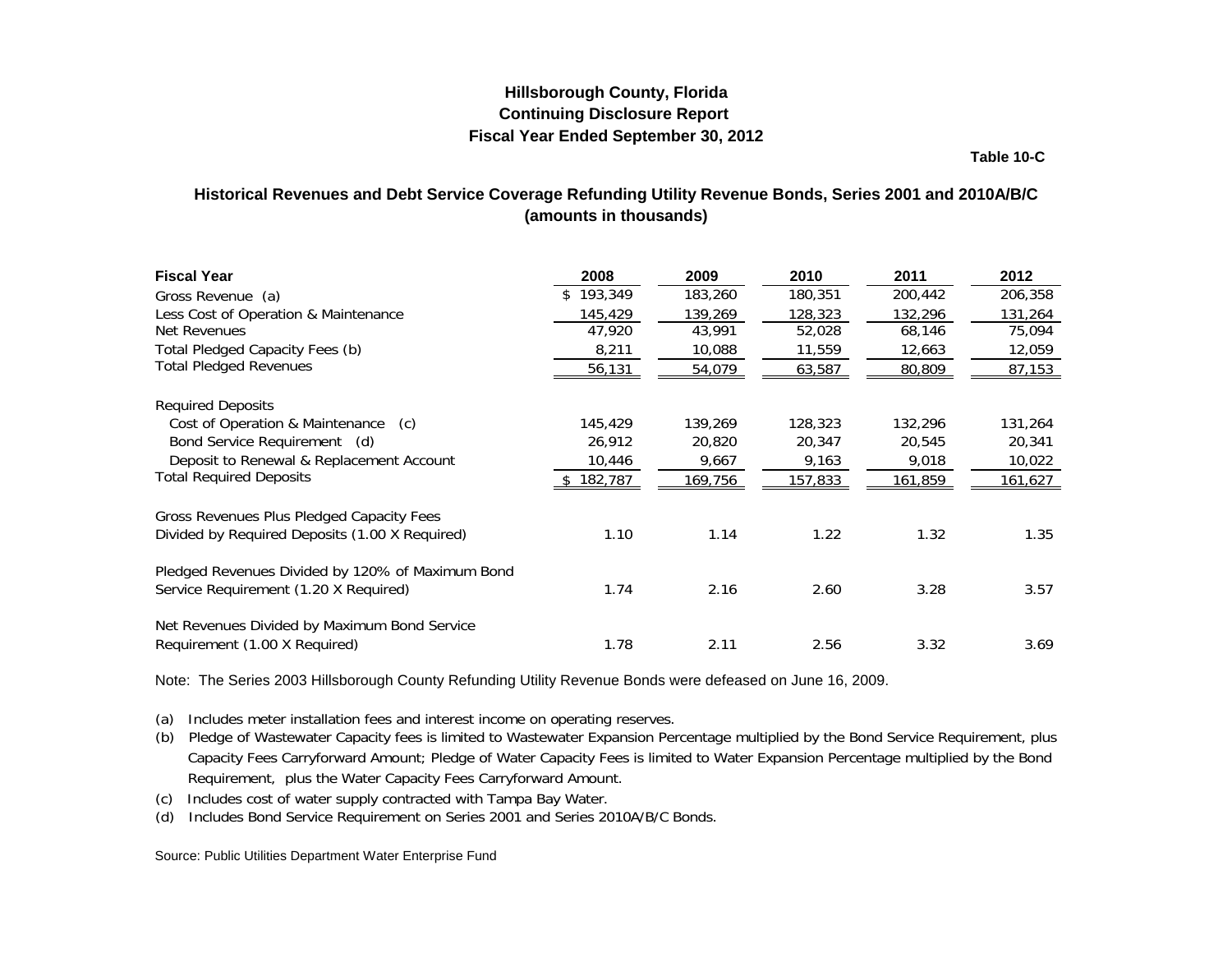**Table 11-A**

### **Property Tax Millage Rates Direct and Overlapping Governmental Entities**

<span id="page-33-0"></span>

| Fiscal Year (a)                           | 2012                     | 2011    | 2010    | 2009    | 2008    | 2007    |
|-------------------------------------------|--------------------------|---------|---------|---------|---------|---------|
| Countywide:                               |                          |         |         |         |         |         |
| <b>BOCC</b> - General Revenue             | 5.7371                   | 5.7391  | 5.7407  | 5.7423  | 5.7439  | 5.7446  |
| Tampa Port Authority                      | 0.1850                   | 0.1900  | 0.1900  | 0.1925  | 0.1950  | 0.1982  |
| Environmentally Sensitive Lands (b)       | 0.0604                   | 0.0604  | 0.0604  | 0.0604  | 0.0604  | 0.0604  |
| Southwest Florida Water Mgt. Dist.        | 0.3928                   | 0.3928  | 0.3770  | 0.3866  | 0.3866  | 0.3866  |
| School Board                              | 7.8773                   | 7.9130  | 7.5920  | 7.6920  | 7.7770  | 7.5230  |
| Children's Board                          | 0.5000                   | 0.5000  | 0.5000  | 0.5000  | 0.5000  | 0.4634  |
| Total                                     | 14.7526                  | 14.7953 | 14.4601 | 14.5738 | 14.6629 | 14.3762 |
| Non-Countywide:                           |                          |         |         |         |         |         |
| <b>BOCC- Free Library Service</b>         | 0.5583                   | 0.5583  | 0.5583  | 0.5583  | 0.5583  | 0.6083  |
| BOCC - Municipal Service Taxing Unit (c)  | 4.3745                   | 4.3745  | 4.3745  | 4.3745  | 4.3745  | 4.3755  |
| Parks and Recreation (Unincorporated) (c) | 0.0259                   | 0.0259  | 0.0259  | 0.0259  | 0.0259  | 0.0259  |
| Southwest Florida Water Mgt. Dist. (d):   |                          |         |         |         |         |         |
| Alafia River Basin                        | $\overline{\phantom{a}}$ | 0.2163  | 0.2163  | 0.2163  | 0.2163  | 0.2163  |
| Hillsborough River Basin                  | ٠                        | 0.2300  | 0.2300  | 0.2421  | 0.2547  | 0.2547  |
| NW Hillsborough Basin                     |                          |         |         |         | 0.2421  | 0.2421  |
| <b>Transit Authority</b>                  | 0.5000                   | 0.5000  | 0.4682  | 0.4682  | 0.4682  | 0.4495  |
| Municipalities:                           |                          |         |         |         |         |         |
| Tampa                                     | 5.7326                   | 5.7326  | 5.7326  | 5.7326  | 5.7326  | 5.7326  |
| Temple Terrace                            | 6.4301                   | 6.1500  | 5.9500  | 5.2829  | 4.5692  | 4.5692  |
| Plant City                                | 4.7157                   | 4.7157  | 4.7157  | 4.7157  | 4.1653  | 4.1653  |

(a) Property tax millage rates are shown in the fiscal year of adoption. Such millage rates apply to the succeeding fiscal year. For example, the millage rates shown for 2012 were adopted in fiscal year 2011 and relate to taxes payable in fiscal year 2012.

(b) By referendum effective 1992, this millage rate was dedicated to the payment of debt service on bonds issued on behalf of the Environmentally Sensitive Lands Acquisition and Protection Program.

(c) Levied in the unincorporated area.

(d) Depending upon its location, property within Tampa may be in either the Alafia, Hillsborough River, or the NW Hillsborough Watershed Basin. Property in Plant City may be in either the Alafia or the Hillsborough River Basin. During fiscal year 2009, the NW Hillsborough Basin was merged into the Hillsborough River Basin.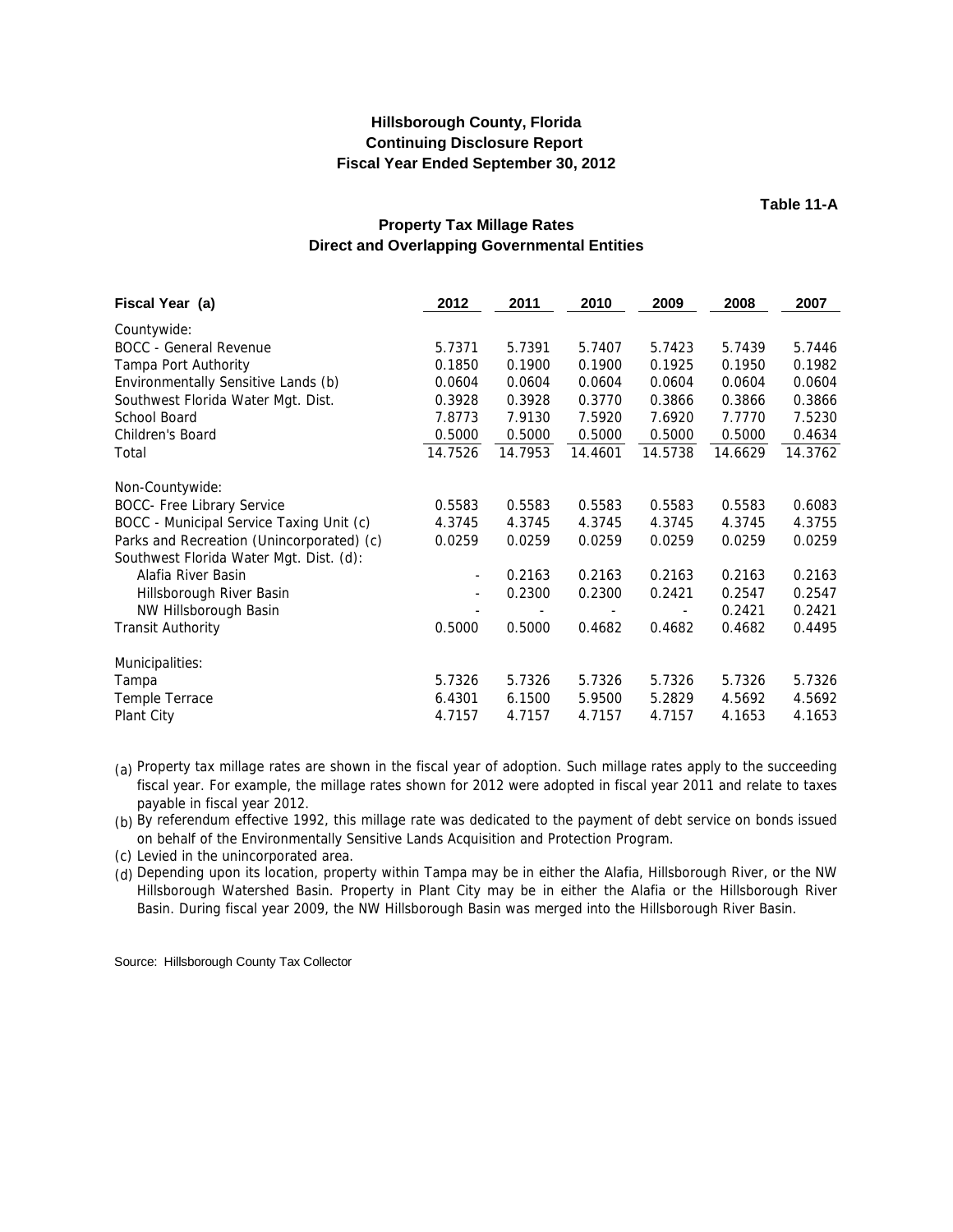**Table 11-B**

#### <span id="page-34-0"></span>**(amounts in thousands) Ad Valorem Tax Levies and Collections within the Hillsborough County Unincorporated Area**

| <b>Calendar Year</b>                                               | 2012(a) | 2011(b) | 2010    | 2009    | 2008    | 2007    |
|--------------------------------------------------------------------|---------|---------|---------|---------|---------|---------|
| Taxes levied (c)                                                   | 163,833 | 168,208 | 175,996 | 195,893 | 224,135 | 239,682 |
| Discounts allowed                                                  | 5,693   | 5.757   | 5.949   | 6.524   | 7.364   | 7,981   |
| Taxes collected                                                    | 145,113 | 161,148 | 166,751 | 186,459 | 214,349 | 230,423 |
| Total collections and<br>discounts                                 | 150,806 | 166,905 | 172,700 | 192,983 | 221,713 | 238,404 |
| Total collections and discounts<br>as a percentage of taxes levied | 92.05%  | 99.23   | 98.13   | 98.51   | 98.92   | 99.47   |

(a) 2012 information as of March 1, 2013. Taxes will continue to be collected over time and final reconciliation of 2012 numbers will be shown on subsequent reports.

(b) Represents final 2011 reconciled information.

(c) Includes insolvencies, injunctions by court order and claims filed in bankruptcy.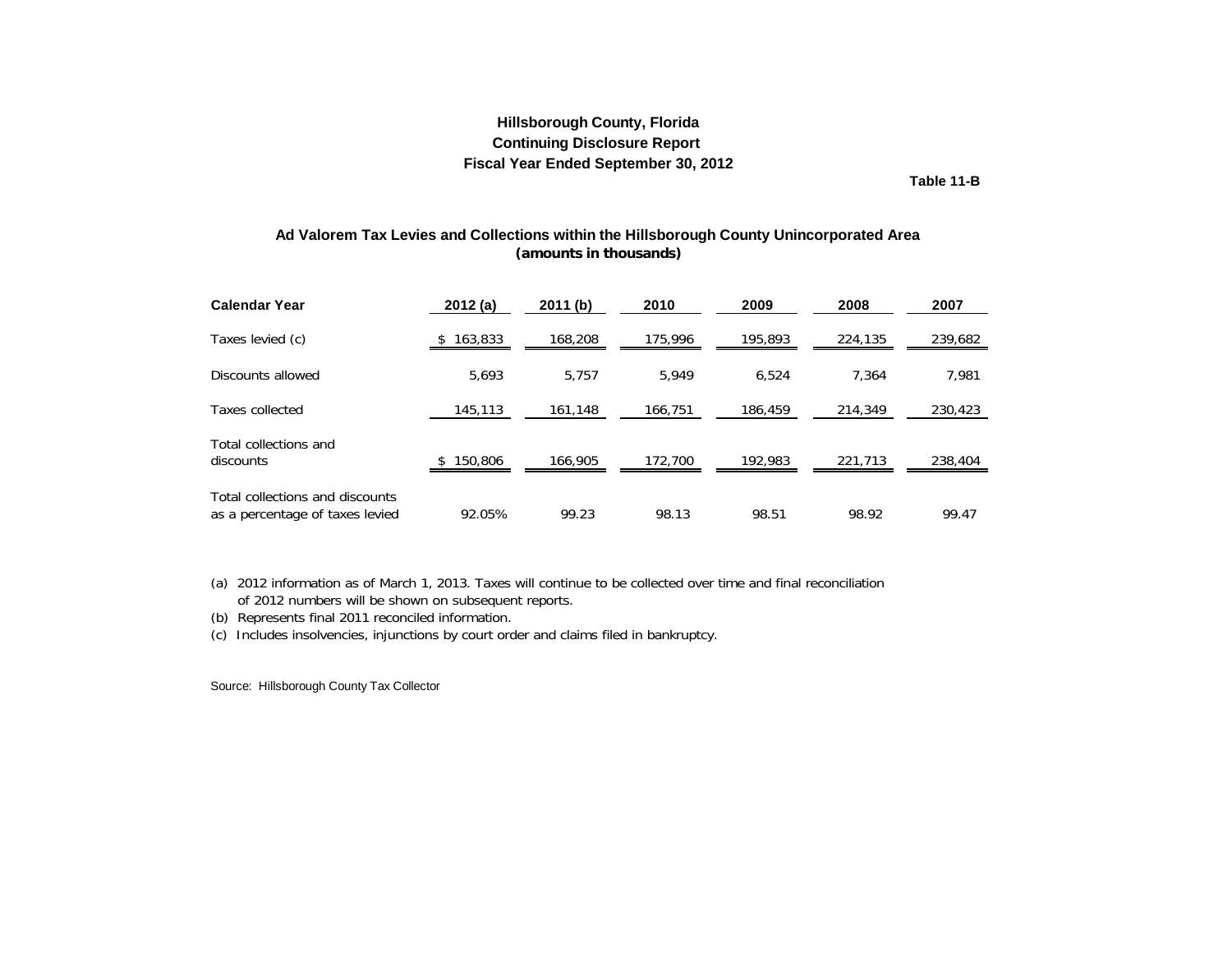**Table 11-C**

#### **Total Ad Valorem Tax Collections (amount in thousands)**

<span id="page-35-0"></span>

| <b>Calendar Year</b>                                               | 2012(a)   | 2011(b)   | 2010      | 2009      | 2008      | 2007      |
|--------------------------------------------------------------------|-----------|-----------|-----------|-----------|-----------|-----------|
| Taxes levied (c)(d)                                                | 1,301,213 | 1,332,548 | 1,381,062 | 1,558,975 | 1,781,105 | 1,799,805 |
| Discounts allowed                                                  | 44,941    | 45,335    | 46,460    | 51,618    | 58,040    | 59,643    |
| Taxes collected                                                    | 1,147,081 | 1,275,384 | 1,307,143 | 1,483,652 | 1,703,852 | 1,727,914 |
| Total collections and<br>discounts                                 | 1,192,022 | 1,320,719 | 1,353,603 | 1,535,270 | 1,761,892 | 1,787,557 |
| Total collections and discounts<br>as a percentage of taxes levied | 91.61%    | 99.11     | 98.01     | 98.48     | 98.92     | 99.32     |

(a) 2012 information as of March 1, 2013. Taxes will continue to be collected over time.

- (b) Represents final 2011 reconciled information.
- (c) Includes insolvencies, injunctions by court order and claims filed in bankruptcy.
- (d) Includes all government units within the geographical area of Hillsborough County. This amount differs from that shown in the Comprehensive Annual Financial Report which represents only taxes due to the Hillsborough County financial reporting entity.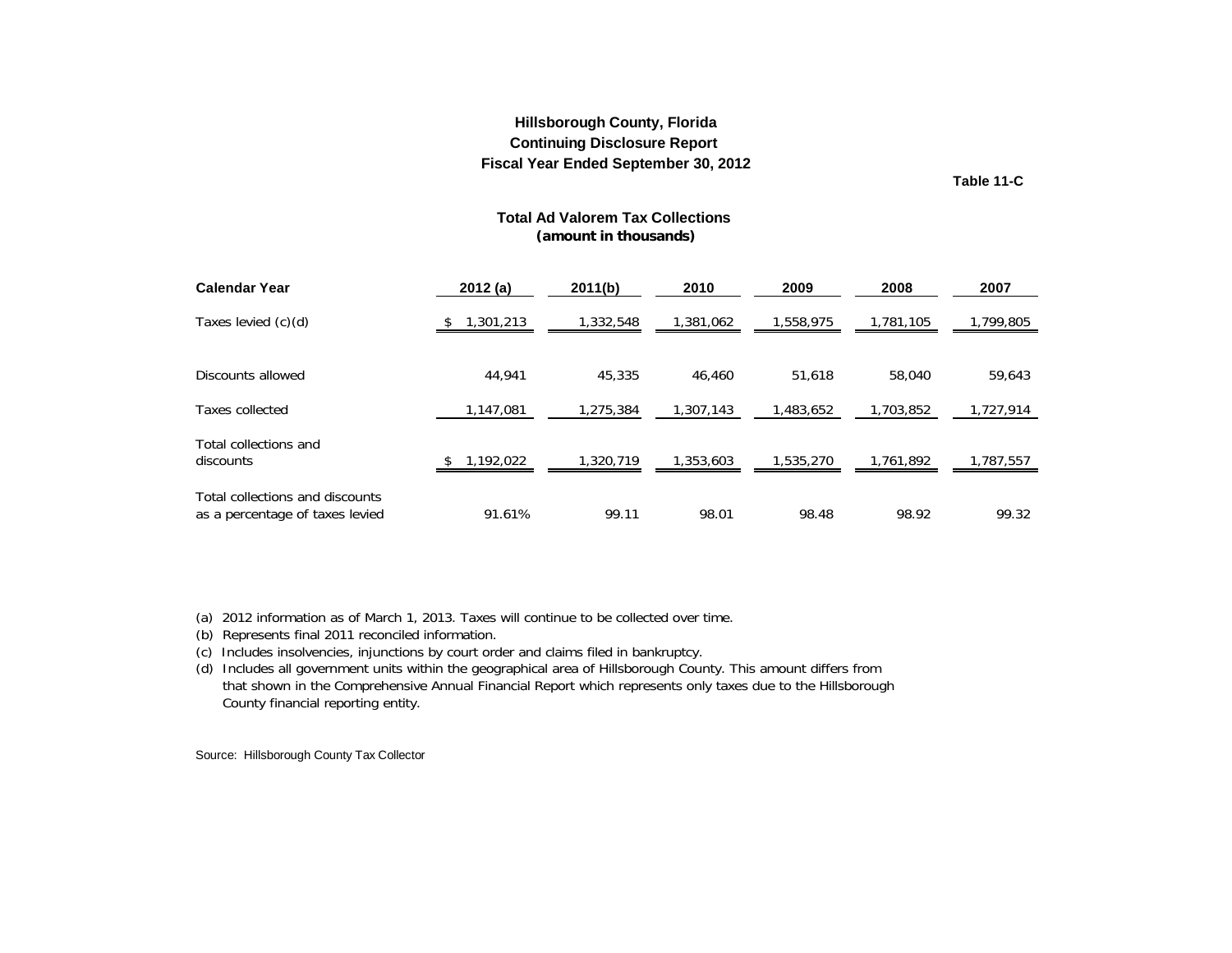**Table 11-D**

### **Assessed Value for Ad Valorem Tax Purposes for Hillsborough County, Florida Unincorporated Area (amounts in thousands)**

<span id="page-36-0"></span>

| <b>Calendar Year</b>                  | 2012              | 2011(a)     | 2010          | 2009          | 2008          | 2007           |
|---------------------------------------|-------------------|-------------|---------------|---------------|---------------|----------------|
| <b>Assessed Property Value</b>        |                   |             |               |               |               |                |
| Just value                            | 52,222,842<br>\$. | 53,768,032  | 56,756,599    | 63,533,412    | 75,765,440    | 79,443,886     |
| Classified agriculture                | 116,569           | 122,107     | 122,338       | 319,024       | 349,077       | 340,057        |
| Classified pollution control devices  | 14,963            | 81,336      | 80,564        | 68,371        | 67,146        | 73,132         |
| Just value agricultural               | (1, 591, 392)     | (1,741,321) | (1,982,518)   | (2,535,474)   | (3,044,368)   | (3,060,362)    |
| Just value pollution control devices  | (14, 963)         | (81, 336)   | (80, 564)     | (68, 371)     | (67, 145)     | (73, 132)      |
| Governmental exemptions               | (2,812,662)       | (2,780,524) | (2,921,250)   | (3, 190, 891) | (3,460,525)   | (3,207,410)    |
| Institutional exemptions              | (1,344,839)       | (1,324,008) | (1, 292, 099) | (1,460,698)   | (1, 542, 843) | (1, 591, 330)  |
| Net Assessed Value                    | 46,590,518        | 48,044,286  | 50,683,070    | 56,665,373    | 68,066,782    | 71,924,841     |
| Lands available for taxes             | (835)             | (880)       | (568)         | (389)         | (229)         | (265)          |
| Widow's exemption                     | (5,884)           | (5,991)     | (6,015)       | (5,876)       | (5,810)       | (5, 795)       |
| Disability exemption                  | (264, 563)        | (260, 770)  | (256, 918)    | (255, 710)    | (257, 699)    | (244, 186)     |
| Homestead exemption                   | (8,301,806)       | (8,514,189) | (8, 729, 603) | (8,942,099)   | (9,016,414)   | (4,711,770)    |
| Assessment differential value         | (800, 150)        | (1,052,270) | (1, 714, 456) | (3,259,482)   | (7,956,717)   | (12, 773, 357) |
| Assess reduction parents/grandparents | (3, 144)          | (3, 437)    | (5,062)       | (4, 498)      | (4,072)       | (3, 289)       |
| Deployed servicemen's exemption       | (9,982)           | (3, 715)    |               |               |               |                |
| Disabled veteran's homestead discount | (799)             | (733)       | (648)         | (657)         | (923)         | (568)          |
| Taxable value for operating millages  | 37,203,355        | 38,202,301  | 39,969,800    | 44,196,662    | 50,824,918    | 54,185,611     |

(a) 2012 values certified by Value Adjustment Board review.

Source: Hillsborough County Property Appraiser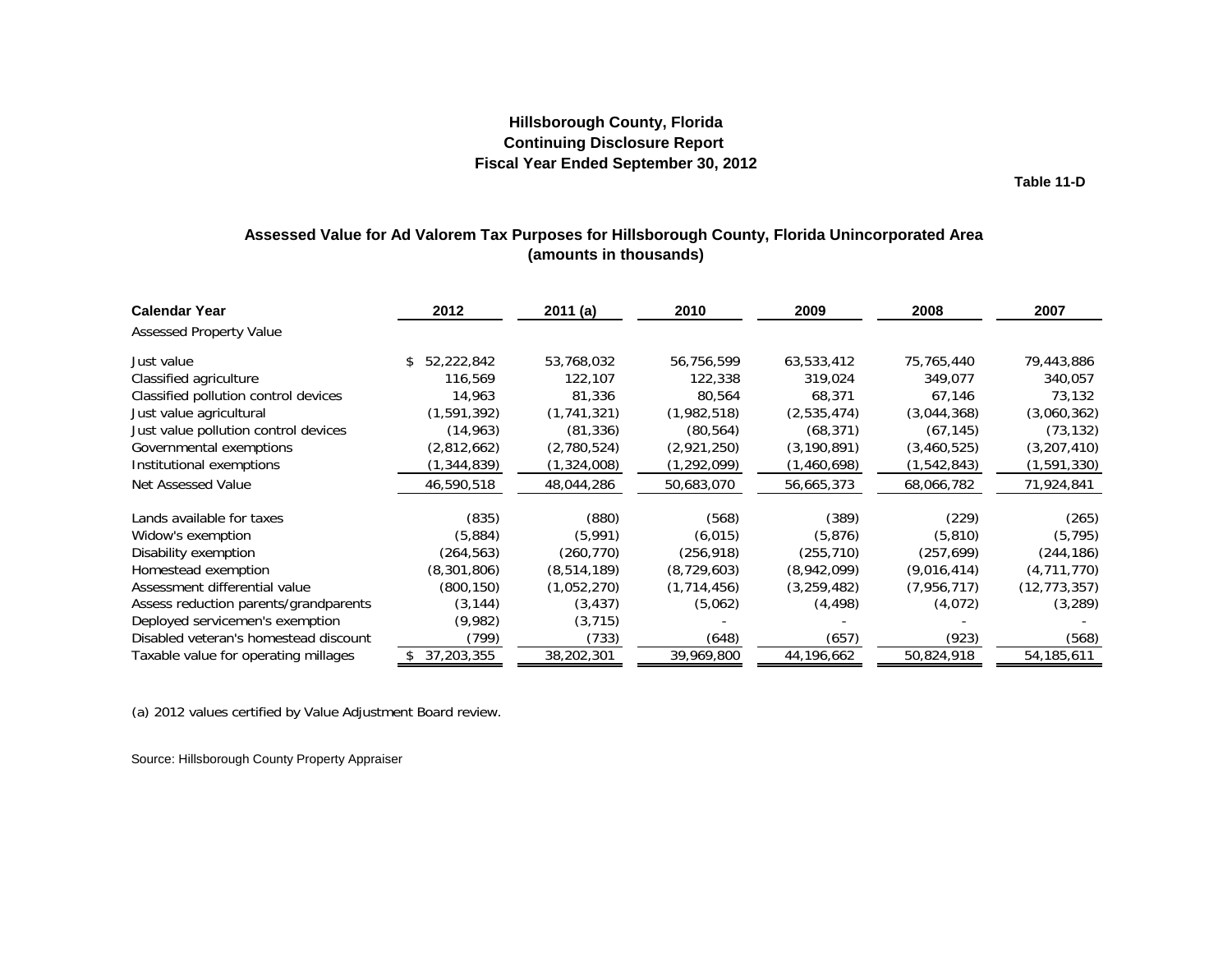**Table 11-E**

#### **Assessed Value for Ad Valorem Tax Purposes for the Countywide Area of Hillsborough County, Florida (amounts in thousands)**

<span id="page-37-0"></span>

| <b>Calendar Year</b>                  | 2012(a)          | 2011           | 2010          | 2009           | 2008           | 2007           |
|---------------------------------------|------------------|----------------|---------------|----------------|----------------|----------------|
| Assessed property value               |                  |                |               |                |                |                |
| Just value                            | 86,958,274<br>S. | 89,129,728     | 93,788,734    | 105,955,072    | 125,772,114    | 129,849,694    |
| Classified agriculture                | 120,318          | 126,082        | 126,498       | 327,316        | 358,255        | 348,070        |
| Classified pollution control devices  | 18,696           | 85,198         | 84,084        | 71,810         | 70,515         | 76,504         |
| Just value agricultural               | (1,676,099)      | (1,834,591)    | (2,086,588)   | (2,657,464)    | (3, 176, 657)  | (3, 190, 414)  |
| Just value pollution control evices   | (18,696)         | (85, 198)      | (84,084)      | (71, 810)      | (70, 515)      | (76, 504)      |
| Governmental exemptions               | (7, 333, 624)    | (7, 331, 745)  | (7,590,792)   | (8,372,072)    | (9, 108, 996)  | (8,624,726)    |
| Institutional exemptions              | (3,157,833)      | (3,050,499)    | (3, 122, 374) | (3,462,816)    | (3,717,502)    | (3,516,829)    |
| Net assessed value                    | 74,911,036       | 77,038,975     | 81,115,478    | 91,790,036     | 110,127,214    | 114,865,795    |
|                                       |                  |                |               |                |                |                |
| Lands available for taxes             | (1, 813)         | (1,286)        | (946)         | (523)          | (238)          | (291)          |
| Widow's exemption                     | (8,696)          | (8,928)        | (9,048)       | (8,946)        | (8,956)        | (8,987)        |
| Disability exemption                  | (349,061)        | (342,503)      | (340, 380)    | (342, 478)     | (346, 657)     | (330, 451)     |
| Homestead exemption                   | (11, 782, 722)   | (12, 143, 705) | (12,528,203)  | (12, 933, 807) | (13,080,906)   | (6,821,991)    |
| Assessment differential value         | (1,913,737)      | (2,355,763)    | (3, 255, 949) | (5,884,685)    | (13, 373, 862) | (20, 271, 133) |
| Historic property exemption           | (30, 547)        | (36, 317)      | (41, 539)     | (46, 698)      | (57,082)       | (40,913)       |
| Assess reduction parents/grandparents | (3,863)          | (4,276)        | (5, 533)      | (5, 339)       | (4,883)        | (3,865)        |
| Deployed servicemen's exemption       | (14, 137)        | (4,858)        |               |                |                |                |
| Disabled veterans homestead discount  | (1, 247)         | (1,001)        | (889)         | (1,053)        | (1,221)        | (690)          |
| Taxable value for operating millages  | 60,805,213       | 62,140,338     | 64,932,991    | 72,566,507     | 83,253,409     | 87,387,474     |

(a) 2012 values certified by Value Adjustment Board review.

Source: Hillsborough County Property Appraiser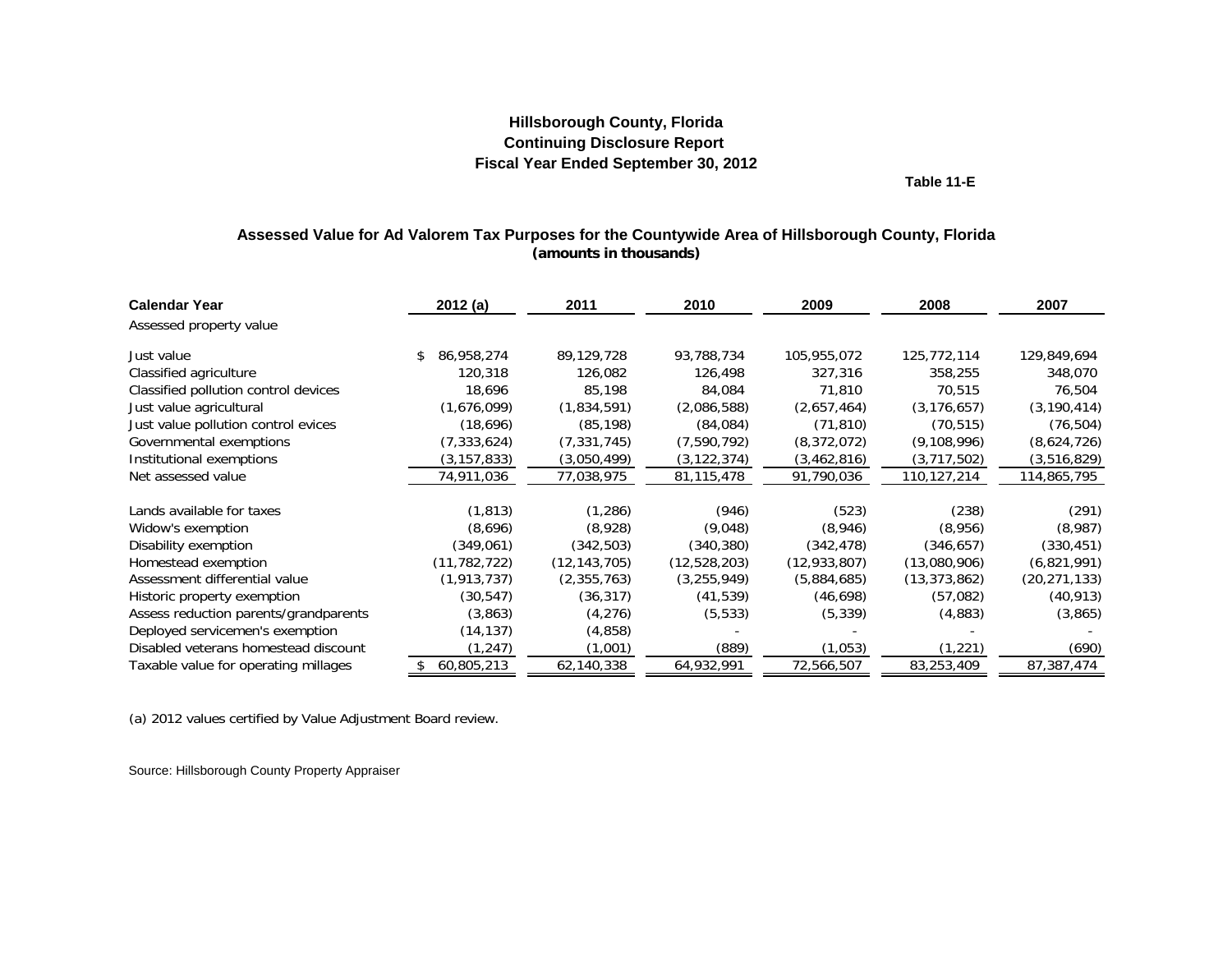**Table 11-F**

<span id="page-38-0"></span>

| <b>Fiscal</b><br>Year | Total<br>County | Unincorporated<br><b>County</b> | Unincorporated<br>Area as % of Total |
|-----------------------|-----------------|---------------------------------|--------------------------------------|
| 2012                  | 1,238,890       | 841,170                         | 67.90%                               |
| 2011                  | 1,229,226       | 834,255                         | 67.87                                |
| 2010                  | 1,245,870       | 832,430                         | 66.82                                |
| 2009                  | 1,234,010       | 824,380                         | 66.80                                |
| 2008                  | 1,224,520       | 815,910                         | 66.63                                |
| 2007                  | 1,204,750       | 804,340                         | 66.76                                |

### **Unincorporated Area and Total Population**

Source: Hillsborough County City-County Planning Commission U.S. Department of Commerce, Census Bureau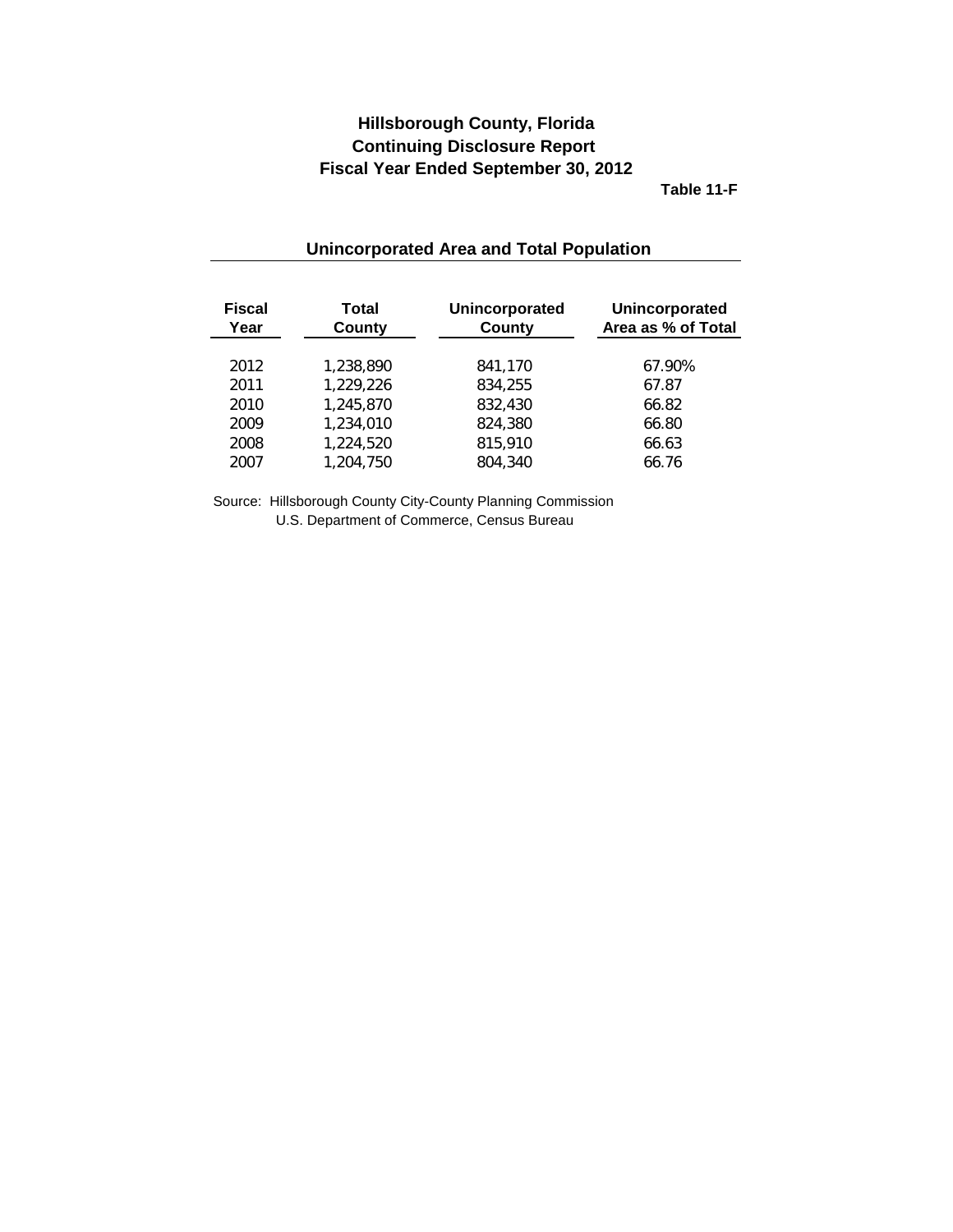**Table 12-A**

### **Fiscal Years 2008 Through 2012 Historical Waste Supply Delivered to System (Tons)**

<span id="page-39-0"></span>

| <b>Fiscal Year</b>           | 2008       | 2009       | 2010       | 2011       | 2012       |
|------------------------------|------------|------------|------------|------------|------------|
| Facility capacity (a)        | 370,000    | 370,000    | 570,000    | 570,000    | 570,000    |
|                              |            |            |            |            |            |
| Processible waste            | 619,442    | 557,013    | 559,232    | 544,554    | 552,662    |
| Non-processible waste        | 82,531     | 73,450     | 57,359     | 50,590     | 60,217     |
| City of Tampa ash            | 83,913     | 79,287     | 71,675     | 74,533     | 26,531     |
| Yard/wood waste              | 172,397    | 152,720    | 138,083    | 129,622    | 120,786    |
| Recycling                    | 35,076     | 33,629     | 32,752     | 32,420     | 34,228     |
| Total waste received         | 993,359    | 896,099    | 859,101    | 831,719    | 794,424    |
| Less: processible waste      | (619, 442) | (557,013)  | (559, 232) | (544, 554) | (534, 344) |
| Less: yard/wood waste        | (172, 397) | (152, 721) | (137, 997) | (120, 988) | (120, 786) |
| Less: recycling              | (35,076)   | (33,628)   | (32, 838)  | (35,057)   | (34, 341)  |
| Add: diversion               | 262,095    | 137,749    | 2,331      |            |            |
| Add: Hillsborough County ash | 88,485     | 103,167    | 127,450    | 125,001    | 125,311    |
| Total waste to landfill      | 517,024    | 393,653    | 258,815    | 256,121    | 230,264    |

(a) An additional burn unit came on line during fiscal year 2010, which expanded capacity to 570,000 tons.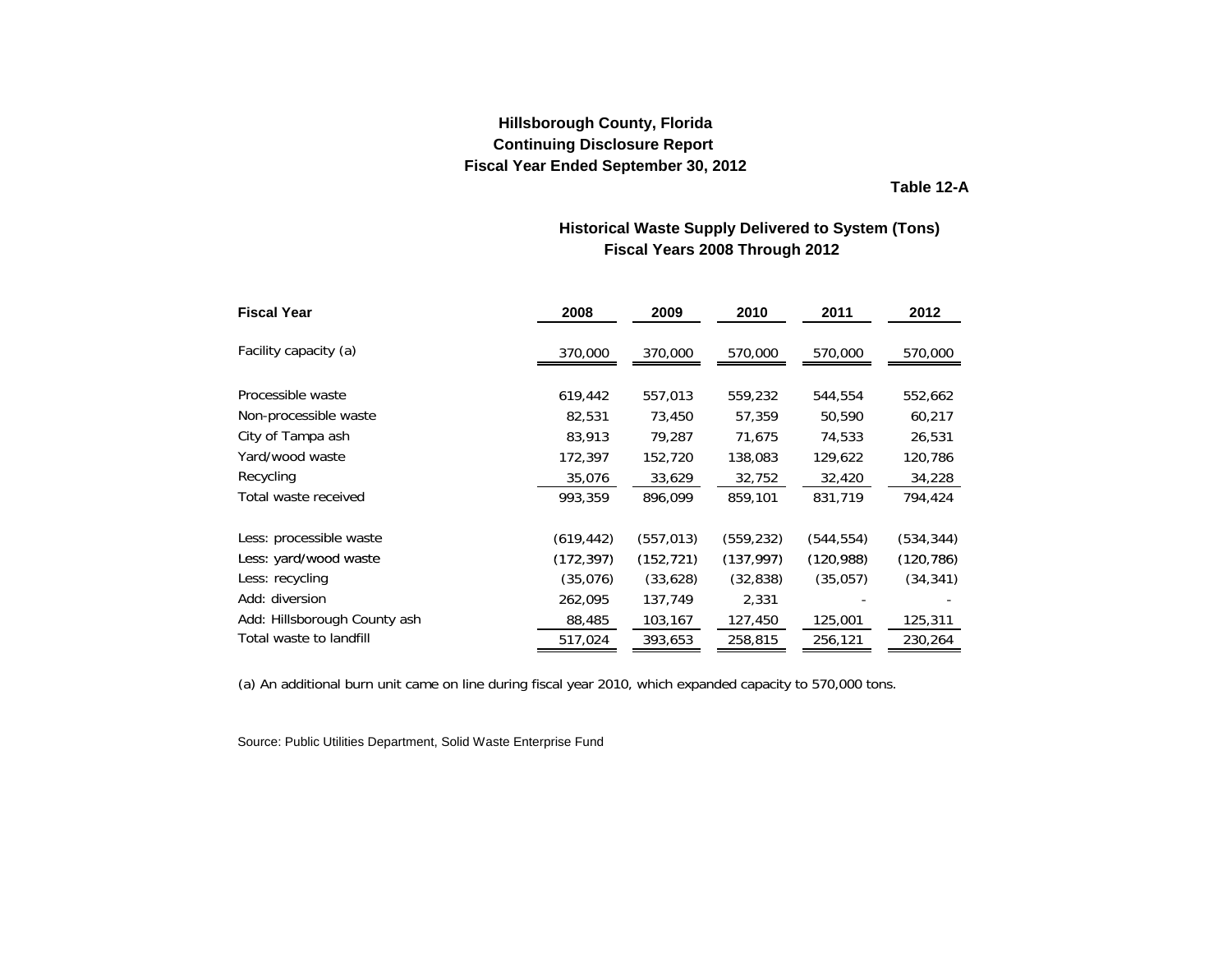**Table 12-B**

### <span id="page-40-0"></span>**Solid Waste and Resource Recovery Historical Refuse Throughput and Debt Service Coverage (amounts in thousands)**

| <b>Fiscal Year</b>                     | 2008     | 2009   | 2010   | 2011   | 2012    |
|----------------------------------------|----------|--------|--------|--------|---------|
| Revenues                               |          |        |        |        |         |
| Assessments                            | \$46,075 | 51,544 | 54,640 | 57,793 | 59,539  |
| <b>Tipping Fees</b>                    | 28,157   | 24,715 | 23,669 | 24,684 | 25,320  |
| <b>Electric Revenues</b>               | 17,129   | 18,250 | 18,726 | 16,037 | 16,566  |
| <b>Other Revenues</b>                  | 605      | 330    | 758    | 99     | 90      |
| <b>Gross Revenues</b>                  | 91,966   | 94,839 | 97,793 | 98,613 | 101,515 |
| Less Cost of Operation and Maintenance | 63,911   | 78,719 | 79,016 | 83,767 | 82,093  |
| Net Revenues                           | 28,055   | 16,120 | 18,777 | 14,846 | 19,422  |
| Maximum Bond Service Requirement (a)   | 11,817   | 11,817 | 11,118 | 11,118 | 11,118  |
| Debt Service Coverage                  | 2.37x    | 1.36x  | 1.69x  | 1.34x  | 1.75x   |

(a) Interest earnings on the Debt Service Reserve Fund have not been subtracted from the Maximum Bond Service Requirement, but if available in the future, such earnings can be used to satisfy the rate covenant requirement set forth in the Bond Resolution.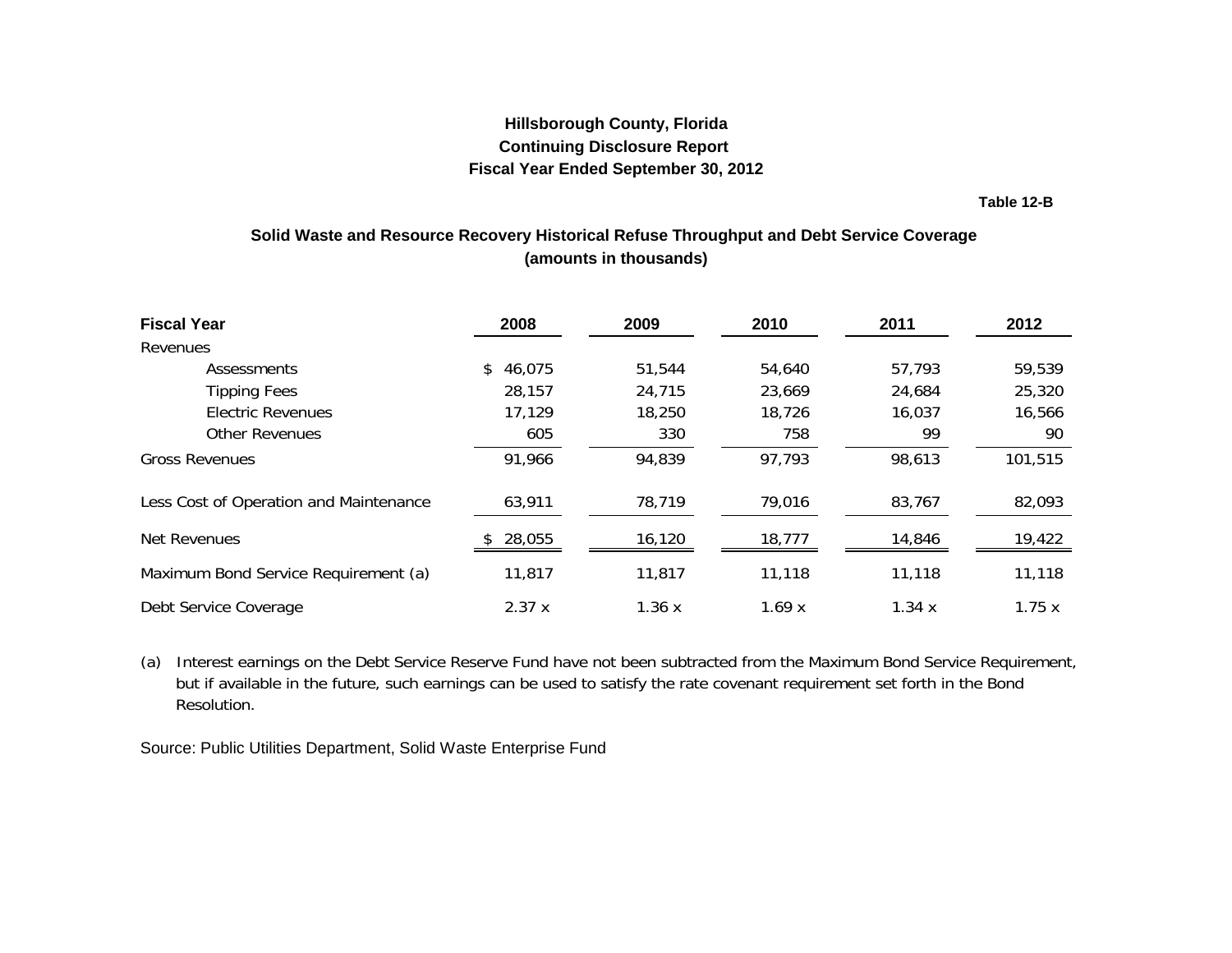**Table 12-C**

### **Resource Recovery Facility Historical Steam/Electrical Generation Fiscal Years 2008-2012 (a)**

<span id="page-41-0"></span>

| <b>Fiscal Year</b>               | 2008      | 2009      | 2010      | 2011      | 2012      |
|----------------------------------|-----------|-----------|-----------|-----------|-----------|
| Total steam flow (M lbs/yr)      | 2,179,810 | 2,285,915 | 2,156,636 | 2,237,088 | 2,310,581 |
| Boiler availability (%)(b)       | 87.43%    | 91.59%    | 91.80%    | 95.51%    | 93.93%    |
| Gross power (MWh)(c)             | 217,187   | 222,818   | 328,580   | 329,663   | 349.729   |
| In-plant use (MWh)(d)            | 27,905    | 29.597    | 41.744    | 42.739    | 43,241    |
| Net power(e) (MWh)               | 189,282   | 193,222   | 286,851   | 286,947   | 300,489   |
| MWh per M Ib steam               | 0.100     | 0.097     | 0.152     | 0.147     | 0.151     |
| Turbine availability $#1$ (%)(f) | 98.91%    | 99.14%    | 98.33%    | 93.58%    | 99.82%    |
| Turbine availability $#2$ (%)(f) | NА        | NА        | 90.82%    | 94.64%    | 94.36%    |

#### Notes:

(a) Steam and electric data is reported from September through August.

(b) Percent of time boilers were able to process waste.

(c) Total electricity produced.

(d) Total electricity used to operate the facility (gross minus net).

(e) Total electricity sold.

(f) Percent of time the turbine-generator was available to produce electricity.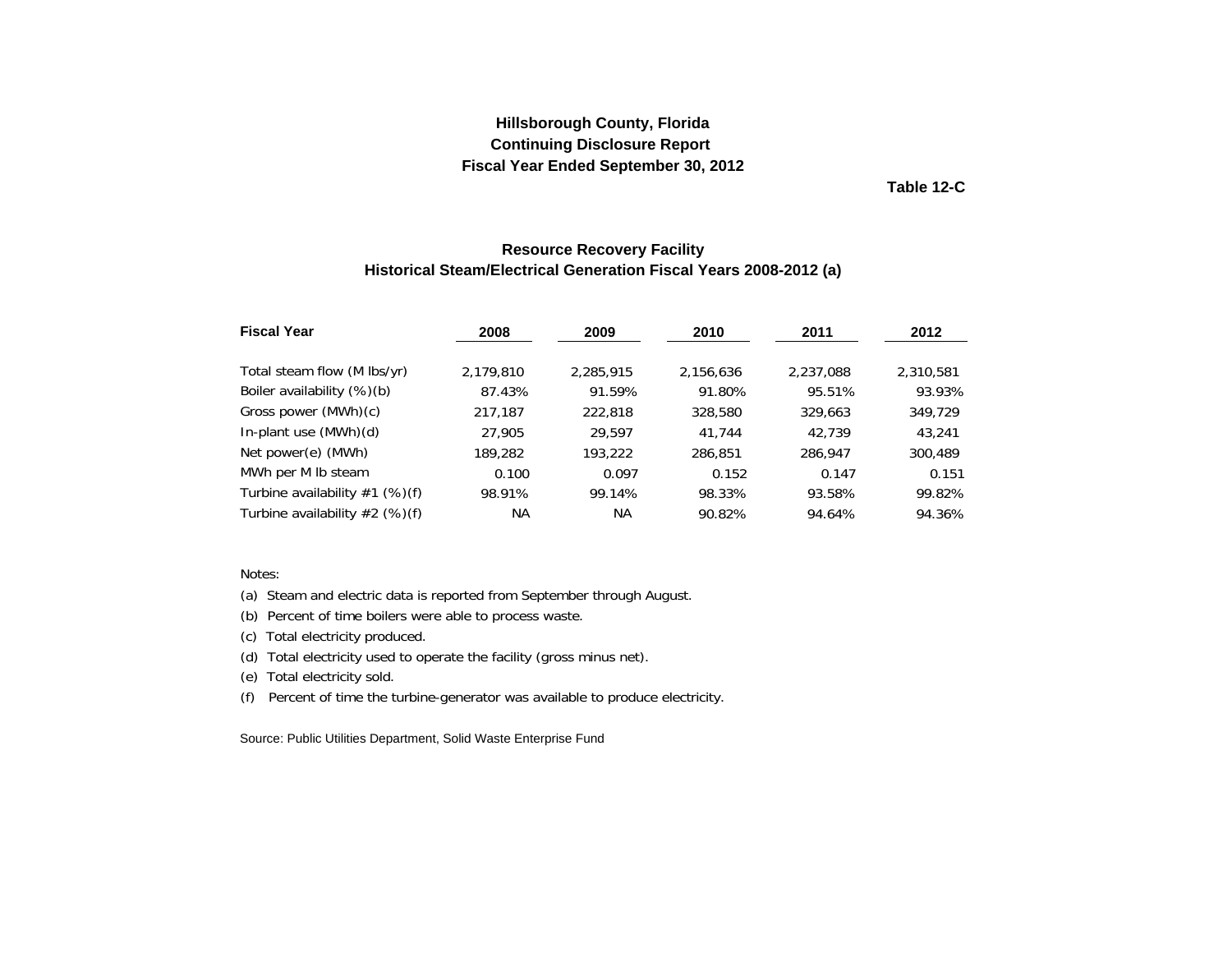### **Fiscal Year Ended September 30, 2012 Hillsborough County, Florida Continuing Disclosure Report**

**Table 12-D**

<span id="page-42-0"></span>

|                    |         | <b>Historical Billing Units</b> |         |         |         |  |  |  |  |
|--------------------|---------|---------------------------------|---------|---------|---------|--|--|--|--|
| <b>Fiscal year</b> | 2008    | 2009                            | 2010(a) | 2011    | 2012    |  |  |  |  |
| Disposal           | 272.624 | 275,344                         | 279.222 | 283,954 | 284,824 |  |  |  |  |
| Collection         | 245.517 | 248.894                         | 252,046 | 255,810 | 256,637 |  |  |  |  |

(a) Revised by Public Utilities Department Management Source: Public Utilities Department, Solid Waste Enterprise Fund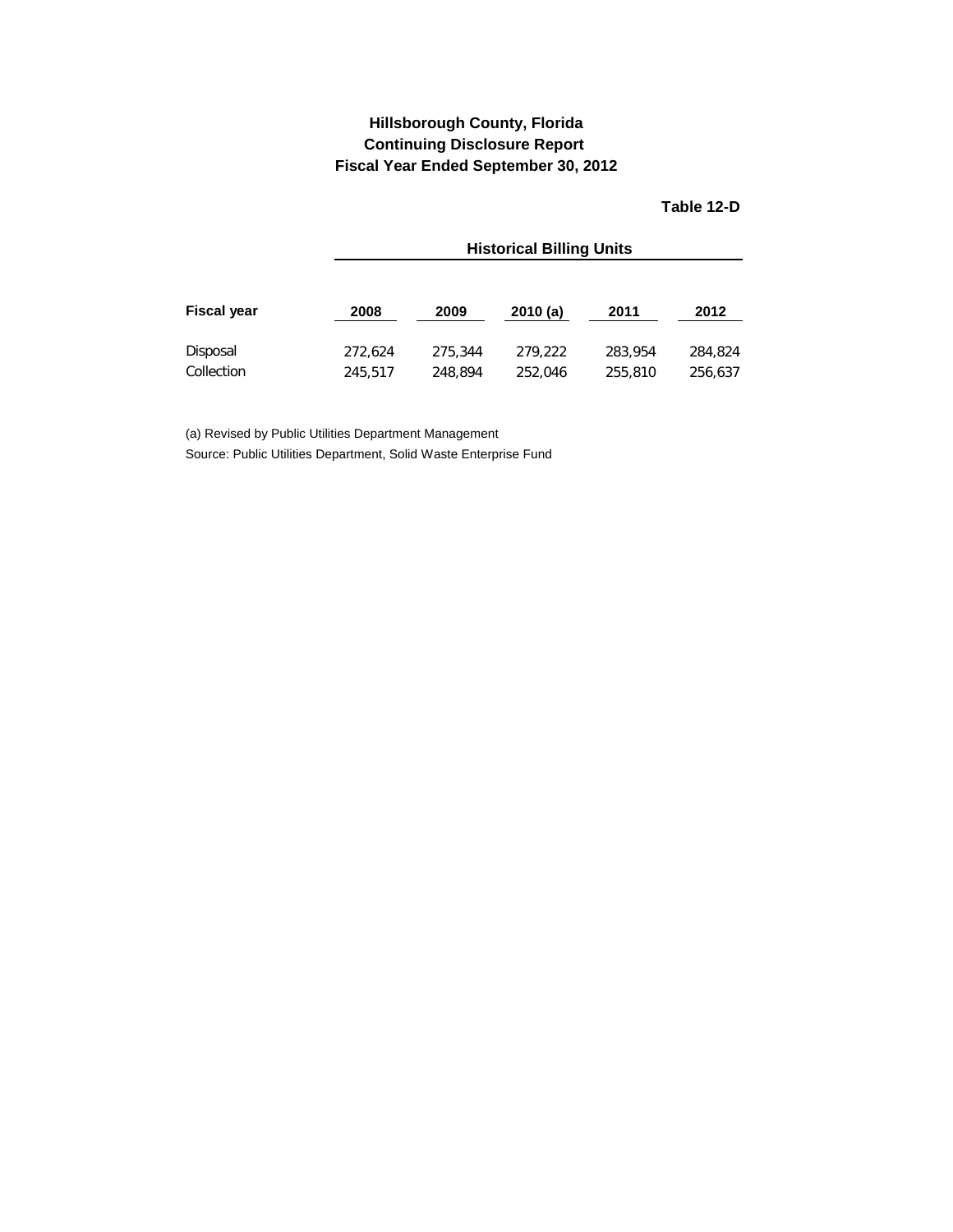### **Table 12-E**

<span id="page-43-0"></span>

| <b>Fiscal Year</b>         |         | <b>Historical Solid Waste Rates</b> |        |        |        |  |  |  |
|----------------------------|---------|-------------------------------------|--------|--------|--------|--|--|--|
|                            | 2008    | 2009                                | 2010   | 2011   | 2012   |  |  |  |
| Annual Assessments         |         |                                     |        |        |        |  |  |  |
| Disposal                   | \$87.99 | 90.63                               | 93.35  | 96.15  | 94.94  |  |  |  |
| Collection                 | 105.61  | 118.44                              | 128.93 | 135.02 | 136.23 |  |  |  |
| <b>Tipping Fees</b>        |         |                                     |        |        |        |  |  |  |
| Municipal processable      | 60.28   | 60.28                               | 62.10  | 63.96  | 63.96  |  |  |  |
| Municipal non-processable  | 32.90   | 32.90                               | 33.90  | 34.92  | 34.92  |  |  |  |
| Commercial processable     | 66.41   | 66.41                               | 68.40  | 70.45  | 70.45  |  |  |  |
| Commercial non-processable | 39.79   | 39.79                               | 41.00  | 42.23  | 42.23  |  |  |  |
| Yard/wood waste            | 29.75   | 29.75                               | 30.60  | 31.51  | 31.52  |  |  |  |
| <b>Tire</b>                | 77.83   | 77.83                               | 80.20  | 82.61  | 82.61  |  |  |  |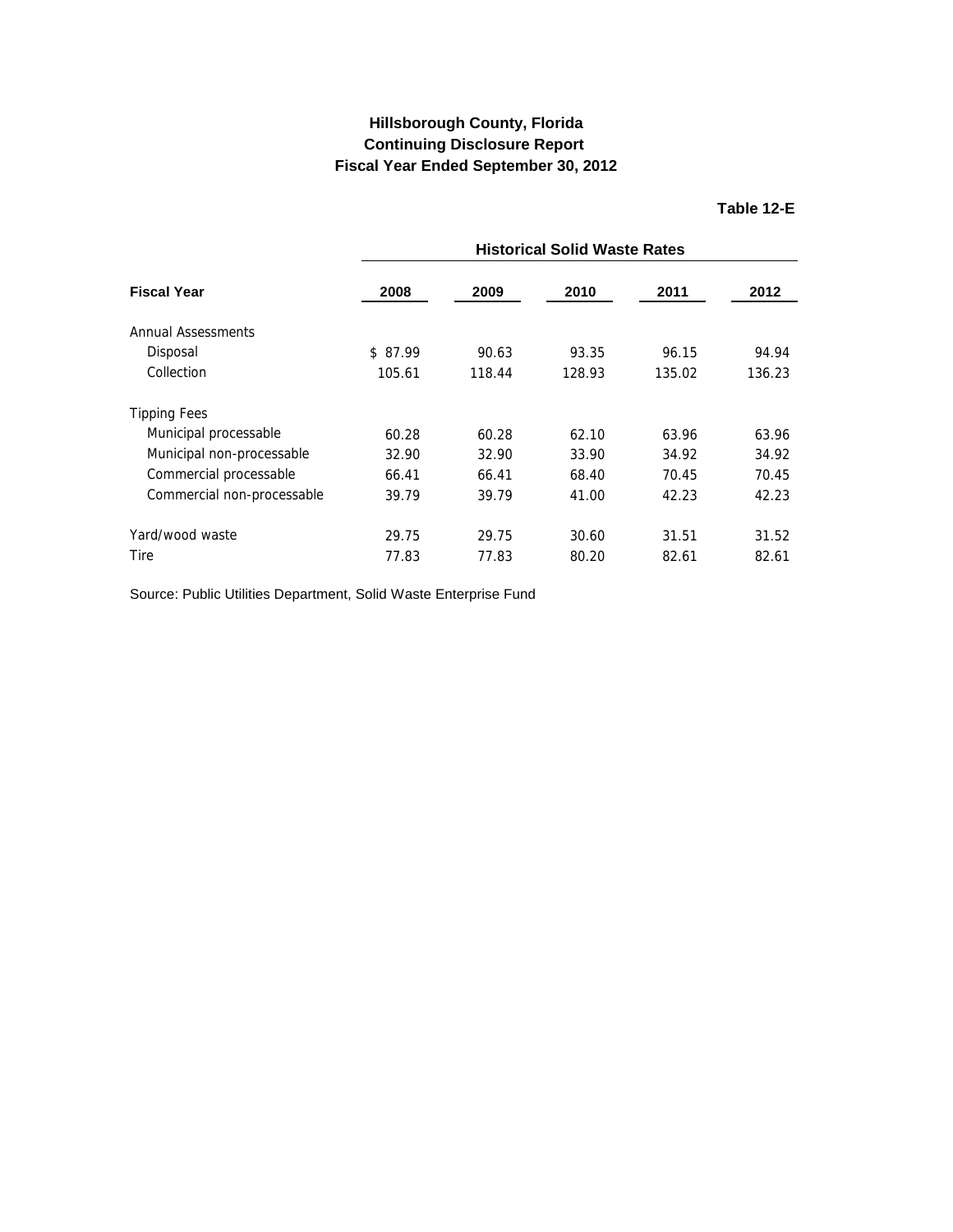**Table 12-F**

#### **Historical Operating Statistics and Coverage Levels (amounts in thousands)**

<span id="page-44-0"></span>

| <b>Fiscal Year</b>                                   | 2008         | 2009      | 2010      | 2011      | 2012      |
|------------------------------------------------------|--------------|-----------|-----------|-----------|-----------|
| Total operating revenues                             | \$<br>91,966 | 94,840    | 97,793    | 98,613    | 101,515   |
| Plus: operating grants                               | 22           | 77        | 100       |           |           |
| Plus: investment earnings                            | 8,604        | 5,633     | 2,854     | 1,531     | 1,330     |
| Plus: other covenant receipts                        |              |           |           | 1,025     | 794       |
| Less: non-cash revenue adjustment                    |              |           |           |           | (986)     |
| Less: fair value change                              | 518          | 198       | (663)     | (28)      | (392)     |
| Less: arbitrage rebate liability reduction           |              |           |           | (231)     |           |
| Less: debt service accounts interest earnings        | (101)        | (110)     | (49)      | (21)      | (19)      |
| Less: interest on bond proceeds                      | (6, 192)     | (3,421)   | (371)     | (148)     | (82)      |
| Less: landfill closure escrow account earnings       | ۰.           |           | (497)     | (285)     | (184)     |
| Total gross revenues                                 | 94,817       | 97,217    | 99,167    | 100,456   | 101,976   |
| Total funds required:                                |              |           |           |           |           |
| Total operating expenses                             | 74,773       | 89,430    | 93,267    | 98,562    | 96,821    |
| Less: landfill closure escrow account earnings       |              |           |           | (285)     | (184)     |
| Less: depreciation                                   | (10, 862)    | (10, 710) | (14, 251) | (14, 510) | (14, 561) |
| Total cost of operation and maintenance              | 63,911       | 78,720    | 79,016    | 83,767    | 82,076    |
| Income available for bond service                    | 30,906       | 18,497    | 20,151    | 16,689    | 19,900    |
| Bond service requirements:                           |              |           |           |           |           |
| Series 2006A - interest requirement                  | 5,535        | 5,436     | 5,270     | 5,194     | 5,194     |
| Series 2006A - principal requirement                 | 2,285        | 4,525     | 1,915     | 0         | 945       |
| Series 2006B - interest requirement                  | 1,841        | 1,841     | 1,835     | 1,841     | 1,841     |
| Total debt service requirement                       | 9,661        | 11,802    | 9,020     | 7,035     | 7,980     |
| Less: investment earnings from debt service accounts | (101)        | (111)     | (49)      | (21)      | (19)      |
| Total bond service requirements                      | 9,560        | 11,691    | 8,971     | 7,014     | 7,961     |
| Bond service coverage (1.10 required)                | 3.23x        | 1.58x     | 2.25x     | 2.38x     | 2.50x     |
| 10% of bond service                                  | 956          | 1,169     | 897       | 701       | 796       |
| Other required deposits:                             |              |           |           |           |           |
| Renewal and replacement account                      | 1,343        | 846       | 2,390     | 824       |           |
| Excess funds available                               | \$<br>19,047 | 4,791     | 7,893     | 8,150     | 11,143    |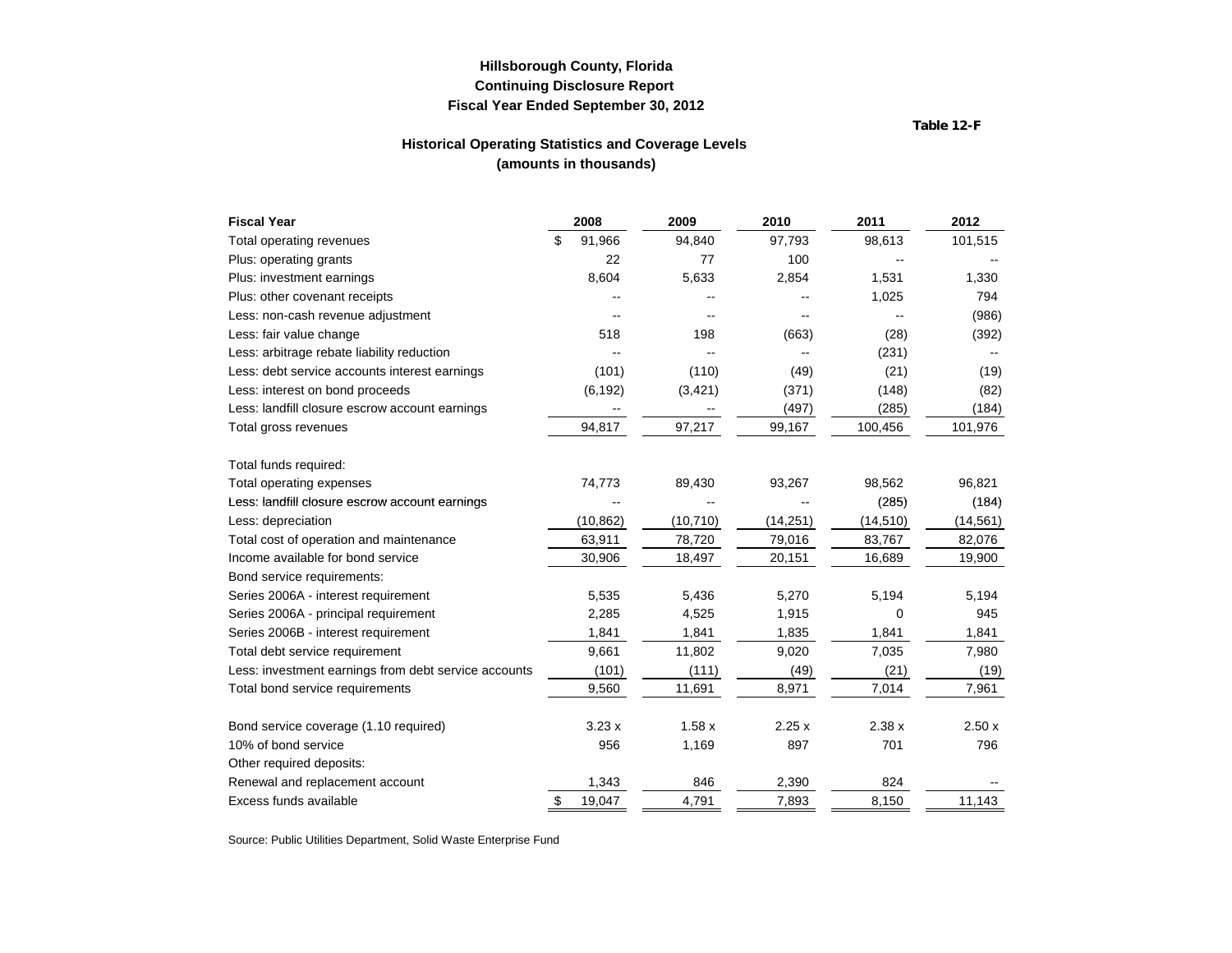**Table 13-A**

### **Hillsborough County, Florida Historical Capacity Assessment Revenues (a)**

<span id="page-45-0"></span>

| <b>Fiscal</b><br>Year (b) | Total<br>Levied | <b>Discounts</b><br>Allowed (c) | Total<br>Collected (d) | <b>Percent</b><br>Collected (e) |
|---------------------------|-----------------|---------------------------------|------------------------|---------------------------------|
| 2012                      | \$10,116,343    | 369,708                         | 9,786,092              | 100.40%                         |
| 2011                      | 10,131,063      | 368,155                         | 9,886,978              | 101.27                          |
| 2010                      | 10,141,613      | 358,382                         | 9,885,059              | 101.04                          |
| 2009                      | 10,155,746      | 354,050                         | 9,876,755              | 100.77                          |
| 2008                      | 10,169,516      | 350,492                         | 9.903.234              | 100.86                          |

#### **Note: This table relates to the Capacity Assessment Special Assessment Revenue Bonds, Series 2006 issued to finance capital improvements within the 106 Units on which Capacity Assessments were made.**

- (a) Historical amounts collected are not pledged to the 2006 Bonds. There were 106 Capacity Assessment Units in FY 2006, which amounts will decline gradually over time due to prepayments and the expiration of particular assessments.
- (b) Based on assessed values and Capacity Assessments levied as of January 1 of the preceding calendar year.
- (c) Early payment discount: 4% for November, 3% for December, 2% for January, and 1% for February.
- (d) Includes interest charged for late payments, prepayment of assessments for future years and proceeds of tax certificate sales, if any, relating to assessments in previous years.
- (e) Total amount collected divided by total capacity assessments levied net of discounts.

Source: Hillsborough County Tax Collector Annual Reports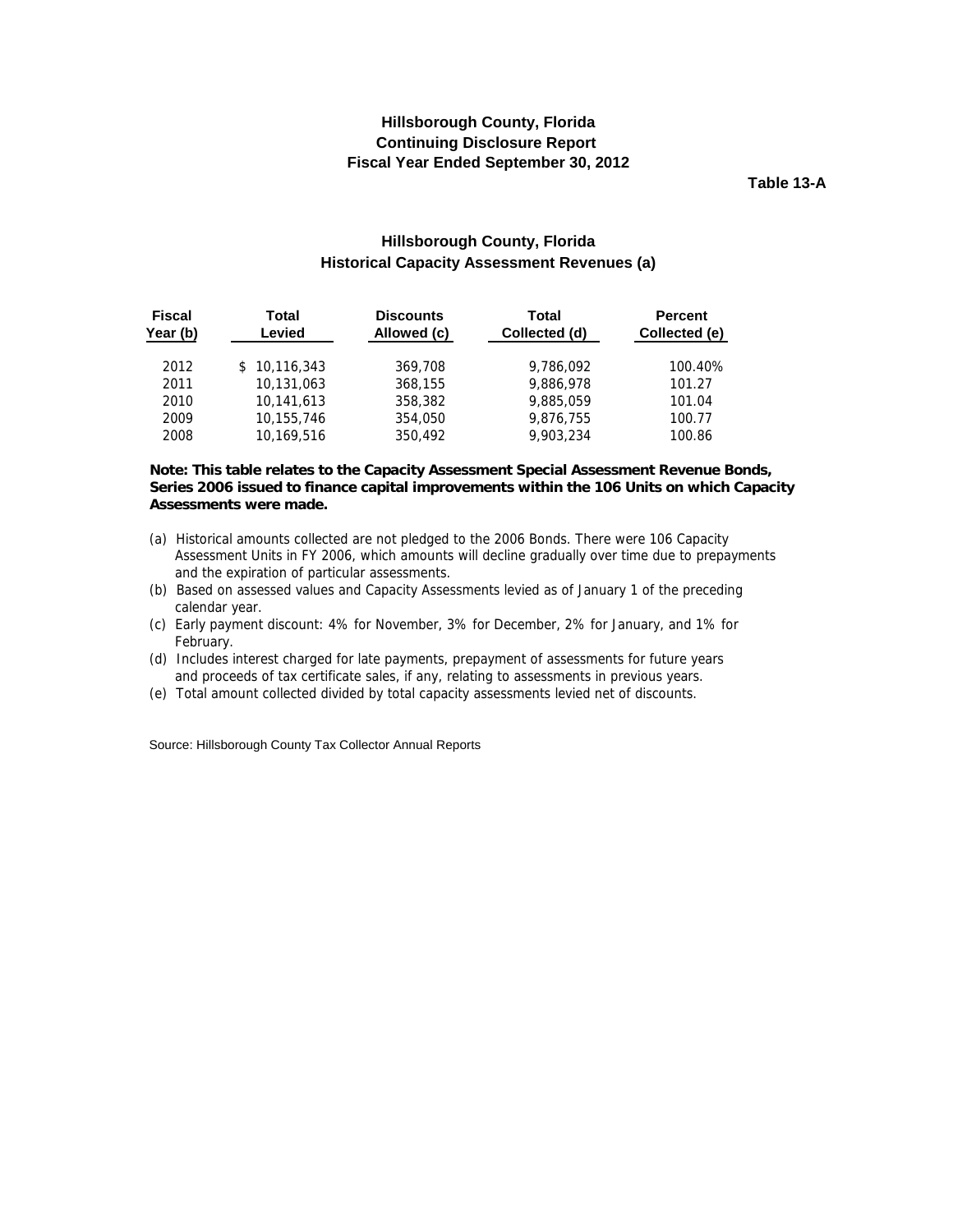**Table 13-B**

### **Principal Taxpayers (amounts in thousands)**

<span id="page-46-0"></span>

|                                               | <b>Taxes</b><br>Levied     |    |           | Rank | <b>Percentage</b><br>of Total |
|-----------------------------------------------|----------------------------|----|-----------|------|-------------------------------|
| <b>Taxpayer</b>                               | <b>Type of Business</b>    |    | for FY 11 |      | <b>Taxes Levied</b>           |
| Tampa Electric Company                        | Electric utility           | \$ | 37.592    |      | 2.5%                          |
| Verizon Communications Inc.                   | Telecommunications         |    | 15.858    | 2    | 1.1                           |
| <b>Hillsborough County Aviation Authority</b> | Airport                    |    | 9.510     | 3    | 0.6                           |
| Camden Operating LP                           | Real estate                |    | 5.972     | 4    | 0.4                           |
| Mosaic Company                                | Mining/fertilizer minerals |    | 5.770     | 5    | 0.4                           |
| Westfield                                     | Shopping malls             |    | 4.708     | 6    | 0.3                           |
| Post Apartment Homes LP                       | Real estate                |    | 4.604     |      | 0.3                           |
| Liberty Property                              | Property management        |    | 4,312     | 8    | 0.3                           |
| Highwoods/Florida Holding LP                  | Real estate management     |    | 4,248     | 9    | 0.3                           |
| Wal-Mart                                      | <b>Retail stores</b>       |    | 4,196     | 10   | 0.3                           |
|                                               |                            |    | 96.770    |      | 6.4%                          |

Since 2012 property tax rolls were not levied and opened for collections until November 1, 2011, final data for the 2012 property tax levy is not available. Taxes levied during a fiscal year are collected in the following fiscal year. Therefore, the amounts shown as levied for fiscal year 2011 were actually received in fiscal year 2012.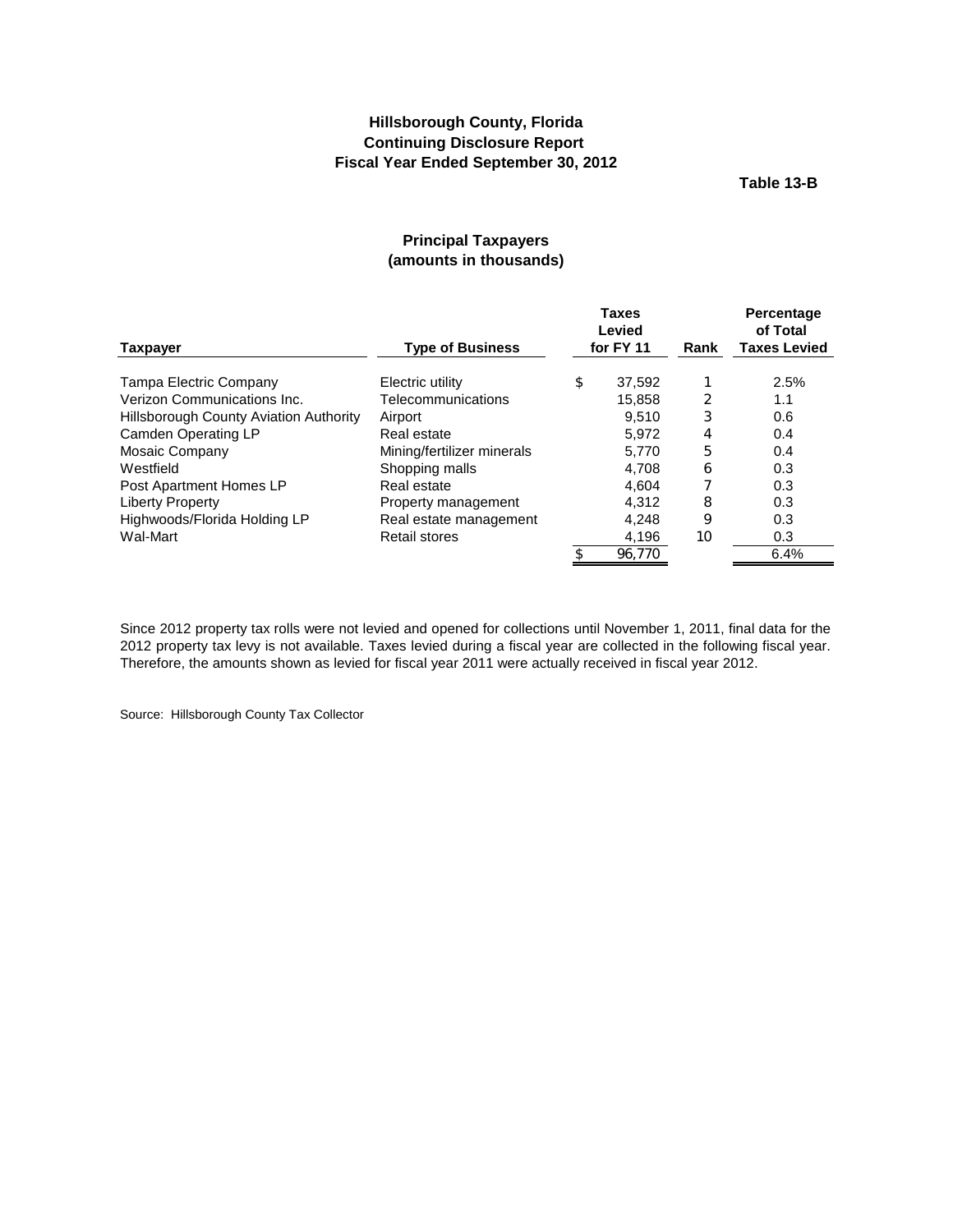**Table 13-C**

#### **(amount in thousands) Total Property (Ad Valorem) Tax Levies and Collections Last Five Fiscal Years**

<span id="page-47-0"></span>

| Calendar Year (1)                                                        | 2011          | 2010       | 2009       | 2008       | 2007       |
|--------------------------------------------------------------------------|---------------|------------|------------|------------|------------|
|                                                                          |               |            |            |            |            |
| Real estate (2)                                                          | \$57,324,711  | 64,944,451 | 75,629,883 | 79,793,792 | 70,835,689 |
| Personal property (2)                                                    | 7,310,837     | 7,544,544  | 7,550,896  | 7,516,764  | 7,318,821  |
| Centrally assessed property (3)                                          | 67,511        | 77,513     | 72,631     | 76,918     | 76,122     |
| Taxable assessed value                                                   | \$64,703,059  | 72,566,508 | 83,253,410 | 87,387,474 | 78,230,632 |
| Tax levy (4)                                                             | \$<br>588,376 | 660,228    | 757,541    | 801,724    | 814,609    |
| Current tax collections plus<br>discounts allowed                        | \$<br>576,072 | 648,894    | 745,239    | 795,084    | 808,864    |
| Percent of current taxes collected<br>plus discounts allowed             | 97.9%         | 98.3%      | 98.4%      | 99.2%      | 99.3%      |
| Delinquent tax collections (5)                                           | \$<br>3,048   | 1,529      | 1,483      | 1,321      | 618        |
| Total tax collections<br>Ratio of total collections to total<br>tax levy | \$<br>579,120 | 650,423    | 746,722    | 796,405    | 809,482    |
|                                                                          | 98.4%         | 98.5%      | 98.6%      | 99.3%      | 99.4%      |
| Outstanding delinquent taxes (6)<br>Ratio of delinquent taxes to         | \$<br>10,188  | 6,874      | 8,226      | 3,706      | 1,732      |
| total tax levy                                                           | 1.73%         | 1.04%      | 1.09%      | 0.46%      | 0.21%      |

- (1) Since Fiscal Year 2012 tax rolls were not levied and opened for collections until November 1, 2011, fiscal year 2012 property tax data is incomplete and not presented.
- (2) Assessed value, i.e., the value after homestead and other exemptions were deducted.
- (3) Centrally assessed property is assessed by the state of Florida rather than the Hillsborough County Property Appraiser. This is railroad company owned property and is located in multiple counties.
- (4) The tax levy is the property tax due to Hillsborough County before tax reductions. Tax reductions are determined by the Value Adjustment Board and before tax amounts are determined to be uncollectible due to insolvencies. The tax levy represents the taxes due to the Hillsborough County financial reporting entity and therefore, excludes taxes due to the Hillsborough County School Board, the City of Tampa, and certain other governmental entities.
- (5) Includes all delinquent taxes received during the year regardless of the year in which the taxes were levied.
- (6) Outstanding delinquent taxes represent delinquent amounts due only in the fiscal year levied, i.e., this amount does not include outstanding delinquent taxes from prior fiscal years.